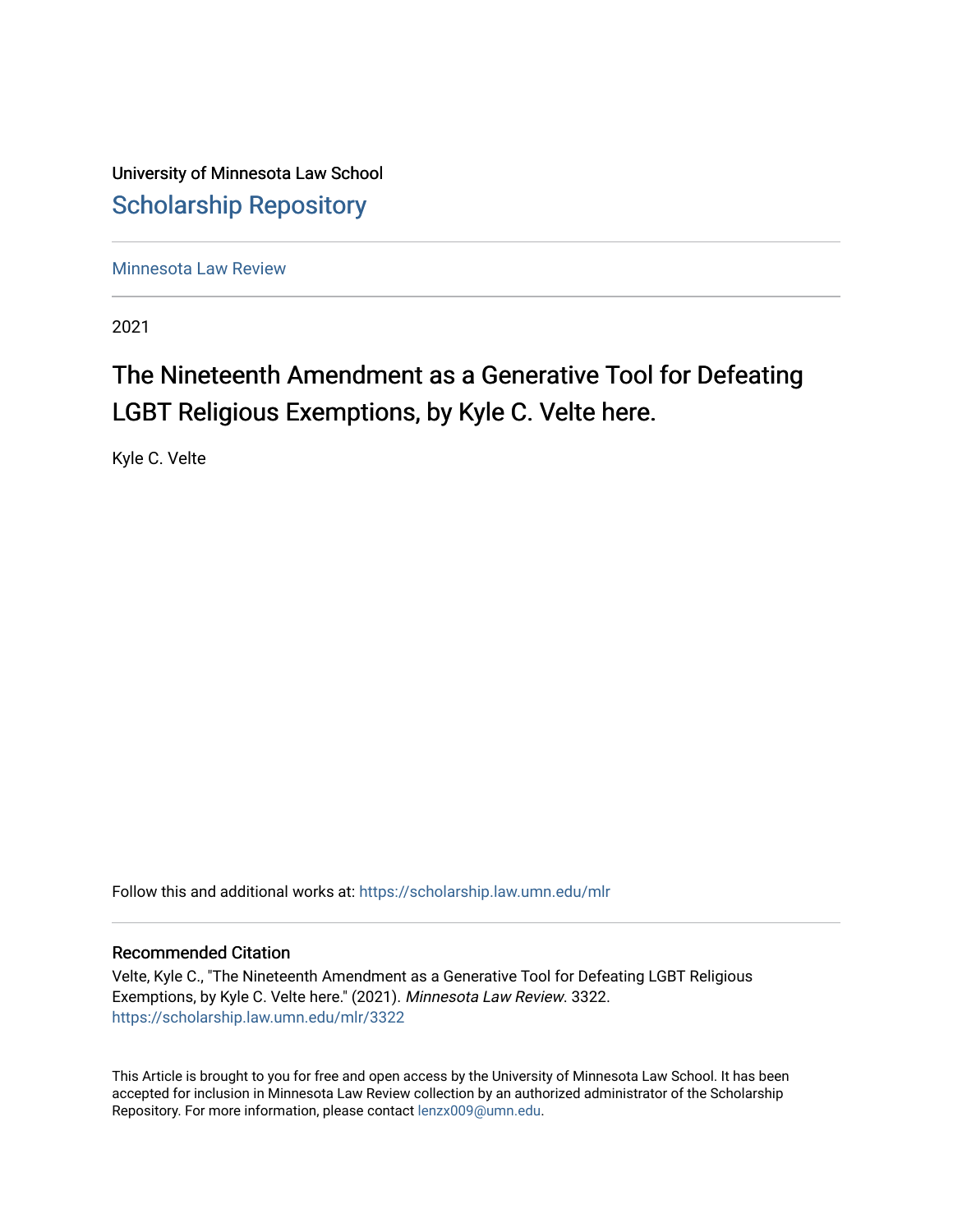## **Article**

## **The Nineteenth Amendment as a Generative Tool for Defeating LGBT Religious Exemptions**

## **Kyle C. Velte†**

#### INTRODUCTION

In the summer of 1920, women gained the right to be free from discrimination in voting when the Nineteenth Amendment was ratified.<sup>1</sup> One hundred years later, in the summer of 2020, LGBT people gained the right to be free from discrimination in the workplace when the U.S. Supreme Court ruled in *Bostock v. Clayton County* that sexual orientation and gender identity (SOGI) discrimination is discrimination "because of  $\ldots$  sex"<sup>2</sup> under Title VII.<sup>3</sup> Yet, LGBT people continue to face discrimination in many contexts, a prominent example of

<sup>†</sup> Associate Professor, University of Kansas School of Law. Thanks to Ezra Young, as well as Jordan Blair Woods and his students in the Richard B. Atkinson LGBTQ Law & Policy Colloquium at the University of Arkansas School of Law, for their thoughtful feedback. The Article also benefitted from the insightful input of faculty members at the Michigan State University College of Law. Finally, thank you to the *Min*nesota Law Review's articles team, particularly Mollie Wagoner and Hugh Fleming, for their outstanding editorial work. Copyright  $©$  2021 by Kyle C. Velte.

<sup>1.</sup> *See generally* Reva B. Siegel, *She the People: The Nineteenth Amendment, Sex Equality, Federalism, and the Family, 115 HARV. L. REV.* 947, 975 (2002). While the Nineteenth Amendment often is characterized as "giving" women the right to vote, it did not. In fact, by the time the Amendment was ratified nearly every state permitted women to vote in some form. See Richard L. Hasen & Leah M. Litman, Thin and Thick *Conceptions of the Nineteenth Amendment Right To Vote and Congress's Power To Enforce It*, 108 GEO. L.J. (SPECIAL ED.) 27, 44-45 (2020) ("Many of the senators voting in favor of the Amendment did so because of the support in their states for women's suffrage, as demonstrated by earlier state-enfranchisement efforts."). Moreover, the language of the Amendment's first clause is framed as a prohibition rather than as the affirmative grant of a right: "The right of citizens of the United States to vote shall not be denied or abridged by the United States or by any State on account of sex." U.S. CONST. amend. XIX. The Amendment's second clause, however, is an affirmative grant-a grant of power to Congress to enforce the Amendment's first clause: "Congress shall have power to enforce this article by appropriate legislation." Id.

<sup>2. 42</sup> U.S.C. § 2000e-2.

<sup>3.</sup> *See* Bostock v. Clayton Cnty., 140 S. Ct. 1731 (2020).

<sup>2659</sup>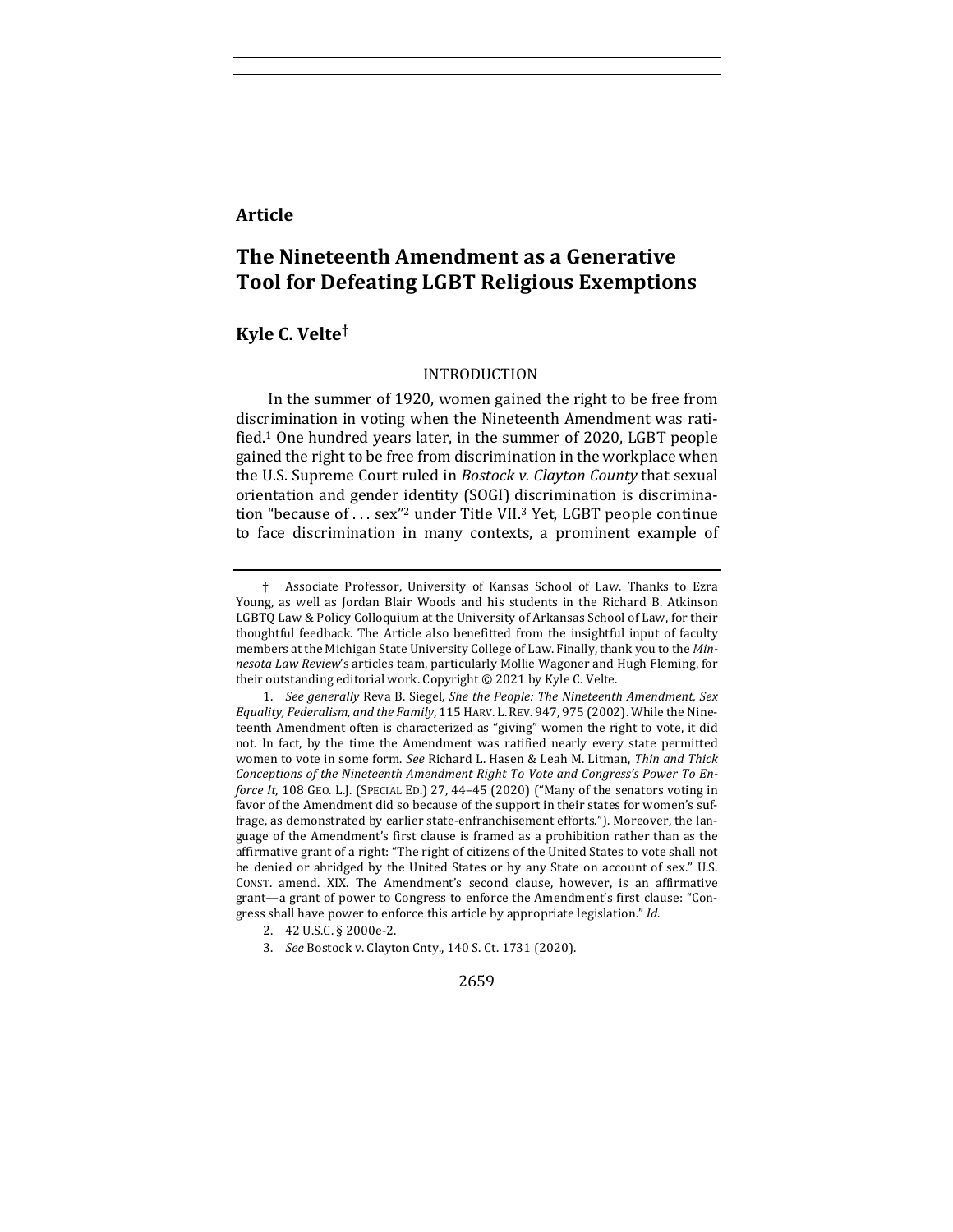which is the national campaign by Christian business owners to obtain religious exemptions from state public accommodations laws. In these instances, Christian business owners, often wedding vendors,<sup>4</sup> claim that they are exempt from complying with a state's public accommodations law because to apply that law to them—to force them to sell, for example, a wedding cake for a same-sex wedding—would violate their First Amendment rights to free speech and to the free exercise of religion.<sup>5</sup> What does women's suffrage have to do with today's religious exemption debates? This Article contends that there is a through-line from a radical, antisubordination strand of the history of the Nineteenth Amendment to today's fight over religious exemptions from SOGI antidiscrimination laws.

The antisubordination history of the Nineteenth Amendment was promoted by a subset of suffrage proponents who intended women's suffrage to be about more than just the right to cast a ballot. This capacious view of the Nineteenth Amendment—as a means of dismantling sex-based hierarchies and thus ensuring full citizenship rights regardless of sex—would allow women to engage in all aspects of life, both political and civic. This antisubordination intent of some pro-suffrage leaders has been largely forgotten over the past century as most courts interpreted the Nineteenth Amendment narrowly.<sup>6</sup>

Between the ratification of the Nineteenth Amendment and today's battles over SOGI religious exemptions stands 100 years of sex discrimination law. That era saw state legislatures build upon women's political rights by enacting public accommodations laws that prohibited sex discrimination in the public square; these laws extended to women the right of civic engagement and thus full citizenship. Today, all forty-five states that have a public accommodations law include "sex" as a protected class.<sup>7</sup> The body of sex discrimination

<sup>4.</sup> *See, e.g., id.* (discussing a wedding cake baker); Telescope Media Grp. v. Lucero, 936 F.3d 740 (8th Cir. 2019) (regarding wedding videographers); 303 Creative, LLC v. Elenis, 746 F. App'x 709 (10th Cir. 2018) (discussing designers of wedding websites); Brush & Nib Studio, LC v. City of Phoenix, 448 P.3d 890 (Ariz. 2019) (concerning a custom wedding invitation designer); State v. Arlene's Flowers, 441 P.3d 1203 (Wash. 2019) (concerning a florist). These cases have also arisen when faithbased adoption and foster care agencies have policies to turn away LGBT parents. See, e.g., Fulton v. City of Philadelphia, 922 F.3d 140 (3d Cir. 2019), cert. granted, 140 S. Ct. 1104 (2020).

<sup>5.</sup> *See, e.g.*, Masterpiece Cakeshop, Ltd. v. Colo. C.R. Comm'n, 138 S. Ct. 1719 (2018). 

<sup>6.</sup> *See generally* Siegel, *supra* note 1.

<sup>7.</sup> *See State Public Accommodation Laws*, NAT'L CONF. ST. LEGISLATORS (Apr. 8, 2019), https://www.ncsl.org/research/civil-and-criminal-justice/state-public -accommodation-laws.aspx [https://perma.cc/2GFG-4GZ4]. The five states without a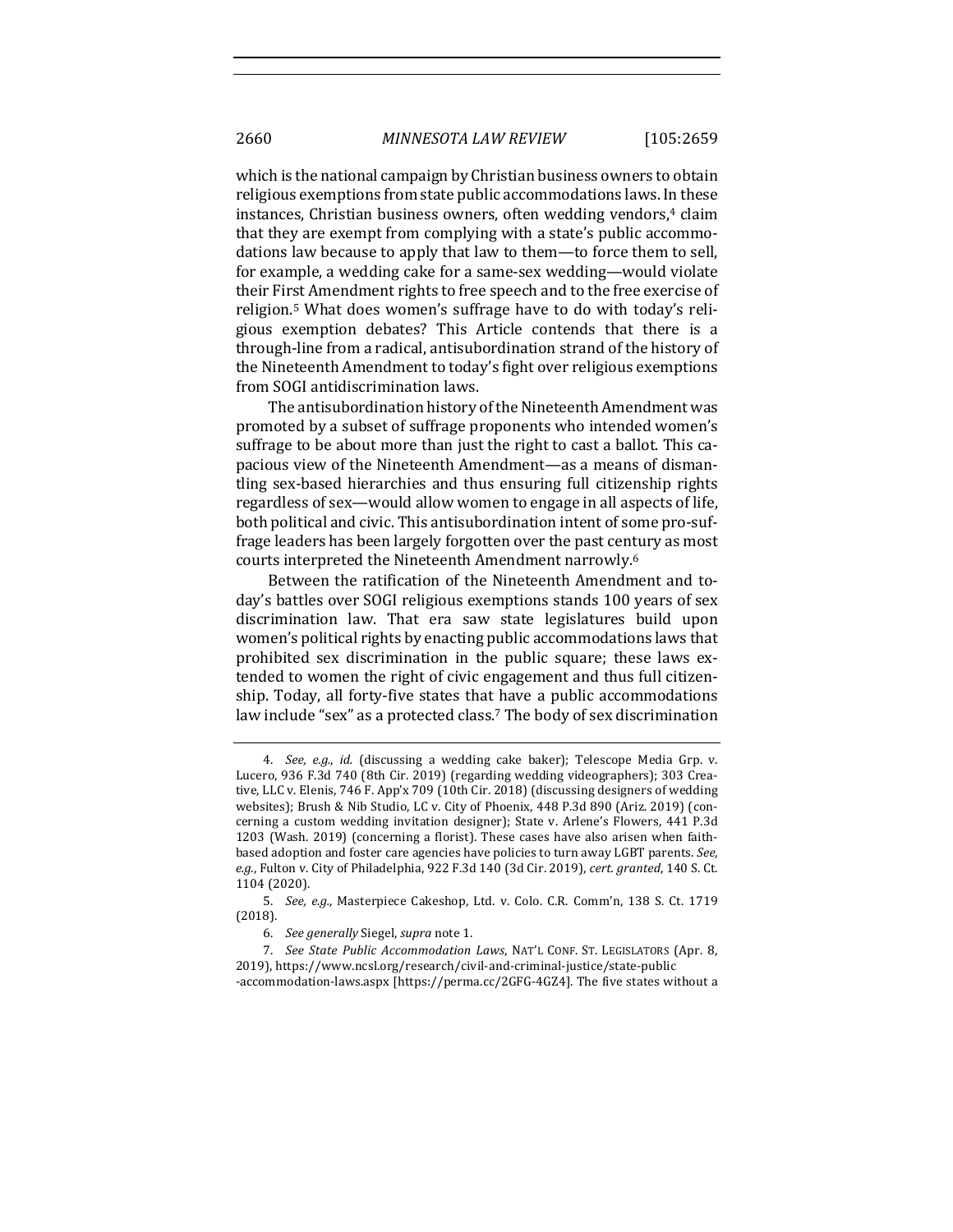law that emerged in this era included the Court's 1984 decision in *Rob*erts v. United States Jaycees,<sup>8</sup> which involved a challenge to one such law. The *Jaycees* Court upheld a public accommodations law against a claim that enforcement of the law—which would compel the Jaycees organization to admit women as full members—would violate the Jaycees' First Amendment free speech rights. In rejecting this request for a First Amendment exemption from the state law, the Court reasoned that states have a compelling interest in eradicating sex discrimination in public.<sup>9</sup> *Jaycees* expands the reach of the equality-enhancing aspect of the suffrage movement. It embodies the antisubordination strand of the women's suffrage movement and stitches it into the fabric of the legal doctrine governing sex discrimination.

In today's religious exemption cases, the Religious Right<sup>10</sup> argues that although the state has a compelling interest in eradicating race

- 8. 468 U.S. 609, 623-24 (1984).
- 9. *Id.* at 623.

10. I use the term "Religious Right" to describe the "network of political actors, religious organizations, and political pressure groups" that arose in the 1960s, rose to prominence in the 1970s, and today is a leading voice of the anti-LGBT rights movement in the United States. See Michael J. McVicar, *The Religious Right in America*, Ox-FORD RSCH. ENCYCLOPEDIA (Mar. 3, 2016), https://doi.org/10.1093/acrefore/ 9780199340378.013.97 [https://perma.cc/JZ8Z-LLXX]; Randall Balmer, The Real Origins of the Religious Right, POLITICO MAG. (May 27, 2014), https://www.politico.com/ magazine/story/2014/05/religious-right-real-origins-107133 [https://perma.cc/ TPA4-23X5]. Its goal is to stop and reverse LGBT civil rights, which has "long been at the core of Religious Right fundraising and organizing efforts"; it has become a prominent influence within the Republican Party. See Anti-Gay Politics and the Religious *Right*, PEOPLE FOR AM. WAY (Aug. 2002), https://www.pfaw.org/report/anti-gay -politics-and-the-religious-right [https://perma.cc/NYU4-6YPY]; Kimberly Charles, *Sexism Is a "Family Value,"* 9 CARDOZO WOMEN'S L.J. 255, 258–59 (2003). I use this phrase as an umbrella term to describe organizations seeking to stop and reverse LGBT civil rights victories, such as Focus on the Family, the Alliance Defending Freedom, the Beckett Fund for Religious Liberty, the Liberty Counsel, the Freedom of Conscience Defense Fund, the American Center for Law and Justice, the United States Conference of Catholic Bishops, the Family Research Council, Concerned Women for America, the Faith & Freedom Coalition, the Council for National Policy, and the Liberty Institute. See generally FREDERICK CLARKSON, POL. RSCH. ASSOCS., WHEN EXEMPTION IS THE RULE: THE RELIGIOUS FREEDOM STRATEGY OF THE CHRISTIAN RIGHT 10-12 (2016), https:// www.politicalresearch.org/2016/01/12/when-exemption-is-the-rule-the-religious -freedom-strategy-of-the-christian-right [https://perma.cc/3YJQ-SMWX]. For example, the Alliance Defending Freedom (ADF), formed in 1994, is a

legal advocacy and training group that has supported the recriminalization of sexual acts between consenting LGBTQ adults in the U.S. and criminalization abroad; has defended state-sanctioned sterilization of trans people abroad; has contended that LGBTQ people are more likely to engage in

public accommodations law are Alabama, Georgia, Mississippi, North Carolina, and Texas.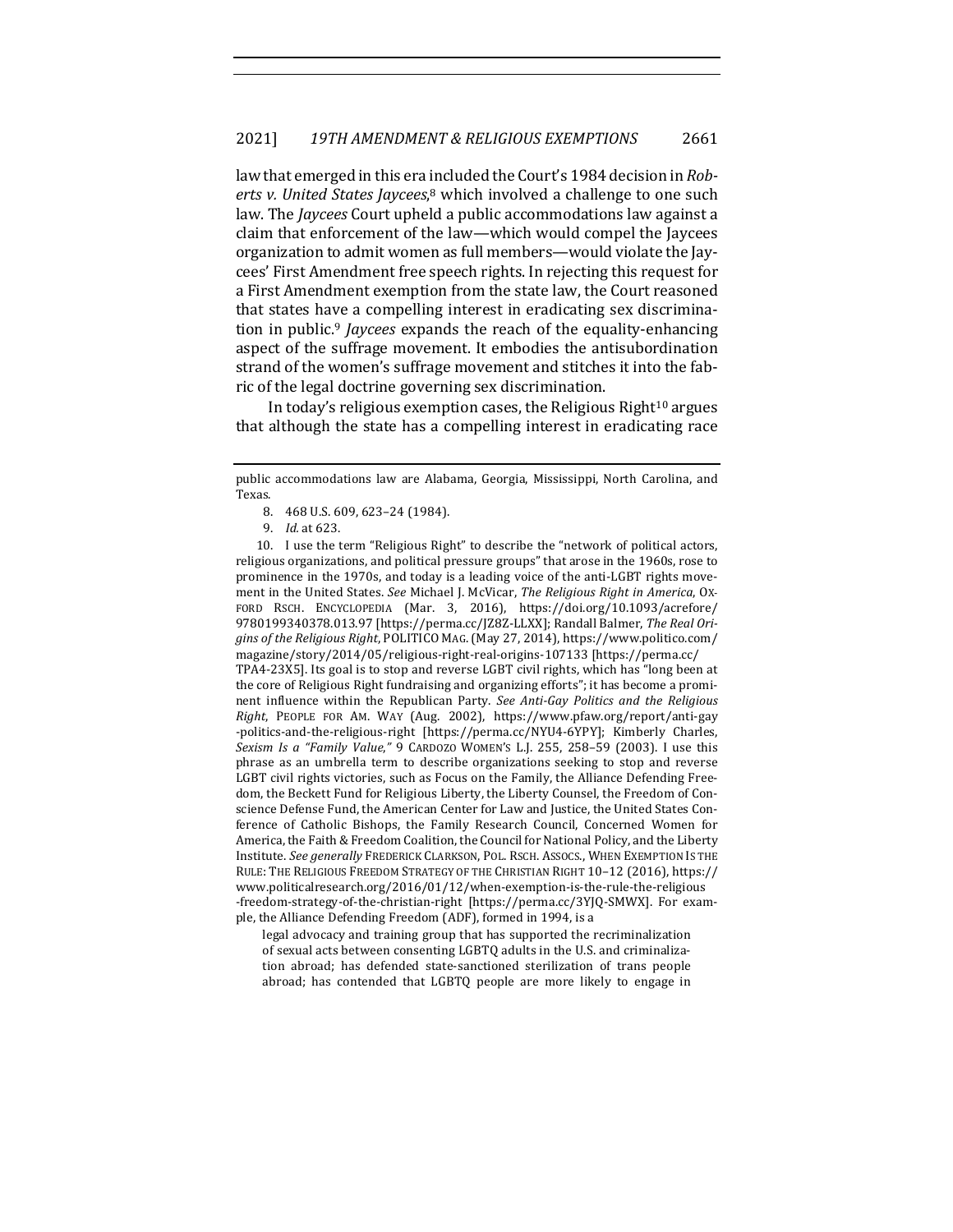discrimination in the public square, it does not have a compelling interest in eradicating SOGI discrimination. This distinction, it is argued, dictates that a First Amendment exemption be granted vis-à-vis SOGI discrimination, even though such an exemption would be rejected vis- $\lambda$ -vis race discrimination. *Bostock* is the contemporary bridge that connects *Jaycees* to the SOGI religious exemption cases. *Jaycees*, in turn is the bridge back to the radical strand of the Nineteenth Amendment's history: the Nineteenth Amendment was generative not simply of the right to vote, but of a commitment to full citizenship rights regardless of sex. Suffrage was intended to achieve political rights for women, which in turn would create greater equality in the public sphere. That equality was formalized in state public accommodations laws, which *Jaycees* teaches serve a compelling state interest. *Bostock*, when coupled with *Jaycees*, directs the same conclusion for public accommodations laws that prohibit SOGI discrimination, namely that such laws serve a compelling state interest that defeats claims for religious exemptions.

This Article thus argues that the normative legacy of the Nineteenth Amendment's radical strand of history, reflected in the blackletter law of sex discrimination law of the late twentieth century, together provide an analytical frame in which to consider today's religious exemption cases, and that *Bostock* connects this analytical frame to today's disputes. The Article's claims are thus both normative and doctrinal. The antisubordination history of the women's suffrage movement—the intent of some suffragists that the Amendment would dismantle sex-based hierarchies *beyond the vote*—does the normative work. Centering the often forgotten or neglected radical vision that the Nineteenth Amendment was not simply about the right to vote but was a commitment to full citizenship rights regardless of sex is generative of an antisubordination equality norm that ought to be overlaid onto today's religious exemption claims. It is the norm-generative potential of the Nineteenth Amendment's history, rather than the black-

pedophilia; and claims that a 'homosexual agenda' will destroy Christianity and society.

*Alliance Defending Freedom*, S. POVERTY L. CTR., https://www.splcenter.org/fighting -hate/extremist-files/group/alliance-defending-freedom [https://perma.cc/PQ2S -RAT6]. The ADF works to establish "legislation and case law that will allow the denial of goods and services to LGBTQ people on the basis of religion" and has been the driving force behind the national, coordinated campaign seeking religious exemptions from state public accommodations laws. *Id.* The Religious Right, of course, is not the only model for Christianity in the United States; many people who identify as Christian also support LGBT rights. See, e.g., Daniel Redman, "Where All Belong:" Religion and the Fight for LGBT Equality in Alabama, 21 BERKELEY J. GENDER L. & JUST. 195, 197-98 (2006).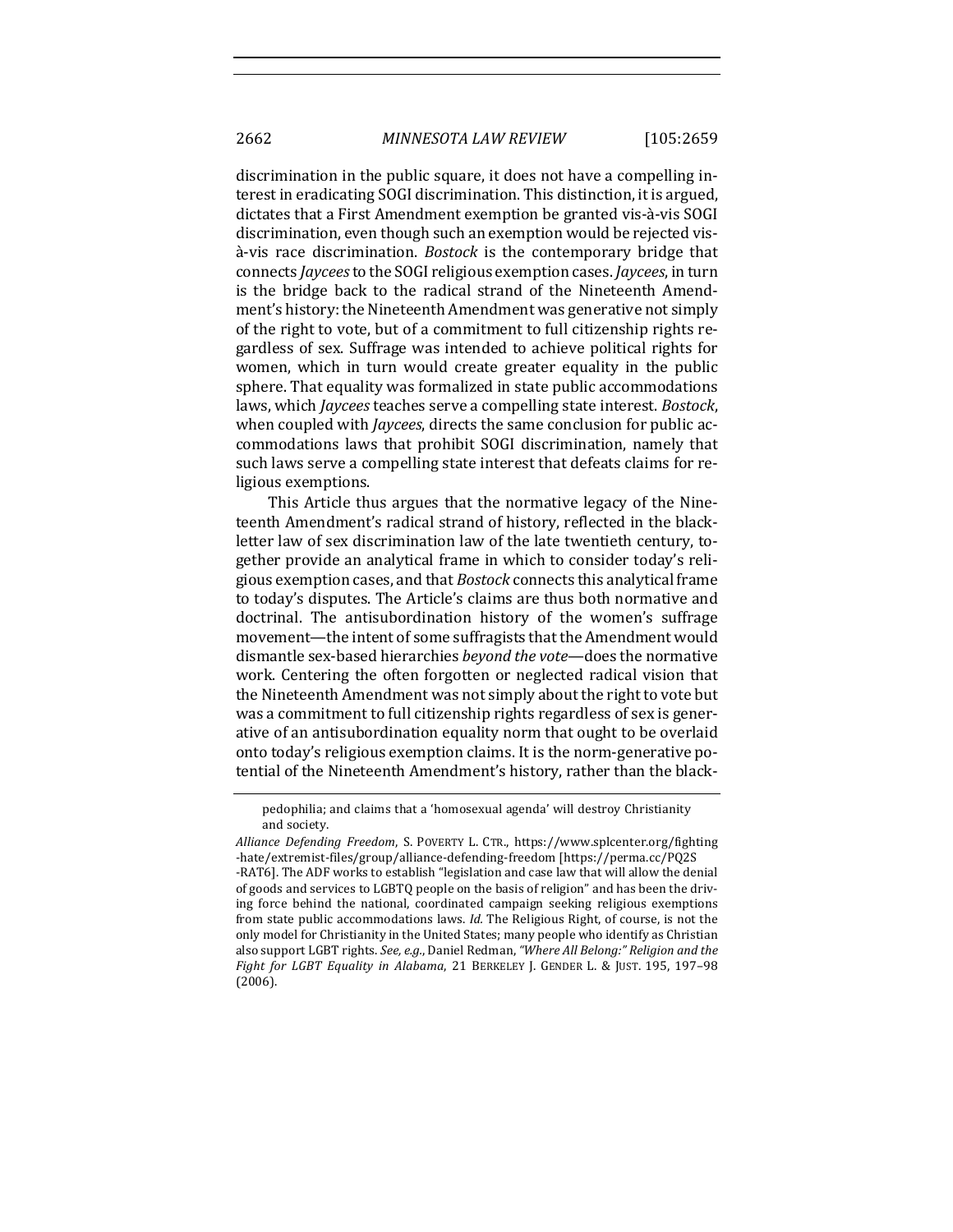letter law of the Amendment itself, which the Article suggests should be leveraged in the religious exemption cases. The holdings of *Jaycees* and *Bostock*, both of which reflect the Nineteenth Amendment's antisubordination history, do the doctrinal work of defeating parts of today's SOGI religious exemption claims.

Part I provides an overview of the competing views of the reach and meaning of the Nineteenth Amendment. It concludes that elevating the lesser-known radical strand of the Nineteenth Amendment's history—which considered it a tool of antisubordination beyond the vote—is important because it may inform and guide courts considering contemporary sex discrimination issues, including discrimination based on SOGI. Part II transitions from the constitutional issue of the franchise to *statutory* prohibitions against sex discrimination. As Part II demonstrates, the history of the enactment of state public accommodations laws prohibiting sex discrimination in the public square largely tracks the antisubordination strand of the Nineteenth Amendment's history, thus revealing a through-line from the Nineteenth Amendment to contemporary public accommodations laws—both of which fundamentally embrace an antisubordination lens. Part III explains the Religious Right's current efforts to obtain religious exemptions from state public accommodations laws. Part IV connects two U.S. Supreme Court cases separated by thirty-six years—*Jaycees* and *Bostock*—to support the argument that these claims must fail. Part V circles back to the Nineteenth Amendment and uses it as a lens to both consider and understand what is at stake in today's contests over SOGI religious exemptions. The Article concludes with thoughts about the importance of viewing the Nineteenth Amendment as a generative tool that's largely forgotten radical history should be centered, embraced, and deployed as a foundational frame for resolving the contemporary battles over religious exemptions for SOGI discrimination.

## I. THE NINETEENTH AMENDMENT AS A TOOL OF ANTISUBORDINATION

The celebration of the centennial of the Nineteenth Amendment has created opportunities for a new generation of law students, lawyers, and legal academics to engage with both the history and legacy of the suffrage Amendment. As pertinent to this Article, the most important opportunity created by the centennial is to revisit—or, for some, to learn for the first time-that strand of the Amendment's radical and transformative history that intended the Amendment to be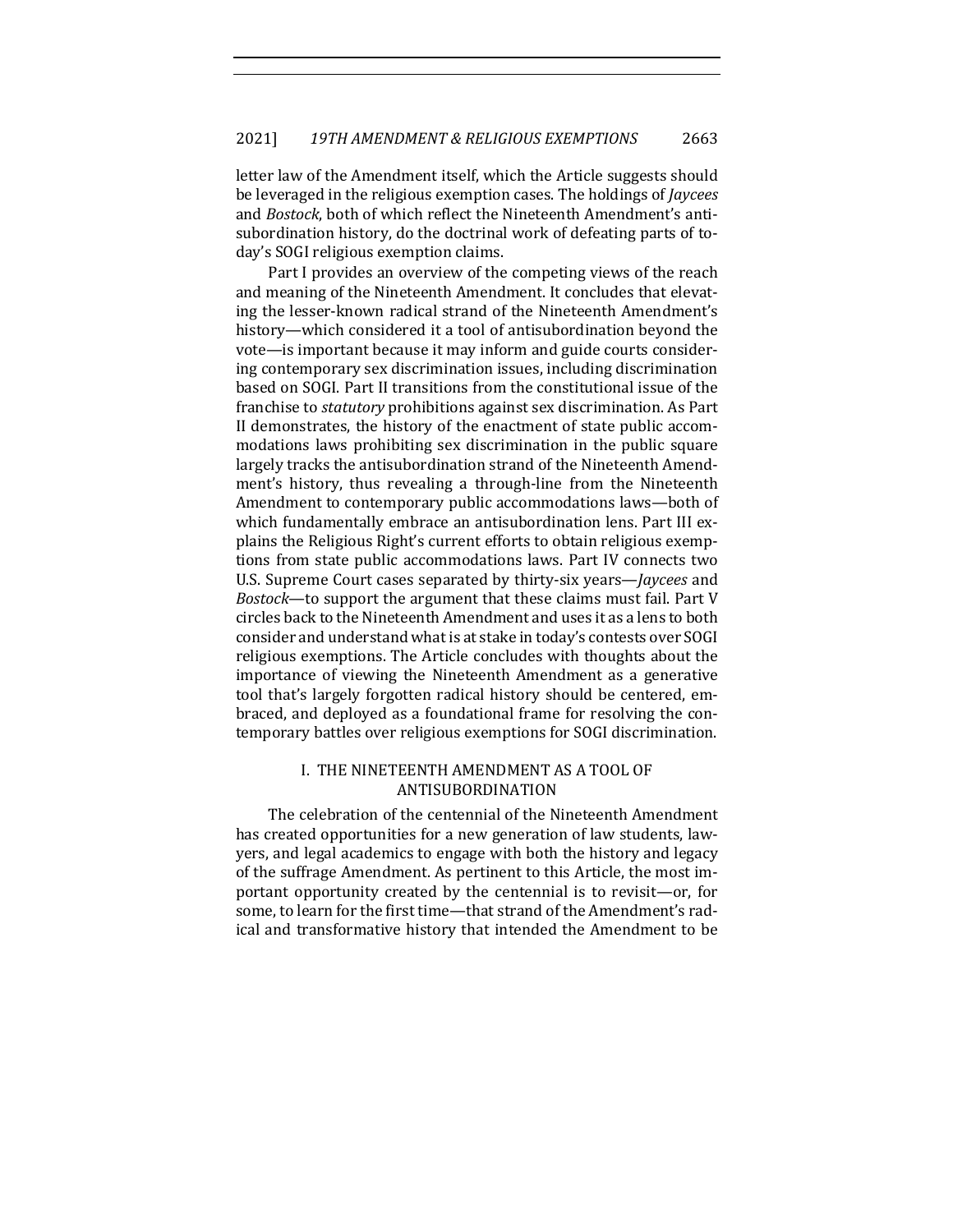much more than the mere right to vote.<sup>11</sup> Rather, these pro-suffrage advocates envisioned the Nineteenth Amendment as a tool to dismantle unequal, sex-based hierarchies in both the domestic and civil spheres.<sup>12</sup> This Part provides a brief summary of this radical thread of that history.

In her seminal article *She the People: The Nineteenth Amendment*, *Sex Equality, Federalism, and the Family, Reva B. Siegel delves into the* over fifty-year history surrounding the ratification of the Nineteenth Amendment, with the related goals of critiquing the constitutional canon of Fourteenth Amendment sex discrimination law and proposing a "doctrinal reconstruction" built upon a synthetic reading<sup>13</sup> of the Nineteenth and Fourteenth Amendments that would transform how we collectively comprehend the notion of equal citizenship for all sexes.<sup>14</sup> This Part relies on Siegel's deep historical work to lay the historical foundation for the Article's arguments.

The Nineteenth Amendment's history began in the late 1860s during the debates over the Reconstruction Amendments.<sup>15</sup> In particular, women's suffrage activists unsuccessfully lobbied for universal suffrage to be included in the Fourteenth Amendment; the result was the first insertion of gender distinctions in the U.S. Constitution.<sup>16</sup> The debate over women's citizenship continued for more than fifty years, until the ratification of the Nineteenth Amendment in 1920. I contend that these multi-generational debates about women's place in the family and the polity are helpful in framing how we understand state

12. *See, e.g., id.* at 350 (noting that the "nearly century-long movement for suffrage ... was never just about the vote. It originated as part of a comprehensive plan for women's equality as proclaimed at Seneca Falls in the women's *Declaration of Sen*timents.... [The] first-wave movement envisioned a full-scale reform of law and society to bring about women's freedom and equal opportunity." (footnotes omitted)).

13. Siegel, *supra* note 1, at 951. Siegel describes this interpretive approach as one that "endeavors to interpret one clause or provision in light of another—attending especially to relations among different parts of the Constitution as they are interpreted or amended over time." Id. at 966.

14. *Id.* at 950-51. While Siegel's project focuses on revealing the family as a site of historic and contemporary subordination of women, *id.* at 952, this Article extends her project and applies it to the current debate concerning religious exemptions from SOGI antidiscrimination laws.

- 15. *Id.* at 964.
- 16. *Id.*

<sup>11.</sup> *See, e.g.*, Tracy A. Thomas, More Than the Vote: The Nineteenth Amendment as *Proxy for Gender Equality*, 15 STAN. J.C.R. & C.L. 349, 360 (2020) (noting that the early suffragists, such as Elizabeth Cady Stanton, "embrac[ed] both women's rights-civil legal rights to vote, property, education, and employment—and women's emancipation from gender-based stereotypes and oppression, the first woman's movement sought a transformative change of the status quo").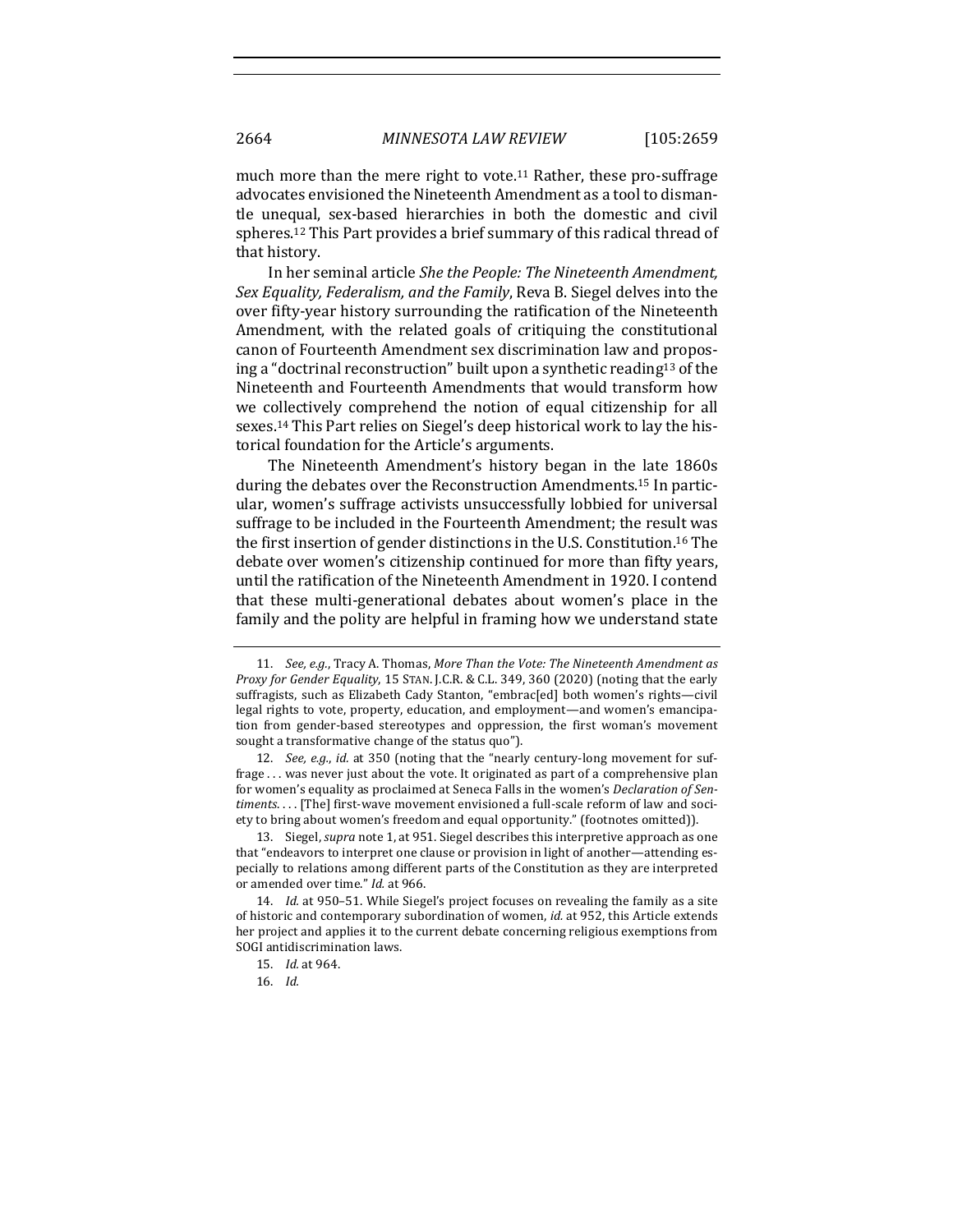public accommodations laws that prohibit sex discrimination in the marketplace.17

#### A. THE ANTISUBORDINATION INTENT OF PRO-SUFFRAGE ACTIVISTS

That many suffrage activists<sup>18</sup> intended the Nineteenth Amendment to have an expansive reach is evidenced by its origins at Seneca Falls, the first women's rights convention in 1848. The Seneca Falls convention produced the Declaration of Sentiments—modeled after the Declaration of Independence—which articulated the goal of complete equality between men and women.<sup>19</sup>

The Nineteenth Amendment upended the then-conventional, gendered assumption that women's only proper place was the domestic sphere. Upending this gendered assumption sent ripples through the institution of the family as defined and regulated through the law of coverture—the legal subordination of a wife to her husband.<sup>20</sup> But it did more than that; it also sent a message about the place of women both in and out of the home. Thus, with the ratification of the Nineteenth Amendment, the idea of women's subordination to men, which had been ingrained in both law and society, receded. What followed was women's newfound ability to "represent themselves in public as well as hold a more prominent place in the public sphere"21 that

<sup>17.</sup> I thus build on Siegel's contention that these multi-generational debates "are plainly relevant to understanding how the Fourteenth Amendment's guarantee of equal citizenship applies to women." *Id.* at 968.

<sup>18.</sup> There was no singular, unified ideology behind the movement for women's suffrage. Rather, different factions of the movement had various ideological visions about what the Amendment meant and therefore what work it could—or could not do in dismantling sex-based status hierarchies beyond the right to vote. See Sarah B. Lawsky, A Nineteenth Amendment Defense of the Violence Against Women Act, 109 YALE L.J. 783, 787-88 (2000). This Article focuses on just one segment of the suffrage movement, which intended the Nineteenth Amendment to embody an antisubordination ideal and thus reach beyond the franchise to all sex-based inequalities in American society. As a result, it highlights the historical public debates that centered on gender norms and expectations for white, cisgender, straight women (and men) at the time. This particular focus is not intended to erase the facts that some nineteenth and early twentieth century suffragists conceptualized sex and gender more broadly, approached suffrage as an intersectional issue (i.e., implicating race, sexual orientation, and sex), and/or were LGBT.

<sup>19.</sup> See Elizabeth M. Yang, *Looking at the Nineteenth Amendment Through a Twenty-First Century Lens*, 45 HUM. RTS. 8, 9 (2020).

<sup>20.</sup> Siegel, *supra* note 1, at 977-78.

<sup>21.</sup> Shima Baradaran-Robison, *Tipping the Balance in Favor of Justice: Due Process* and the Thirteenth and Nineteenth Amendments in Child Removal from Battered Mothers, 2003 BYU L. REV. 227, 261-63.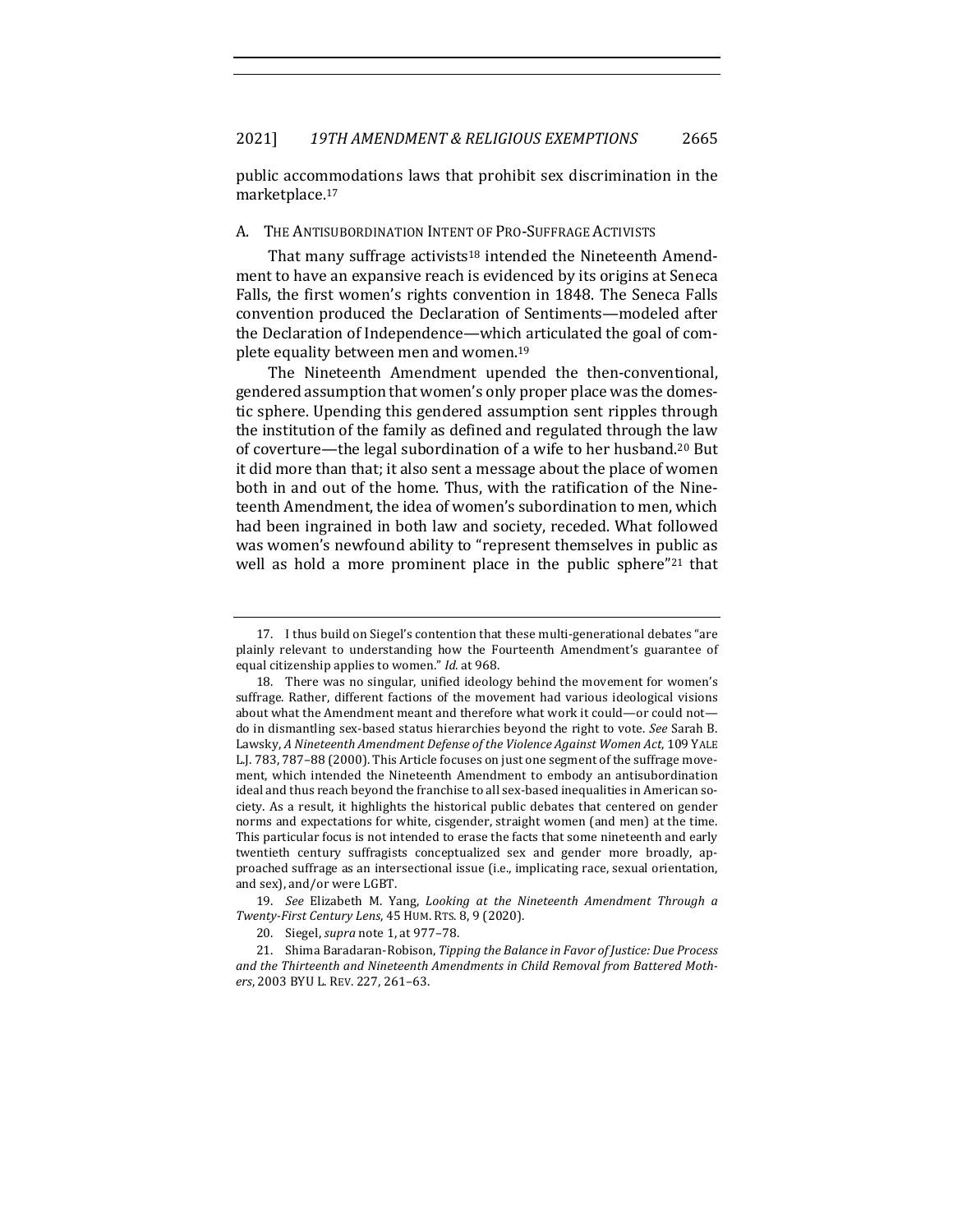2666 *MINNESOTA LAW REVIEW* [105:2659

"provided women with an independent identity and autonomy in the public realm."22

That opponents of the Nineteenth Amendment recognized its potential to transform gender relations beyond the vote is apparent from their arguments in opposition to the Amendment. As pertinent here, opponents of women's suffrage argued it would erase distinctions between male and female, which in turn would democratize the family by demoting the husband from his head of the household role to one in which husband and wife were equals.<sup>23</sup> This argument was scaffolded by the predominant view at the time that men and women occupied "separate spheres" of the private home (women) and the public sphere (men); this separate spheres ideology dictated strict gender roles and norms.<sup>24</sup>

Two subsidiary arguments bolstered the family-based opposition to women's suffrage. The first, virtual representation, alleged that the franchise was unnecessary for women because their husbands would represent them at the ballot box.<sup>25</sup> The second, founded on marital unity, connected the public and private spheres, asserting that "granting women the right to vote would introduce domestic discord into the marital relation and distract women from their primary duties as wives and mothers."26

The fact that opponents of suffrage articulated these "threats" women's political agency outside of her relationship with her husband and women's political equality equalizing the marriage and thus blurring (if not destroying) the line between the "separate spheres" alone illustrates the transformative potential of the Nineteenth Amendment beyond the ballot box. These opponents feared that significant structural changes within the family—historically a site of women's subordination—would be a consequence of ratifying the Nineteenth Amendment; these changes likely would have spillover effects in the public world of politics and the marketplace.

26. *Id.*

<sup>22.</sup> *Id.*

<sup>23.</sup> Siegel, *supra* note 1, at 978.

<sup>24.</sup> *Id.* at 979 (noting that the "prospect of women voting thus threatened femininity and the family"). Notably, there are parallels between this argument in the suffrage context and the legal fight for same-sex marriage. In both contexts, opponents argued that the right sought—the franchise and same-sex marriage—was a threat to the institution of marriage. *Compare id.*, *with* Bishop v. United States *ex rel.* Holder, 962 F. Supp. 2d 1252, 1294–95 (N.D. Okla. 2014) (noting opponent's argument that samesex marriage is a "threat" to the institution of marriage as a whole).

<sup>25.</sup> Siegel, *supra* note 1, at 981. This argument was grounded in the notion that "the family was a site of governance—male governance." Id.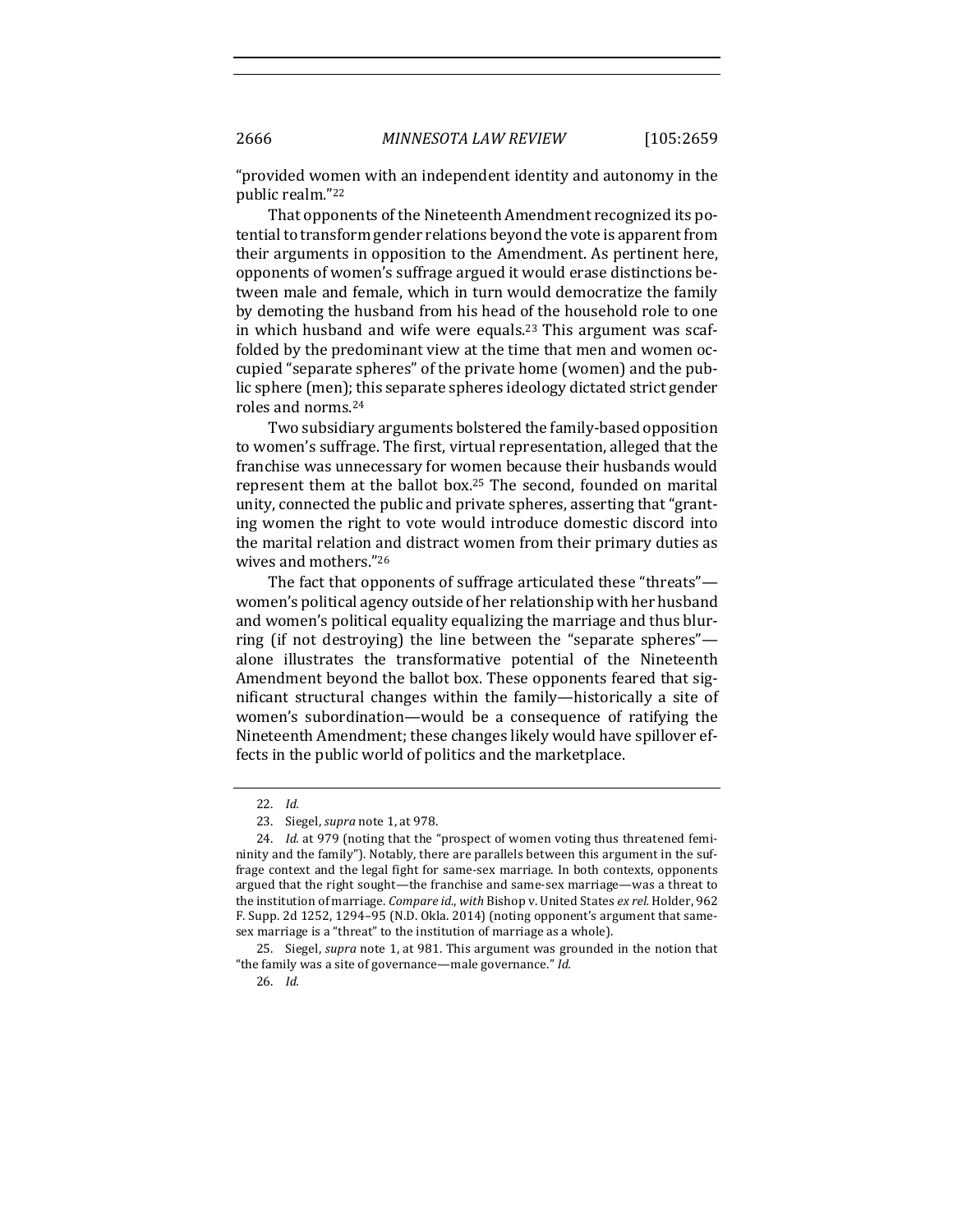One faction of pro-suffrage activists explicitly embraced the transformational potential of ratification of the suffrage Amendment, which they intended to reach beyond the ballot box. Mary Putnam Jacobi, a supporter of the revolutionary view of women's suffrage—that women would become their own agents in self-governance, free from the bonds of coverture—openly acknowledged this goal: "[c]onfessedly,  $\dots$  we do introduce a change.  $\dots$  In this essentially modern conception, women also are brought into direct relations with the State, independent of their 'mates' or their 'brood."<sup>27</sup> These activists harnessed the nation's revolutionary history of breaking with a ruler that forbade self-representation; this hearkening back, however, promoted "a provocative—and in some respects quite radical—reinterpretation of gender relations in the family and in the state. Male superordination was not benign, but tyrannical and fundamentally unjust."<sup>28</sup> Advocates of suffrage laid bare their subordination not just in the home, but also in the market, by protesting "the sex-based restrictions on employment and compensation that impoverished women and drove them into marriage" as well as the exclusion of women from jury service.<sup>29</sup>

<sup>27.</sup> *Id.* at 987 (quoting MARY PUTNAM JACOBI, "COMMON SENSE" APPLIED TO WOMAN SUFFRAGE 138 (1894)).

<sup>28.</sup> *Id.* at 988.

<sup>29.</sup> *Id.* at 992. Of course, the radical promise of the suffrage movement was pushed not just by white, (presumably) heterosexual, (presumably) cisgender women such as Jacobi. That radical promise was also being pushed by feminists of color like Sojourner Truth and Ida B. Wells. See, e.g., Lolita Buckner Inniss, While the Water Is Stirring: Sojourner Truth as Proto-Agonist in the Fight for (Black) Women's Rights, 100 B.U. L. REV. 1637, 1639 (2020) ("Though the Nineteenth Amendment failed to deliver on its promise of suffrage for black women immediately after its enactment, black women were stalwarts in the fight for the Amendment and for women's rights well before the ratification of the Amendment and for many years after its passage."); Willie J. Epps Jr. & Jonathan M. Warren, Sheroes: The Struggle of Black Suffragists, 59 JUDGES' J. 10, 12 (2020) (noting that Ida B. Wells, an African American woman who "championed an anti-lynching campaign aimed at the South" was a prominent supporter of the Nineteenth Amendment: she founded a suffrage organization focused exclusively on voting rights for Black women and refused to march in the rear of a suffrage parade organized by white women suffragists). Thus, white, cisgender, straight women suffragists' vision of the Nineteenth Amendment was not and is not the only authoritative voice. See, e.g., Inniss, *supra*, at 1639-40 ("In the middle and late nineteenth century, the rights of women generally and black women in particular—specifically, their legal, political, and economic rights—were greatly shaped by the efforts of black women activists. The work of these women was critical to the reshaping of cultural dynamics that ultimately make sustained legal change possible. Social movement activism by black women and others outside of the white mainstream (which largely consisted of white men) helped to create the conditions for change ...." (footnote omitted)); *id.* at 1658 (describing Truth as a "womanist," which is "an expression of black feminism that is both race and gender conscious"). The work of these radical white, straight,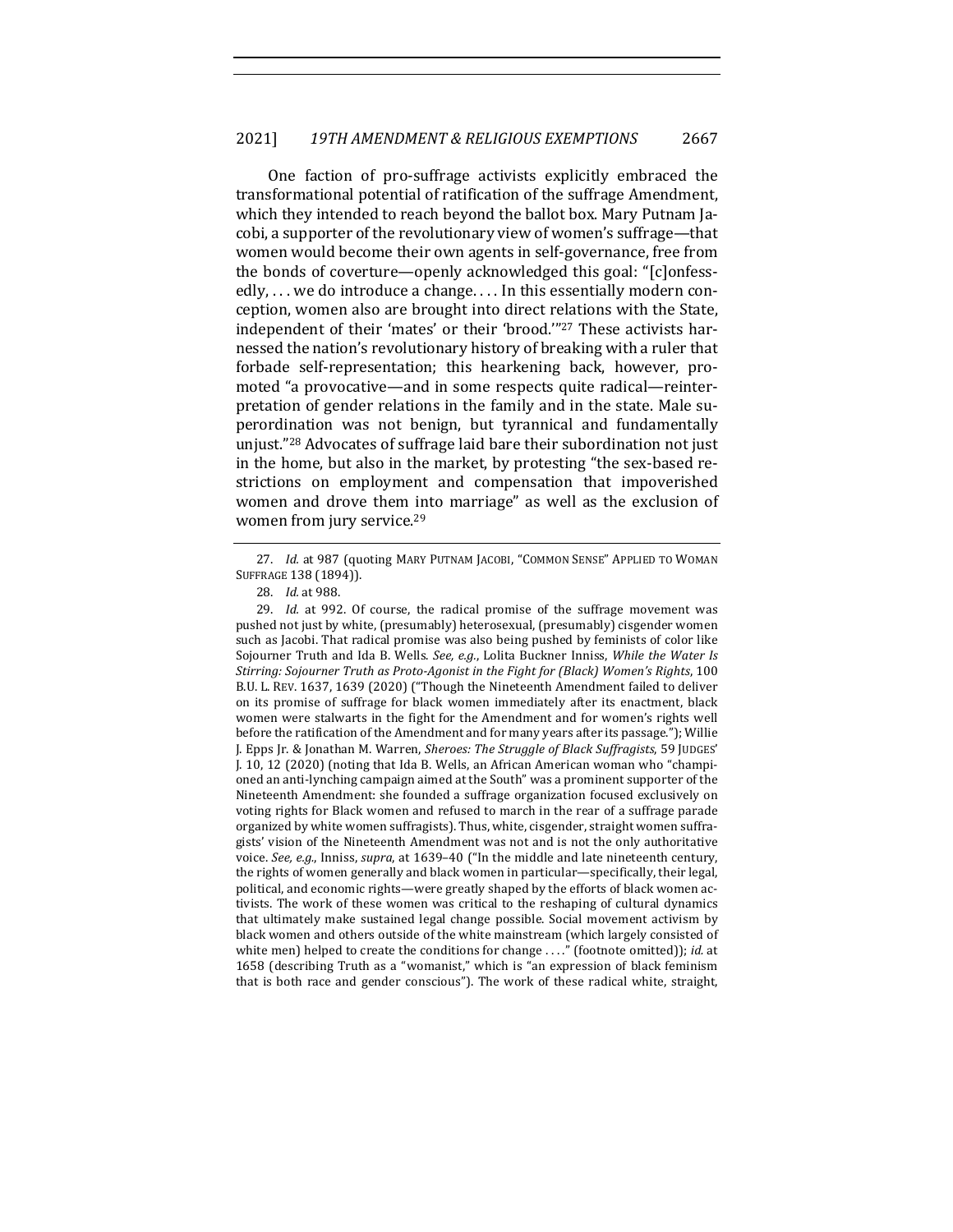That today these challenges may not seem revolutionary does not diminish their radical nature when made in the 1880s. These challenges and demands explicitly sought to disrupt and dismantle male subordination of women across all areas of life. It is this revolutionary and radical history of the story of the Nineteenth Amendment that has faded from our collective memory and from the lens through which we consider sex-based discrimination.<sup>30</sup> Siegel advocates for a broad reading of the Nineteenth Amendment as a constitutional norm that shifted sex roles and the structure of the family and, as a result, has "structural significance." $31$ 

Although some suffragists intended, and some scholars urge, a capacious reading of the suffrage Amendment, most courts have not taken that tack.<sup>32</sup> Not long after ratification, courts "moved to repress

30. While the arguments in support of suffrage changed in "focus and character" to mute its more revolutionary aspects, this Article focuses on the thread of suffragist history that centered radical revisioning of the institutions that created sex-based status hierarchies. See Siegel, supra note 1, at 993 (noting that the pro-suffrage arguments changed to ones focused on "social housekeeping," i.e., that granting women the right to vote would "enable women to participate in decisions about new ways government might provide for the health and welfare of families living in America's growing cities").

32. Siegel notes that post-ratification debates "shaped reception of the Nineteenth Amendment itself." *Id.* While some courts, as well as Congress, treated the suffrage Amendment as "changing the foundational understandings of the American legal system" and as a constitutional amendment "with normative implications for diverse bodies of law," *id.*, this trend was short-lived, *id.* at 1012-17 (discussing *Adkins v. Children's Hospital,* 261 U.S. 525 (1923), in which the Court "approached the Nineteenth Amendment as embodying a sex equality norm that had implications for constitutional questions other than voting"); *id.* at 1014 (noting that the *Adkins* Court struck down a sex-based wage law and did so "on sex equality grounds"); *id.* at 1017-18 (describing

cisgender women thus happened within a larger push for eradicating sex discrimination throughout American society; that context should be considered when making sense of the Nineteenth Amendment today because discrimination is multiaxial. See generally, e.g., M. Margaret McKeown, My Mother Made Me Do It: A Short History of the *Nineteenth Amendment*, 46 LITIGATION 23, 26 (2019) ("Unlike their white counterparts, who viewed suffrage as a means to rectify the oppression in their marriages and domestic lives, African American women saw it as a means to empower the black community.... [I]f white women needed the vote to protect their rights, then black women, as victims of racism as well as sexism, needed the ballot even more."); Catharine A. MacKinnon & Kimberlé W. Crenshaw, *Reconstituting the Future: An Equality Amendment*, 129 YALE L.J.F. 343, 363 (2019) (proposing a constitutional Equality Amendment, noting that "[h]istorical disempowerment of women of color by some women's suffrage organizers and entities contributed to a demobilization that has undermined their full participation in the political process, and thus real democracy, today" and accordingly proposing an amendment "predicated on recognizing the full interconnection between race- and gender-based subordination and ... designed to deinstitutionalize it in all of its forms").

<sup>31.</sup> *Id.* at 1012.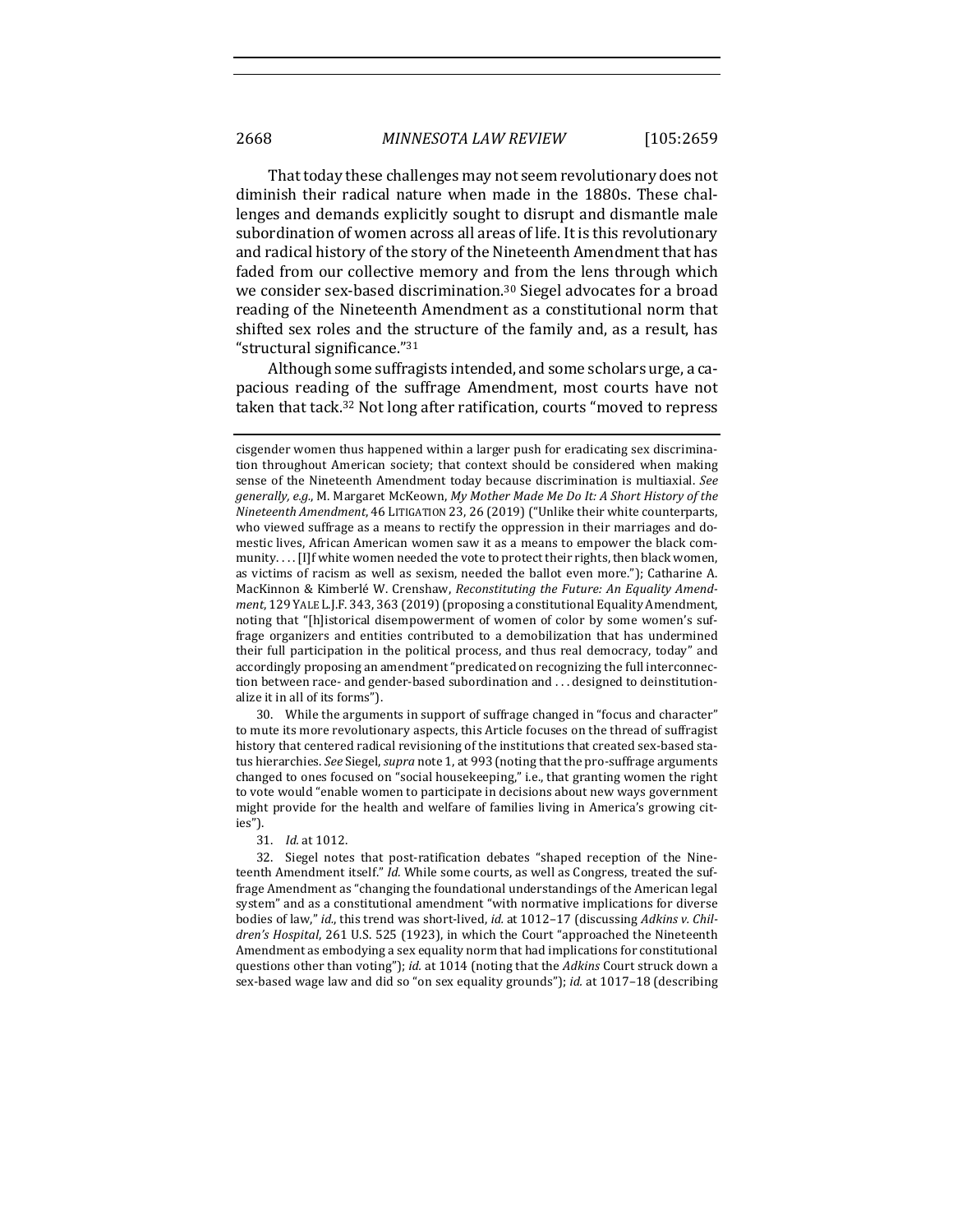the structural significance of women's enfranchisement, by reading the Nineteenth Amendment as a rule concerning voting that had no normative significance for matters other than the franchise."33

Nevertheless, the text of the Nineteenth Amendment itself suggests that the capacious reading envisioned by suffragists and scholars is warranted. The Amendment's plain language reveals that it does more than protect women's affirmative right to vote. It states: "The right of citizens of the United States to vote shall not be denied or abridged by the United States or by any State on account of sex. Congress shall have power to enforce this article by appropriate legislation."<sup>34</sup> The broad remedial language in the second clause supports a "thick" reading of the Amendment, one that

recognizes that the Constitution protects against the perpetuation of political-power disparities on the basis of gender. The thick reading is gender-conscious  $\dots$ , and it recognizes that the main purpose of the Amendment was originally and should continue to be read as protective against the subordination of women in U.S. politics.<sup>35</sup>

That the Amendment's substantive provision is followed by a grant of congressional enforcement power is significant because it suggests that the antisubordination strand of the suffrage movement might be realized through Congress's enactment of "generally applicable

34. U.S. CONST. amend. XIX.

35. Hasen & Litman, *supra* note 1, at 33; *see also id.* ("The text and history of the Nineteenth Amendment and the broader struggle over voting rights and women's equality for the last 150 years support this thick reading.").

Congress's enactment of the Cable Act, which permitted women who married some non-U.S. citizens to keep their U.S. citizenship).

<sup>33.</sup> *Id.* at 1012. But see Neil S. Siegel, Why the Nineteenth Amendment Matters Today: A Guide for the Centennial, 27 DUKE J. GENDER L. & POL'Y 235, 259-60 (2020) (observing that in the 1996 case of *United States v. Virginia*, holding that exclusion of women from the Virginia Military Institute was unconstitutional sex discrimination under the equal protection clause, the majority opinion incorporated the antisubordination ethic of the Nineteenth Amendment by mentioning its ratification in 1920 and reasoning that sex-based classifications "may not be used, as they once were, to create or perpetuate the legal, social, and economic inferiority of women" (emphasis omitted) (quoting United States v. Virginia, 518 U.S. 515, 533-34 (1996))); *id.* at 260 ("[R]eading the Equal Protection Clause in light of the Nineteenth Amendment helps judges and other interpreters to discern which sex classifications are problematic and which are not. Part of Justice Ginsburg's point in *Virginia* is that not all sex lines are equally suspect; the constitutionally troubling classifications reflect or reinforce women's subordination in the family or, relatedly, their exclusion from public life. Instructing judges and other interpreters to ask whether a given sex classification is being used 'to create or perpetuate the legal, social, and economic inferiority of women' provides a great deal more interpretive guidance. And that anti-subordination analytic is coming substantially from the pre- and post-ratification history of the Nineteenth Amendment.").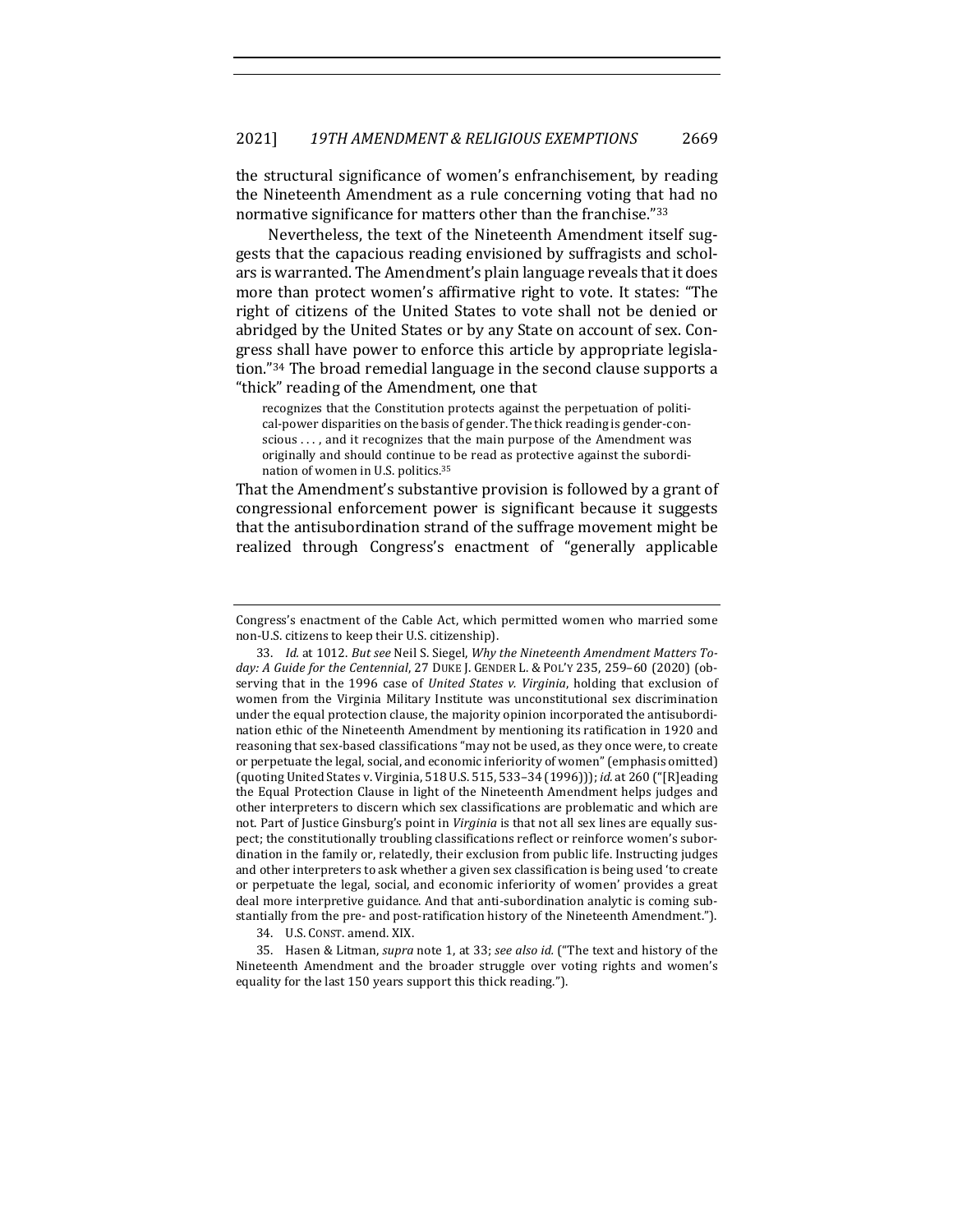legislation promoting political equality regardless of gender."<sup>36</sup> Finally, the Amendment's broad remedial language also suggests that courts have unduly weakened the breadth of the Amendment's reach over time.

#### B. LESSONS FOR TODAY'S DEBATE REGARDING RELIGIOUS EXEMPTIONS

Important lessons about democracy and citizenship emerge from this antisubordination thread of the Nineteenth Amendment's history. First, a dynamic and just democracy requires that all citizens have full equality of opportunity to engage in every level of the political process.<sup>37</sup> Second, the political process is more than just the right to vote; it also includes, as pertinent here, the provision of full and equal opportunities to participate in the economic life of the republic.<sup>38</sup> Third, although courts fairly quickly "domesticated"<sup>39</sup> the Nineteenth Amendment by interpreting it narrowly as only about the right to vote, the Amendment nonetheless and indisputably possesses "deep structural and symbolic significance that for generations had been imputed to this constitutional reform."<sup>40</sup> Fourth, the debate surrounding the "Nineteenth Amendment tied the justice of gender restrictions on the franchise to many other gender-organized institutions and practices,  $\ldots$  [including] to the prospect of women's emancipation from laws and customs that restricted women's roles in marriage and the market."41

The lessons of this history are salient to many contemporary questions touching on sex equality, including the question of religious exemptions from SOGI antidiscrimination laws. Centering and building upon these lessons when resolving the religious exemption cases provides a helpful doctrinal lens, reinvigorates the largely forgotten

<sup>36.</sup> *Id.* at 50, 60-62 (arguing that a "thick" reading of the Nineteenth Amendment, as well as a synthetic reading with the Fourteenth Amendment, supports congressional action to eliminate barriers to women's political equality, such as public funding of elections, prohibiting pay inequality in employment, prohibiting pregnancy discrimination, mandating sex-stereotyping trainings, and mandating the construction of nursing rooms in courthouses so that women who are breastfeeding will not be turned away from jury service; and contending that the synthetic reading with the Fourteenth Amendment "solidifies Congress's power to dismantle gender hierarchies outside the specific context of voting because the Fourteenth Amendment is not limited to issues of political equality—it encompasses social equality and civic equality as well").

<sup>37.</sup> Yang, *supra* note 19.

<sup>38.</sup> *Id.* (noting that other key dimensions of full political participation include "educational attainment, health and survival, and political representation").

<sup>39.</sup> Siegel, *supra* note 1, at 1012.

<sup>40.</sup> *Id.*

<sup>41.</sup> *Id.* at 1035.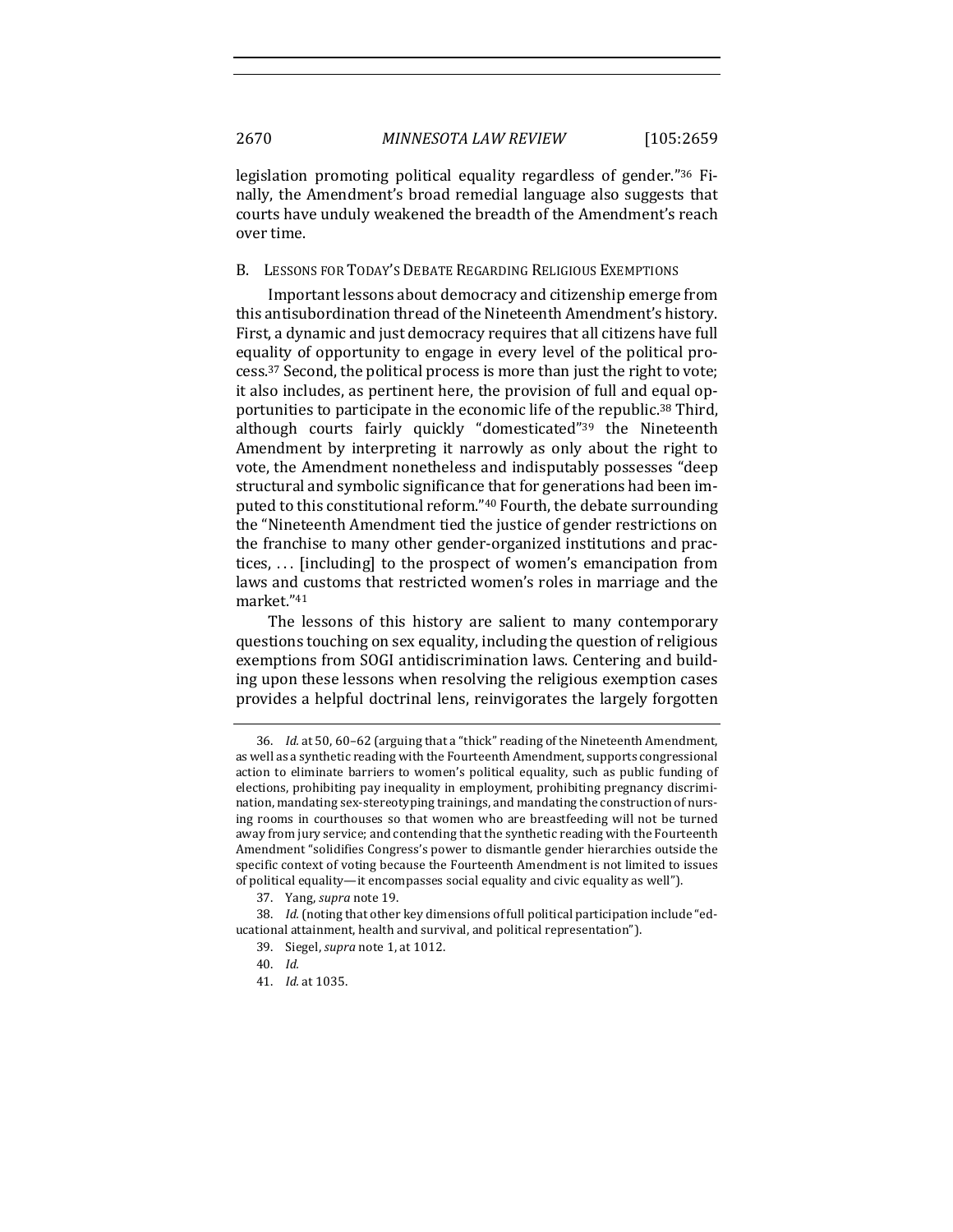antisubordination roots of the suffrage Amendment, and honors the legacy of suffrage activists who dedicated their lives to the ratification of an amendment that they intended would cause "systemically explosive reform."42

At bottom, the intent of these suffrage leaders was to effect "a major change in the terms of women's citizenship."<sup>43</sup> This commitment to dismantling sex-based status hierarchies may be read to also encompass the related idea of equal citizenship regardless of sex—a concept that embraces the more contemporary and expansive notion of sex and gender that, as noted below, includes sexual orientation, gender identity, and non-binary gender identity. The Nineteenth Amendment's intent to realize the promise of equal citizenship regardless of sex, then, is the guiding principle and normative framework on which the arguments presented below are built.

## II. FROM LIBERATION IN THE HOME TO MARKET PARTICIPANTS: WOMEN AS CONSUMERS AND STATE PUBLIC ACCOMMODATIONS LAWS

Liberating women from subordination in the family allowed women to become public citizens who participated as consumers in the marketplace.<sup>44</sup> As women emerged from their domestic sphere and became market participants, the country once again grappled with the meaning of sex equality, and that national conversation was informed by the debates that had surrounded the Nineteenth Amendment. The country's deliberations about "sex in public"<sup>45</sup> resulted in the enactment of public accommodations laws, in all but five states, prohibiting sex-based discrimination in the provisions of goods and services.<sup>46</sup> The trajectory of these enactments reveals a connection to that strand of Nineteenth Amendment history that intended suffrage to disrupt established gender status hierarchies.<sup>47</sup>

As an initial matter, public accommodations generally are defined as private entities that impact commerce; they are open to the public

<sup>42.</sup> *Id.* at 1012.

<sup>43.</sup> *Id.* at 1016.

<sup>44.</sup> *Id.* at 1035.

<sup>45.</sup> Elizabeth Sepper & Deborah Dinner, *Sex in Public*, 129 YALE L.J. 78 (2019).

<sup>46.</sup> *See State Public Accommodation Laws*, *supra* note 7.

<sup>47.</sup> *See* Nan D. Hunter, *Reconstructing Liberty*, *Equality*, and *Marriage: The Missing Nineteenth Amendment Argument*, 108 GEO. L.J. 73, 99 (2020) ("[T]he Amendment's adoption in 1920 validated both the new political subjectivity of women and the growing acceptance that women had a social and economic existence outside the family.... Even the most conservative or transactional interpretation of the Nineteenth Amendment implicitly rebutted the discourse of domesticity  $\dots$ .").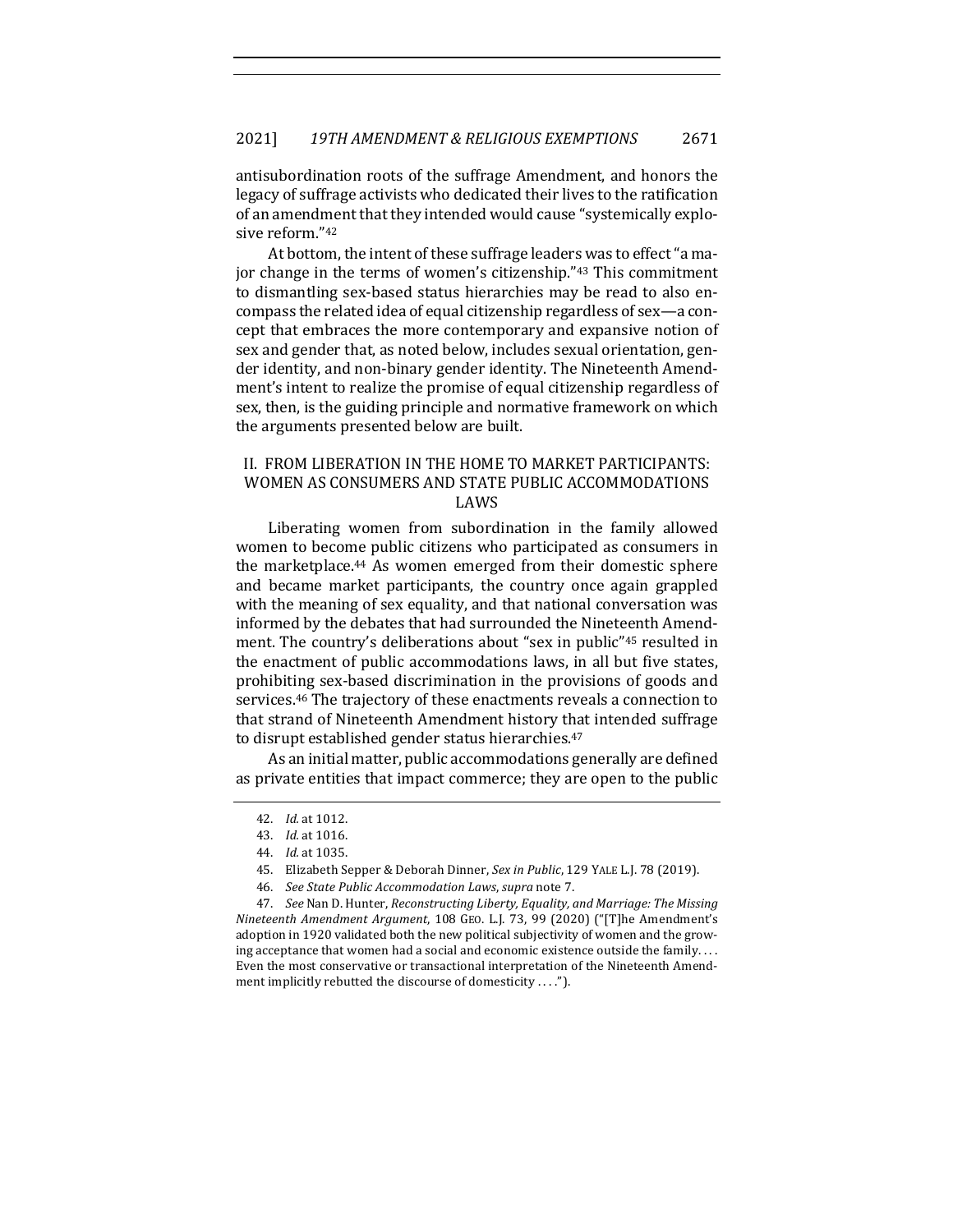and offer goods and services of all kinds.<sup>48</sup> Although early common law contained a general prohibition on the refusal of goods and services, most states chose to enact detailed statutory schemes that specifically enumerate a number of protected classes.<sup>49</sup> Since Massachusetts became the first state to codify a public accommodations law in 1865,<sup>50</sup> state legislatures continued to expand the kinds of businesses subject to these laws as well as the groups that are protected.<sup>51</sup> Today, forty-five states and the District of Columbia have public accommodations laws that prohibit discrimination in the marketplace based on race, ancestry, sex, and religion.<sup>52</sup> These laws prevent consumers from "being unfairly refused service, denied entry to, or otherwise discriminated against in public places<sup>"53</sup> because of their membership in one of the protected classes enumerated in the statute.<sup>54</sup>

## A. "SEX IN PUBLIC": PUBLIC ACCOMMODATIONS LAWS AS A TOOL OF SEX-BASED ANTISUBORDINATION

In making the choice to prohibit sex discrimination in public accommodations, states embraced (whether knowingly or not) the legacy of that strand of the women's suffrage movement that was committed to securing equal citizenship for women through the

<sup>48.</sup> *See generally id.* at 80 (describing public accommodations as "the legal term for public-facing entities other than the workplace"); Sepper & Dinner, *supra* note 45, at 81 ("As a general principle, public accommodations laws apply to any entity that enters commerce and opens to the world at large."). The language of public accommodations laws differs among the states: "a representative statute references any 'business, accommodation, refreshment, entertainment, recreation, or transportation facility of any kind, whether licensed or not, whose goods, services, facilities, privileges, advantages or accommodations are extended, offered, sold, or otherwise made available to the public."" Sepper & Dinner, *supra* note 45, at 81 (quoting MINN. STAT. ANN. § 363A.03(34) (West 2019)).

<sup>49.</sup> *See, e.g.*, Romer v. Evans, 517 U.S. 620, 628-29 (1995) (discussing Colorado's state and local laws).

<sup>50.</sup> Hurley v. Irish-Am. Gay, Lesbian & Bisexual Grp. of Bos., Inc., 515 U.S. 557, 571 (1995).

<sup>51.</sup> *Id.* at 571–72.

<sup>52.</sup> *See State Public Accommodation Laws, supra* note 7.

<sup>53.</sup> Nondiscrimination Laws: Public Accommodations, MOVEMENT ADVANCEMENT PROJECT, https://www.lgbtmap.org/equality-maps/non\_discrimination\_laws/public -accommodations [https://perma.cc/NJ9G-LKYH] (Feb. 23, 2021).

<sup>54.</sup> Title II of the Civil Rights Act of 1964 is a federal law that prohibits discrimination in public accommodations "on the ground of race, color, religion, or national origin." 42 U.S.C. § 2000a(a). Notably absent from the enumeration of protected classes is sex. *Id.* As a result, those who experience sex-based discrimination in public accommodations must look to state law for any relief.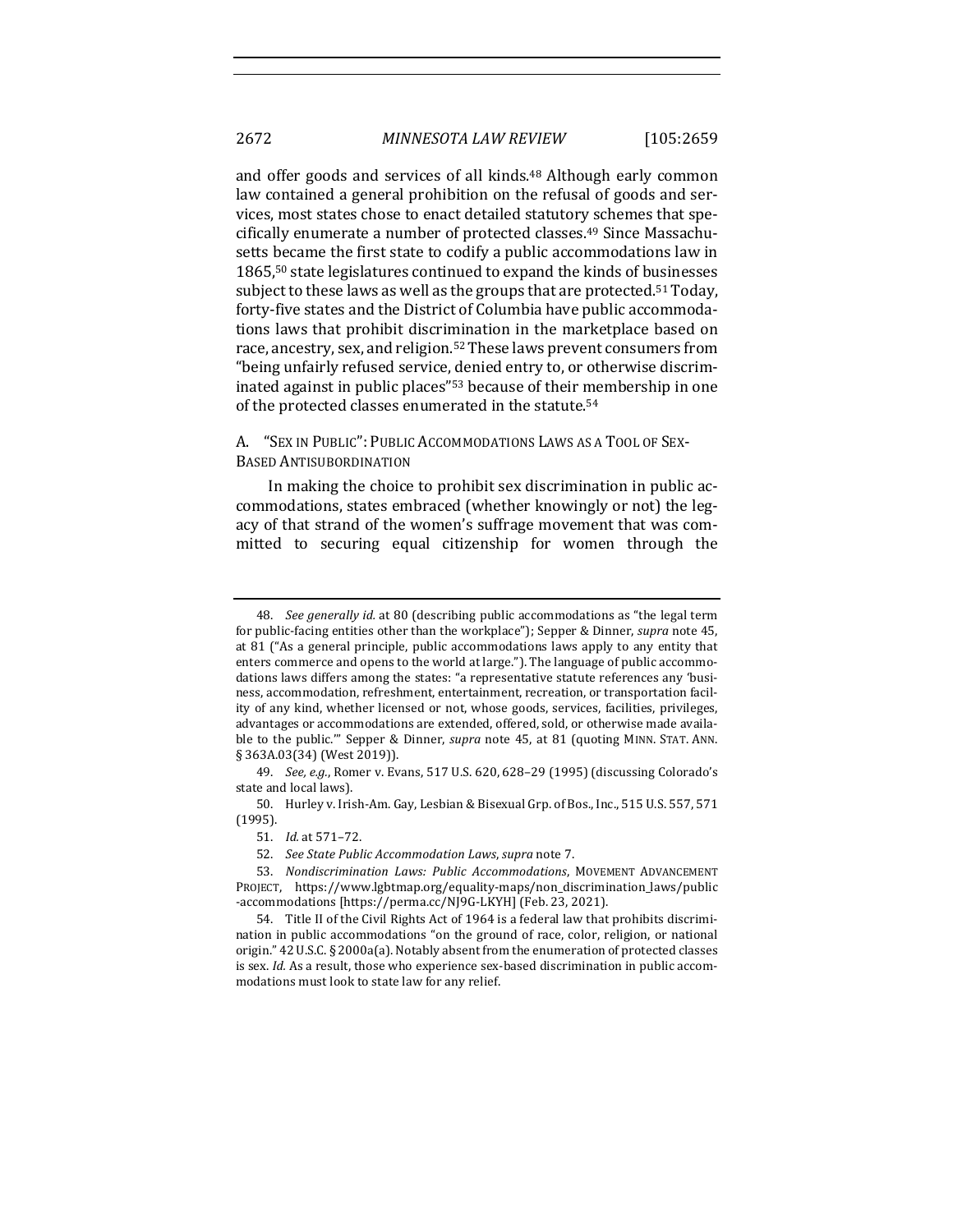ratification of the Nineteenth Amendment.<sup>55</sup> That some suffrage activists of the 1860s-1920s, on the one hand, and the advocates of public accommodations laws prohibiting sex-based discrimination in the marketplace in the 1970s on the other hand, shared a commitment to an antisubordination vision of sex equality is made clear in Elizabeth Sepper and Deborah Dinner's recent article Sex in Public.<sup>56</sup> Their article recounts the history of discrimination against women in public spaces and the campaign for the inclusion of "sex" in public accommodations laws, which they describe as "sex in public."<sup>57</sup>

As women engaged more in public life in the 1960s they faced unchecked discrimination "in commerce, leisure, and civic life."<sup>58</sup> From diners to bars, from commercial airline travel to banks, and from professional organizations to Little League baseball, women were categorically excluded from public accommodations touching on civic, professional, and economic life.<sup>59</sup> Women's rights groups advocated in courthouses, statehouses, and the public square in an effort to gain statutory protection from "discrimination in public accommodations."<sup>60</sup> They were largely successful: by the close of the 1970s,

59. *Id.* ("The kinds of commercial spaces where the *Mad Men* of the business world congregated refused to open their doors to women. Bars and diners hung signs: 'No unescorted women.' Professional organizations often confined women to secondclass membership. Credit institutions would not lend married women money in their own names. Civic institutions from Little League baseball to the Junior Chamber of Commerce excluded girls and women. United Air Lines even flew 'Executive Flights' reserved for male customers."). The harms caused by these exclusionary practices were magnified for women of color. *Id.* at 116 (noting that the 1970s practice of credit agencies ignoring a wife's wages based on an assumption that she may leave the workforce at any time "disproportionately harmed African Americans, who were more likely than white couples to form dual-earner marriages with relatively commensurate salaries").

60. *Id.* at 81. Adding prohibitions against sex discrimination to public accommodations laws was not the only sex equality campaign of the 1970s. *See* Neil S. Siegel & Reva B. Siegel, *Contraception as a Sex Equality Right*, 124 YALE L.J.F. 349, 356 (2015) ("In 1970, on the fiftieth anniversary of the ratification of the Nineteenth Amendment, a 'second wave' feminist movement organized a national 'Strike for Equality' in which it argued that equal citizenship required not only equal suffrage and the ratification of an Equal Rights Amendment, but also laws changing the work and family arrangements in which women bear and rear children."); *see also* Robert C. Post & Reva B. Siegel, *Legislative Constitutionalism and Section Five Power: Policentric Interpretation* of the Family and Medical Leave Act, 112 YALE L.J. 1943, 1990 (2003) (noting the significance of the decision to launch the Strike for Equality during the fiftieth anniversary of the Nineteenth Amendment: "In an era when the Court had not yet recognized sex

<sup>55.</sup> *See generally* Siegel, *supra* note 1, at 1031.

<sup>56.</sup> Sepper & Dinner, *supra* note 45.

<sup>57.</sup> *Id.* at 83–86.

<sup>58.</sup> *Id.* at 81.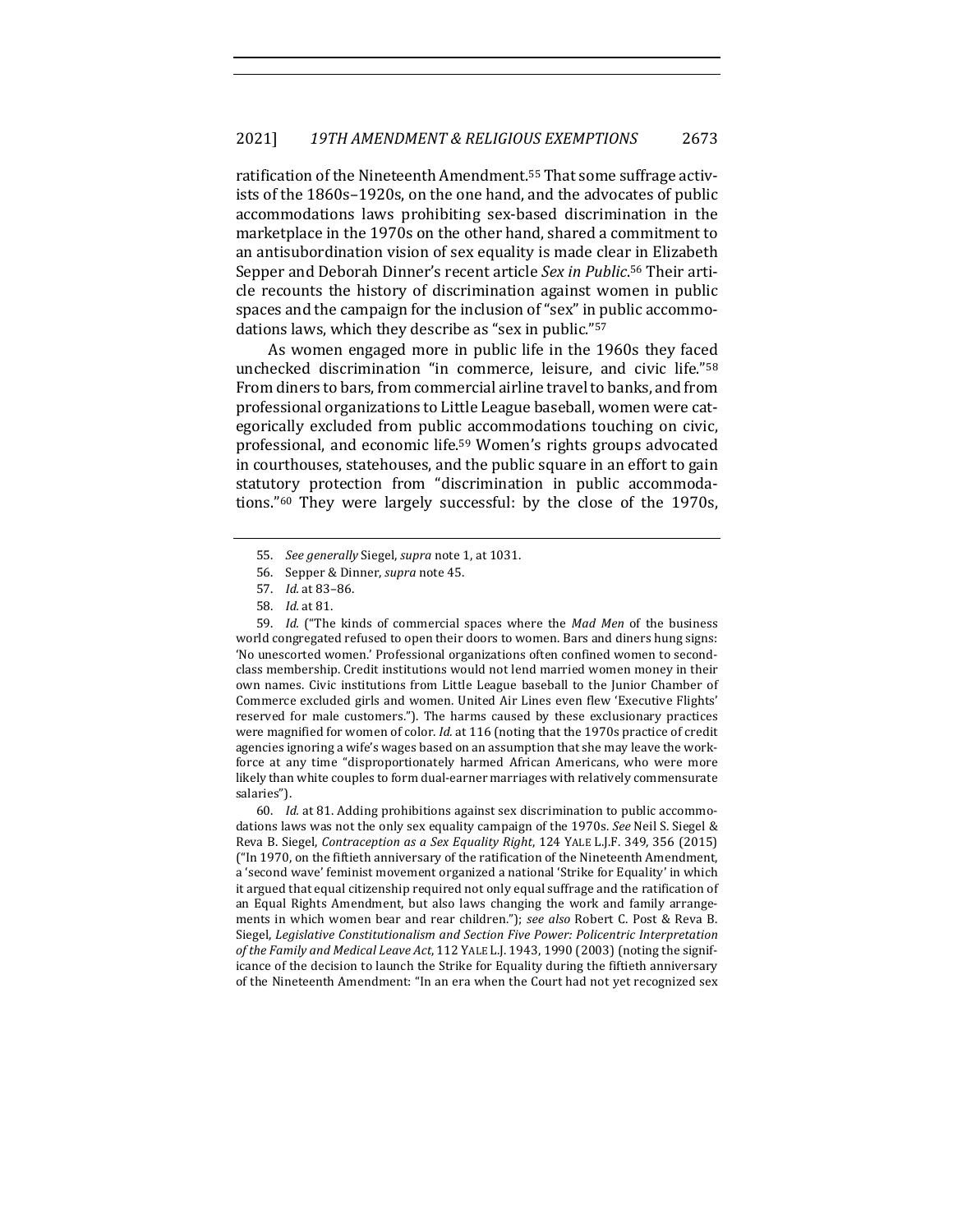numerous cities and thirty-one states had outlawed sex discrimination in public accommodations.<sup>61</sup>

It is the story behind this success, one that is rife with controversy, contestation, and strife about the place of women in society, that reveals a link to the past—the debates surrounding suffrage—as well as provides a framework for contemporary debates about religious exemptions from these same public accommodations laws when it comes to SOGI discrimination.

Sex-based discrimination in the marketplace sent messages about women's place in society much like the messages that had been sent by denying women the franchise, namely by acting "as a vivid symbol of women's subordination and second-class citizenship."62 Thus, the feminists of the 1970s and some suffrage activists of the late 1800s and early 1900s shared a common antisubordination intention as they chased their goals of equal treatment in the marketplace and the vote, respectively: "[s]ex integration [into public accommodations], its supporters hoped and its opponents feared, would transform institutions central to dominant masculinity, from baseball fields to bathrooms,"<sup>63</sup> while securing the franchise had been seen as "breaking with understandings of the family that had organized public and private law and defined the position of the sexes since the founding of the republic."<sup>64</sup>

In ways starkly reminiscent of the debates surrounding women's suffrage in the 1880s and early 1900s, the sex segregation of public spaces in the 1960s and 1970s resulted from three sets of norms or ideologies: 

[T] he separate-spheres ideology of the mid-nineteenth century  $\dots$ ; heterosexual norms that emphasized the sexual vulnerability of respectable white women while simultaneously constructing other women as sources of sexual

discrimination claims under the Fourteenth Amendment, or accorded constitutional protections to the abortion right, the strikers invoked the Nineteenth Amendment to assert that women had a constitutional right to equal citizenship with men."); Reva B. Siegel, Constitutional Culture, Social Movement Conflict and Constitutional Change: The Case of the De Facto ERA, 94 CALIF. L. REV. 1323, 1375 (2006) ("Strike organizers shaped these performative enactments of women's second-class citizenship into ironic commentary on the meaning of the Nineteenth Amendment's ratification.").

<sup>61.</sup> Sepper & Dinner, *supra* note 45, at 81. As noted previously, today all forty-five states with public accommodations laws, as well as the District of Columbia, include "sex" as a protected class in their public accommodations laws. See State Public Accom*modation Laws*, *supra* note 7.

<sup>62.</sup> Sepper & Dinner, *supra* note 45, at 84.

<sup>63.</sup> *Id.* at 82.

<sup>64.</sup> Siegel, *supra* note 1, at 951.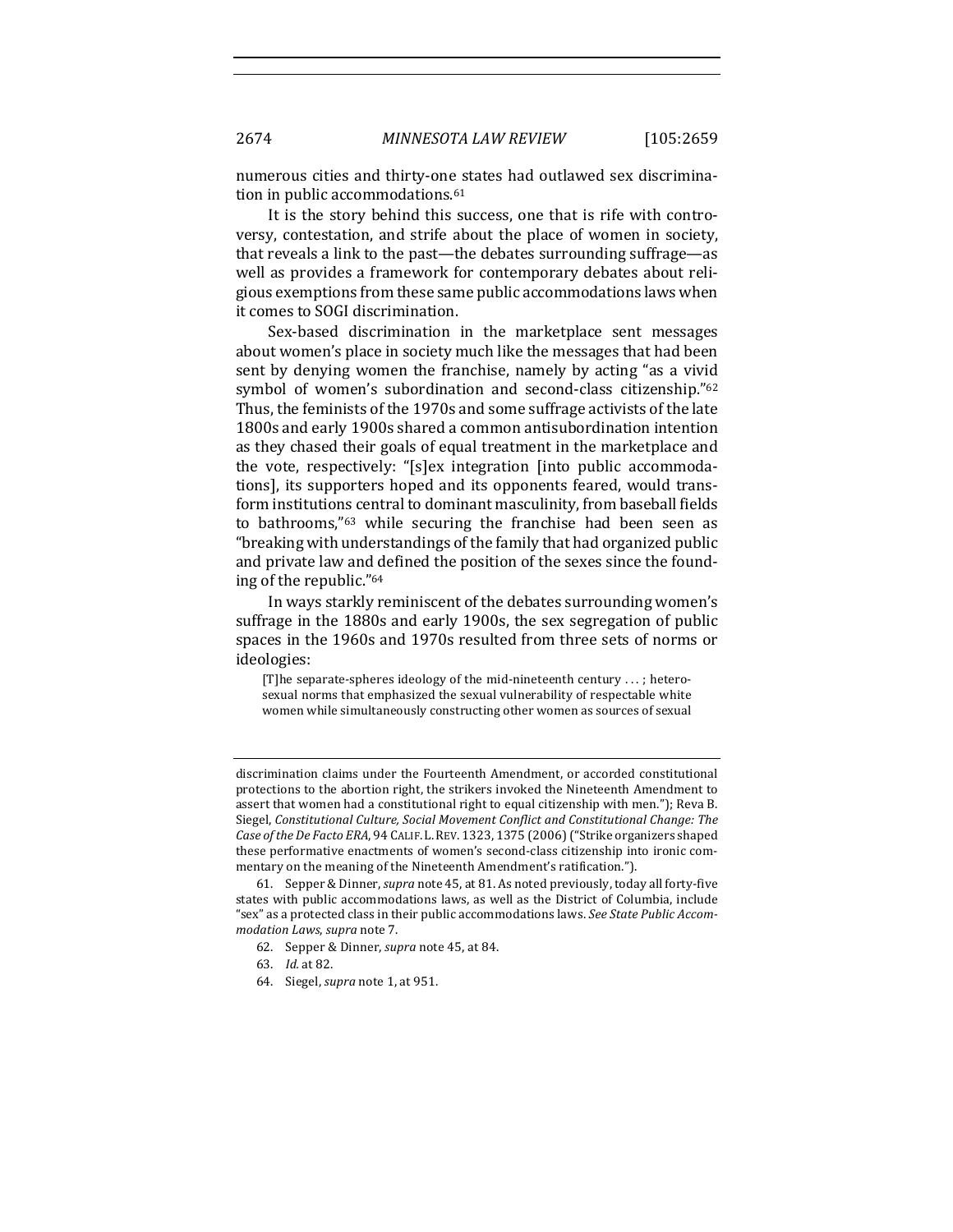### 2021] *19TH AMENDMENT & RELIGIOUS EXEMPTIONS* 2675

disorder; and defensive impulses to preserve dominant masculinity in maleonly spaces such as gyms and barber shops.<sup>65</sup>

Of course, the separate spheres ideology had framed the suffrage debate itself.<sup>66</sup> Thus, the "sex in public" campaign of the 1970s was at least in part the continuation of the legacy of the suffragists in its emphasis on the dignitary and citizenship interests attendant to women's full participation in society.<sup>67</sup> Like the suffragists who understood that gaining the franchise meant the dismantling of subordinating gender norms,<sup>68</sup> the feminists of the 1970s understood that access to places of public accommodation meant "the right to human dignity, the right to be free from humiliation and insult, and the right to refuse to wear a badge of inferiority at any time or place." $69$  As the struggle for women's suffrage taught us "that equal citizenship for women includes freedom from subordination in or through the family,"70 the inclusion of sex discrimination in public accommodations laws "literally grew out of debates over the scope of an individual's civil rights as a citizen."71

Put another way, to permit sex discrimination in the marketplace would have expressive significance (in addition to causing economic and dignitary harms); it would send a message that "activities of females can and should be regulated by others, because ... females ... have and always will be secondary to men."72 Where the opposition to women's suffrage was, at least in part, about "preserving the arrangements that make men men and women women,"73 those opposed to

<sup>65.</sup> Sepper & Dinner, *supra* note 45, at 83.

<sup>66.</sup> *Id.* at 88; see also Siegel, supra note 1, at 979-80 (discussing prevalence of the "separate spheres" argument in the women's suffrage debate).

<sup>67.</sup> *See* Sepper & Dinner, *supra* note 45, at 110–11.

<sup>68.</sup> See, e.g., Siegel, *supra* note 1, at 990-91 ("No bill of attainder shall be passed.' 'No title of nobility granted.' So says the Constitution; and yet you have passed bills of attainder in every State of the Union making sex a disqualification for citizenship. You have granted titles of nobility to every male voter, making all men rulers, governors, sovereigns, over all women." (quoting Arguments of the Woman-Suffrage Delegates Be*fore the Senate Comm. on the Judiciary*, S. MISC. Doc. No. 47-74, at 5 (1880) (statement of Elizabeth Cady Stanton))).

<sup>69.</sup> Sepper & Dinner, *supra* note 45, at 111 (citation omitted).

<sup>70.</sup> Siegel, *supra* note 1, at 951.

<sup>71.</sup> Nan D. Hunter, *Accommodating the Public Sphere: Beyond the Market Model*, 85 MINN. L. REV. 1591, 1620 (2001).

<sup>72.</sup> Sepper & Dinner, *supra* note 45, at 112–13 (citation omitted); *see also id.* at 114 ("[Advocates of inclusive public laws] understood exclusion and segregation to constitute a harm, even when they had other places to eat and to socialize. Nothing less than full and equal citizenship as workers and consumers was on the line. Such citizenship would involve not only access but also freedom in public  $\dots$ .").

<sup>73.</sup> Siegel, *supra* note 1, at 977.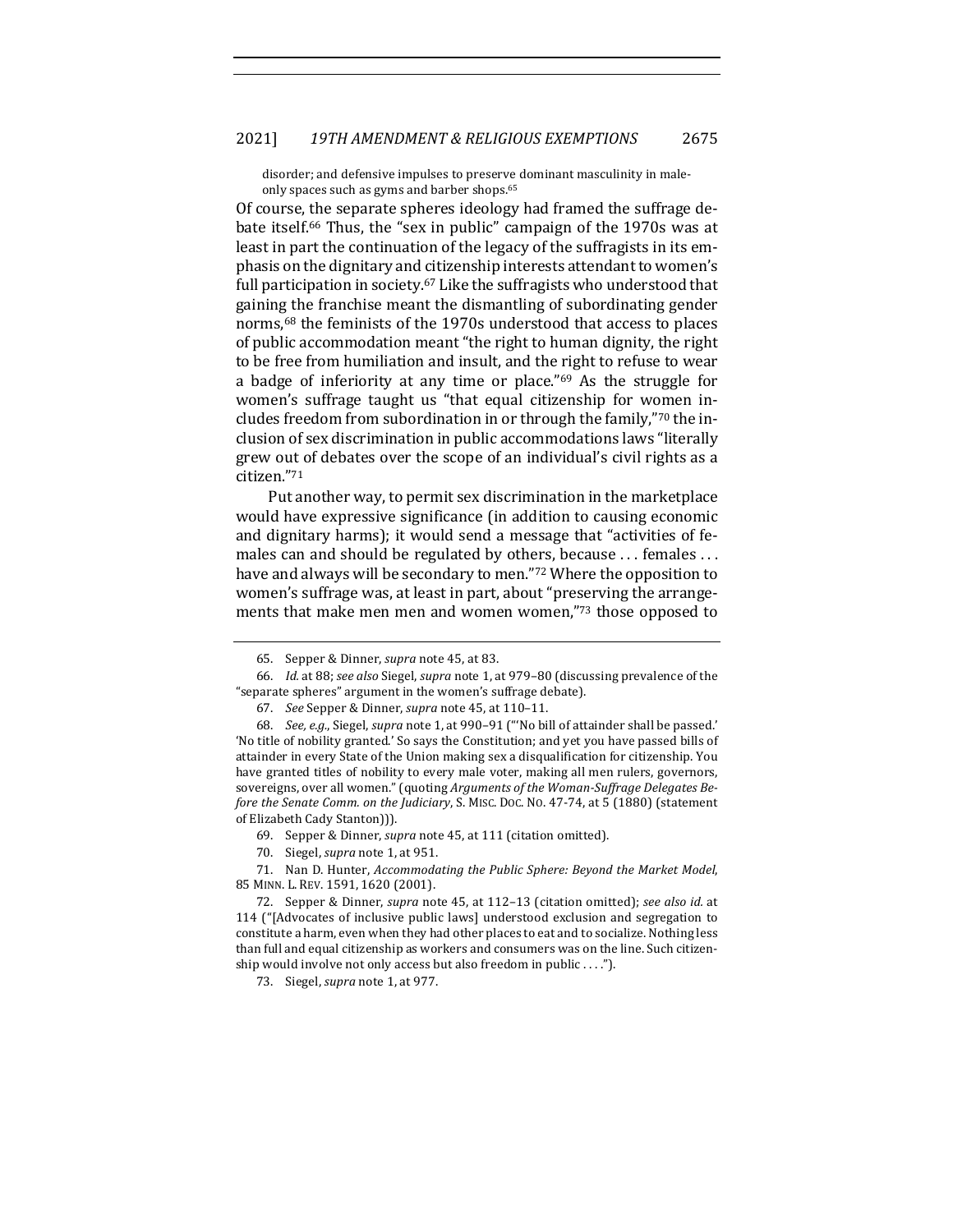including sex within the protection of public accommodations laws were skeptical about proponents' use of such laws "to destabilize prevailing understandings of bodily sex difference, to challenge assumptions about the need for sexual privacy, and to reconfigure institutions ranging from athletic fields to bathrooms. Business owners, politicians, and courts all struggled with the implications of sex integration for masculinity."74 Ratification of the Nineteenth Amendment, then, did important expressive work (in addition to doing the substantive work of granting women the franchise): it sent the message that women are *not* second-class citizens; that women *can* and *should* be public citizens. "Expressive considerations matter because of the social meanings they convey to Americans about the character and destiny of America, as well as about their own status and the status of others in the national political community."75 The Nineteenth Amendment's radical history was thus generative of the claims of 1970s feminists about the dignitary interests at stake in the debates over sex in public.

During debates over women's suffrage, men explicitly based their opposition in their male privilege.<sup>76</sup> History repeated itself in the debates over sex-based protections in public accommodations law, throughout which some men explicitly clung to their male privilege as a basis for opposition.<sup>77</sup>

77. Sepper & Dinner, *supra* note 45, at 109–10 ("As feminists sought full access to commerce, business owners and some members of the public sought to barricade the doors. Resistance to sex integration of professional forums and meeting places often acknowledged their significance for economic and political life. Journalist Jack Kofoed expressed his resentment of the 'lassies' whose protest of the Roosevelt Hotel 'came a little closer to home,' threatening his professional privilege of 'drop[ping] into the men's bar' at 'five in the evening' whenever he 'wanted to catch somebody in the publishing, advertising, public relations or related fields.' When in a 'most prominent victory,' the exclusively male National Press Club voted to admit women in 1971, the bartender Harry Kelly served cocktails to female journalists for the first time: 'Here you are, and I hope you choke on it."" (citations omitted)); see also id. at 113 ("Legislative retrenchment of some forms of public accommodations discrimination frequently aimed to safeguard space for men. Massachusetts's passage of a public accommodations law in 1971, for example, triggered considerable cultural anxiety. The *Boston Globe* reported that when '[t]ippling in taverns becomes a women's right,' it

<sup>74.</sup> Sepper & Dinner, *supra* note 45, at 84.

<sup>75.</sup> Siegel, *supra* note 33, at 239.

<sup>76.</sup> *See, e.g.*, Siegel, *supra* note 1, at 978 ("This fungus growth upon the body of modern civilization is no such modest thing as the mere privilege of voting, by any means. . . . The demand is for the abolition of all distinctions between men and women, proceeding upon the hypothesis that men and women are all the same.... Gentlemen ought to know what is the great and inevitable tendency of this modern heresy ...." (citation omitted) (quoting an 1878 statement made by a representative to the California Constitutional Convention)).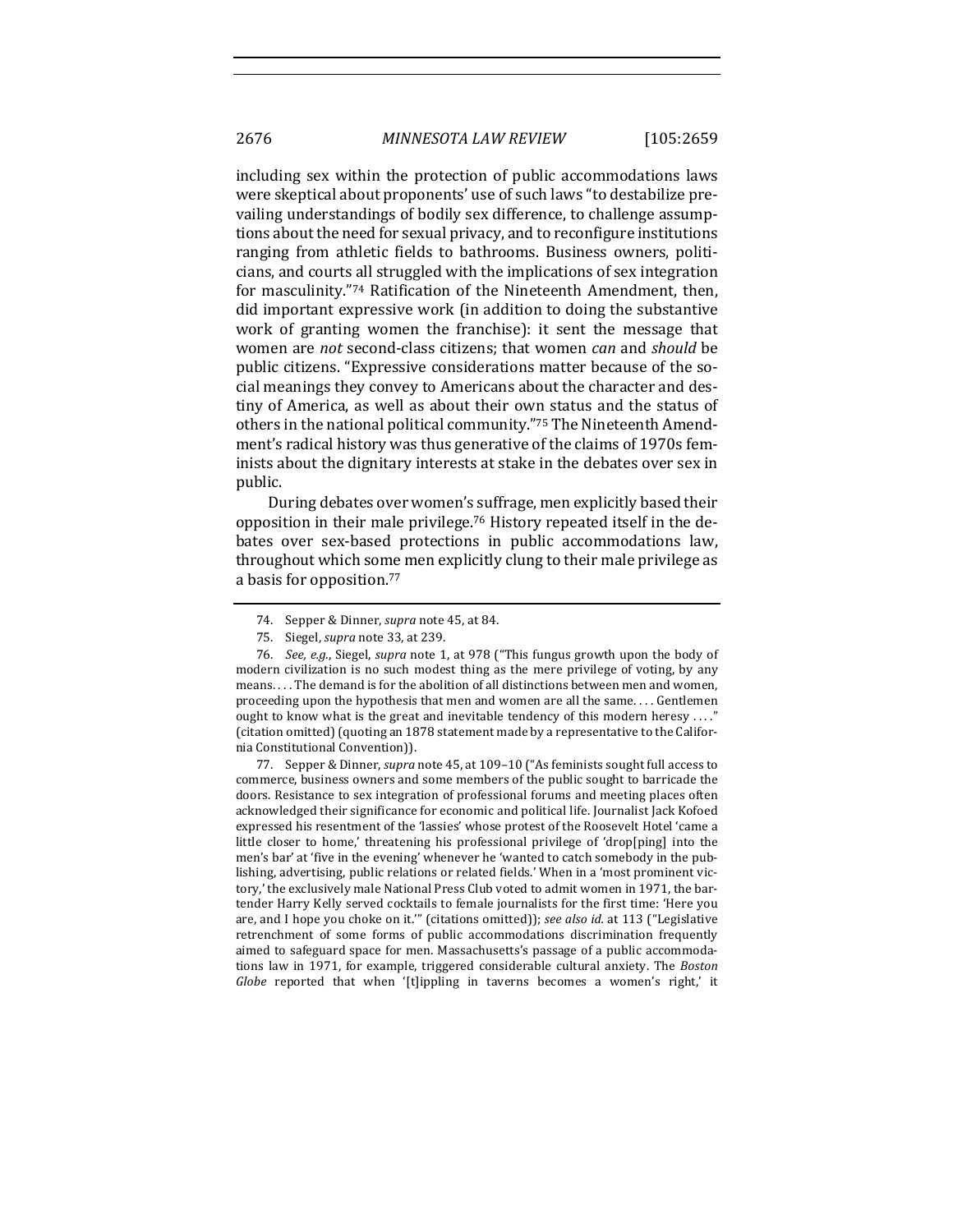This kind of resistance reveals that legislatures contemplating adding sex discrimination protections to public accommodations laws understood that such protections would dismantle binary gender roles and norms.<sup>78</sup> Feminists of the 1970s made their message loud and clear: the denial of sex equality in the public square was a "vivid" symbol of women's subordination and second-class citizenship,"79 much as their suffragist sisters engaged in debates that "memorialize" the nation's decision to repudiate traditional conceptions of the family that have shaped women's status in public as well as private law and that are inconsistent with equal citizenship in a democratic polity." $80$ Moreover, just as some suffragists intended the Nineteenth Amendment to transform institutions beyond the franchise itself, so too did public accommodations laws that prohibited sex discrimination have "the potential to transform institutions through sex integration." $81$ Conceptualizing both the Nineteenth Amendment and public accommodations laws as different ways of ensuring equal citizenship regardless of sex is central to the argument that follows in the remainder of this Article.

But first: The expansive prohibition on sex discrimination in public accommodations that emerged by the end of the 1970s<sup>82</sup> was not universally embraced.<sup>83</sup> Instead, this sea-change in sex discrimination law—and its normative impact vis-à-vis the place of women in society-illustrated the principle that "moments of major social reform

<sup>&#</sup>x27;ieopardize<sup>[5]</sup> 330 all-male sanctuaries across the state.' *Globe* editors queried 'why the ladies would even want to invade,' suggesting that sex-segregated spaces in public as in the home, where men's 'dens' and women's 'sewing rooms' preserved 'domestic felicity,' were a social necessity." (citations omitted)).

<sup>78.</sup> *Id.* at 144 ("[D]uring the period when 'sex' was added to public accommodations statutes, advocates, legislators, and courts understood sex equality to entail not only the same treatment of the sexes but also an end to the regulation of sexuality and gender performance. Through their efforts to enter and freely enjoy public space through public accommodations law, feminists successfully challenged heteronormative sexual norms, in arenas ranging from bars to credit lending.").

<sup>79.</sup> *Id.* at 84.

<sup>80.</sup> Siegel, *supra* note 1, at 948. The 1970s feminists' most prominent analogy, however, was an analogy to the racial civil rights movement. See generally Sepper & Dinner, *supra* note 45, at 81, 99 ("Feminists highlighted the injustice of sex segregation in public places by invoking racial segregation of the trains and restaurants in the South.").

<sup>81.</sup> Sepper & Dinner, *supra* note 45, at 84.

<sup>82.</sup> *Id.* at 104 ("By the end of the 1970s, thirty-one out of thirty-nine state statutes banned sex discrimination in public accommodations.").

<sup>83.</sup> *See, e.g., id.* at 84 ("Not everyone easily accepted the laws, however, and their precise meaning was up for grabs.").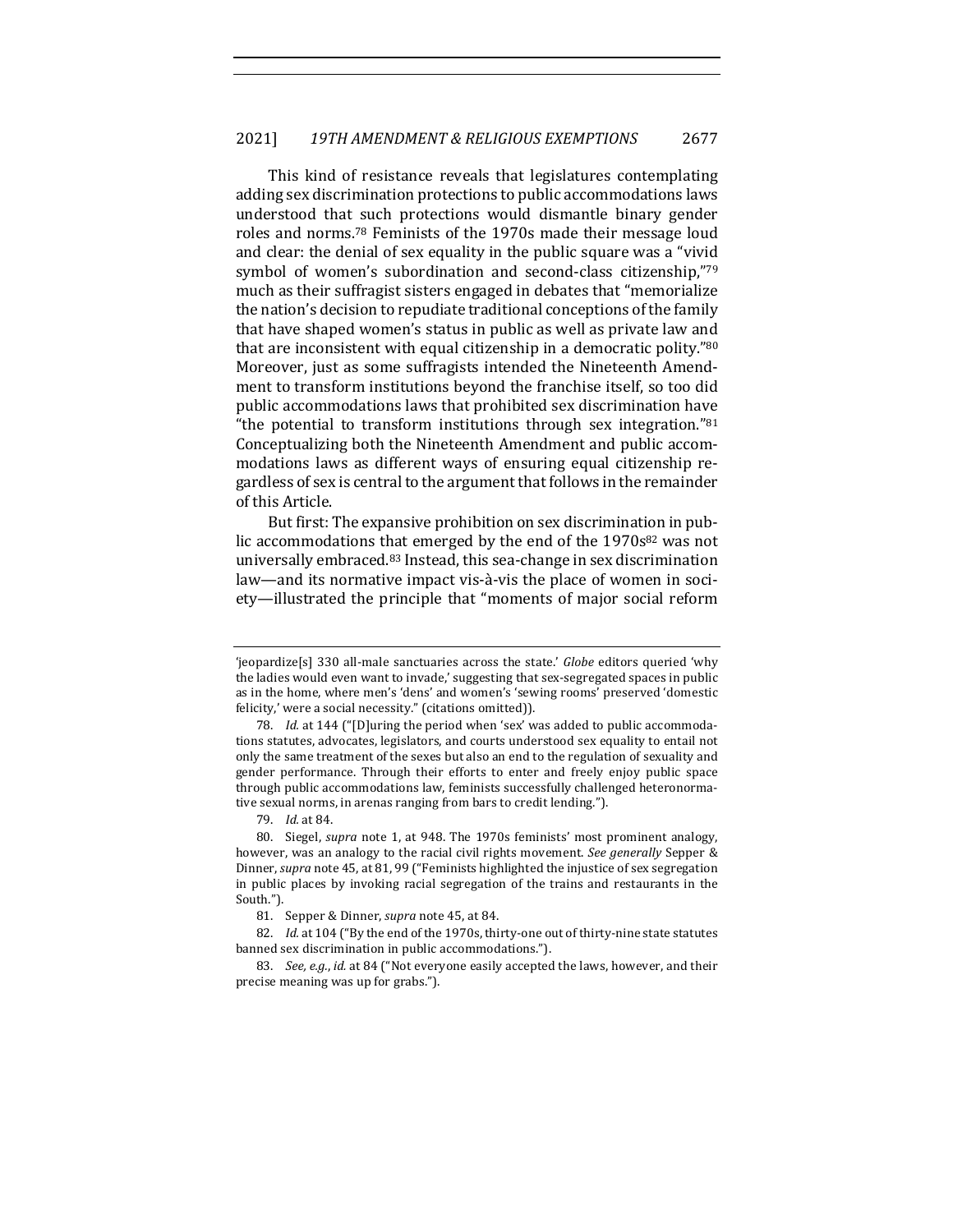precipitate diverse forms of containment and backlash."<sup>84</sup> In particular, some organizations sought to be exempt from complying with the sex discrimination prohibitions contained in these laws.<sup>85</sup> Like today's SOGI discrimination exemption seekers, the sex discrimination exemption seekers of the 1980s based their claims on the First Amendment. The seminal case on this issue, *Roberts v. United States Jaycees*, <sup>86</sup> is discussed next.

#### B. *ROBERTS V. UNITED STATES JAYCEES*

Resistance to the dismantling of sex-based status hierarchies (the goal of public accommodations laws) was manifested in requests for exemptions from such laws. That resistance is exemplified by *Roberts v. United States Jaycees*.

The United States Jaycees was founded in 1920—the same year that the Nineteenth Amendment was ratified.<sup>87</sup> It is a non-profit membership organization; at the time of the litigation in the 1980s, its bylaws described its purpose as the pursuit of "such educational and charitable purposes as will promote and foster the growth and development of young men's civic organizations in the United States,"88 as well as to "inculcate  $\dots$  civic interest"<sup>89</sup> and provide "opportunity for personal development and achievement and an avenue for intelligent participation by young men in the affairs of their community, state and nation, and to develop true friendship and understanding among young men of all nations."<sup>90</sup> The organizational structure consisted of local chapters, as well as state organizations and a national Jaycees organization.<sup>91</sup> The bylaws established seven classes of membership, with "regular" membership limited to men aged 18 to  $35.92$  Women (and older men) could join as "associate" members, who paid reduced dues.<sup>93</sup> Associate membership—to which women were categorically relegated—lacked many of the key benefits of regular membership; women could not hold office or participate in certain award or

91. *Id.* at 609.

93. *Id.*

<sup>84.</sup> Siegel, *supra* note 1, at 1009.

<sup>85.</sup> *Id.*

<sup>86.</sup> Roberts v. U.S. Jaycees, 468 U.S. 609, 623-24 (1984).

<sup>87.</sup> *Id.* at 612.

<sup>88.</sup> *Id.* (citation omitted).

<sup>89.</sup> *Id.* at 612-13 (citation omitted).

<sup>90.</sup> *Id.* at 613 (citation omitted).

<sup>92.</sup> *Id.*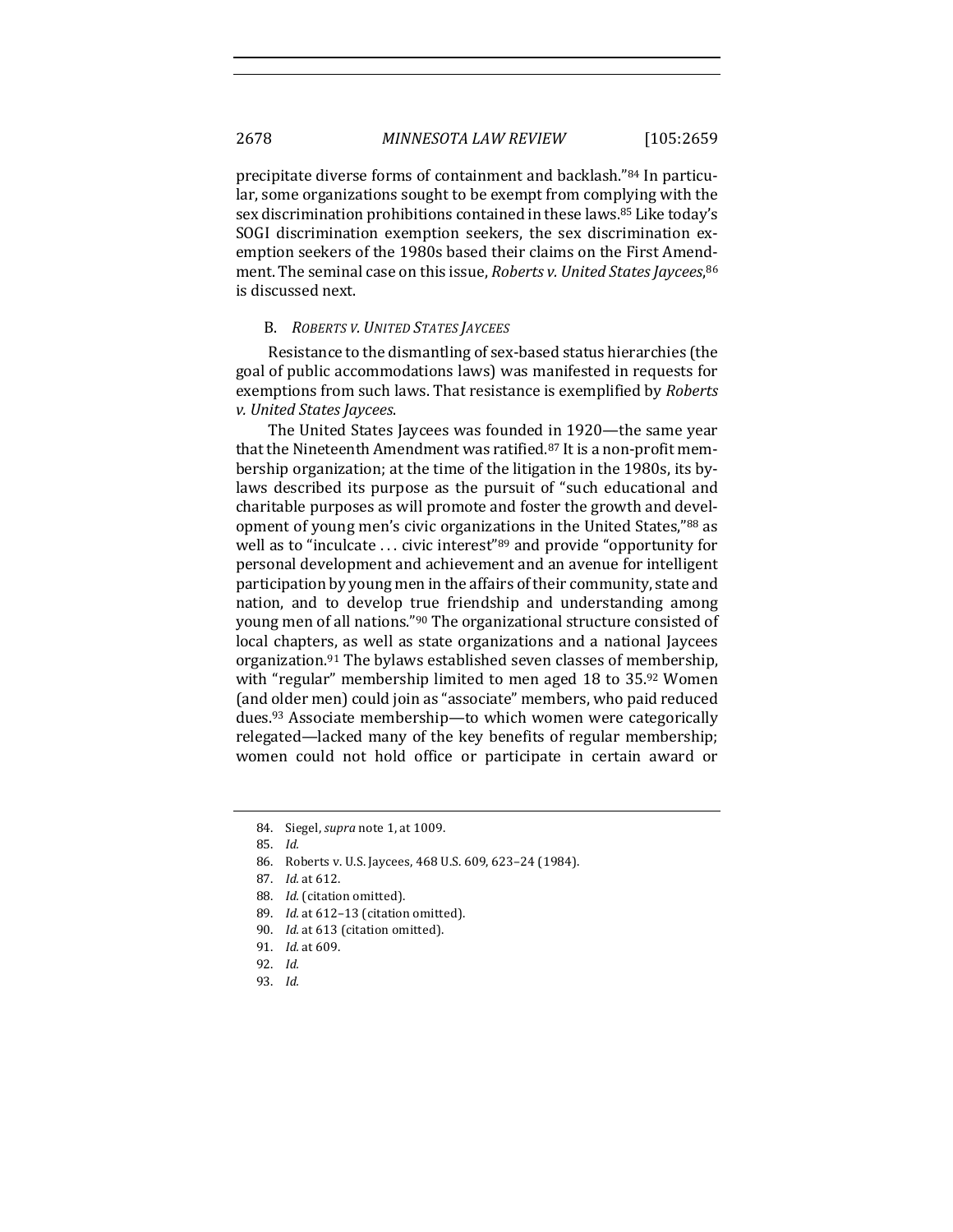training programs.<sup>94</sup> And in a striking parallel to the suffrage movement, women associate members in the Jaycees could not vote.95

Two chapters in Minnesota (Minneapolis and St. Paul) broke ranks with the national Jaycees organization when, in 1974 and 1975. they started to allow women to join as regular members.<sup>96</sup> Because this action violated the national bylaws, the national Jaycees imposed several sanctions on the Minneapolis and St. Paul chapters, "including denying their members eligibility for state or national office or awards programs, and refusing to count their membership in computing votes at national conventions."97 In addition, the national organization threated to revoke the charters of these two chapters.<sup>98</sup> The chapters responded that compliance with the national organization's bylaws would violate Minnesota's public accommodations law, which prohibited discrimination based on sex.<sup>99</sup> The national organization, in turn, contended that to enforce the public accommodations law would "violate the male members' constitutional rights of free speech and association."<sup>100</sup> In short, the national Jaycees sought a First Amendment exemption from compliance with Minnesota's public accommodations law with regard to its prohibition against sex discrimination. As described in Part III, today's exemption seekers also seek a First Amendment exemption from compliance with state public accommodations laws with regard to their prohibition against SOGI discrimination.<sup>101</sup>

The Court rejected the First Amendment claims for an exemption. With regard to the free speech claim, $102$  the Court characterized it as a

101. The national Jaycees organization and today's exemption seekers both assert a First Amendment free speech claim. Both exemption seekers present a second First Amendment claim: the national Jaycees organization asserted a free association claim, while today's exemption seekers assert a free exercise of religion claim. See infra Part III.

102. I do not address the Court's rejection of the freedom of association claim here because that issue is not implicated in most of the current religious exemption cases. It was implicated in *Jaycees* because the Jaycees is a membership-based organization; such organizations sometimes—depending on their "size, purpose, policies, selectivity, congeniality, and other characteristics that in a particular case may be pertinent" are afforded special protection under the First Amendment. *Jaycees*, 468 U.S. at 620. In today's religious exemption cases there typically is no contention made that the vendors claiming the exemptions—bakers, photographers, and the like—are an "association" as was argued by the Jaycees.

<sup>94.</sup> *Id.*

<sup>95.</sup> *Id.*

<sup>96.</sup> *Id.* at 614.

<sup>97.</sup> *Id.*

<sup>98.</sup> *Id.*

<sup>99.</sup> *Id.*

<sup>100.</sup> *Id.* at 615.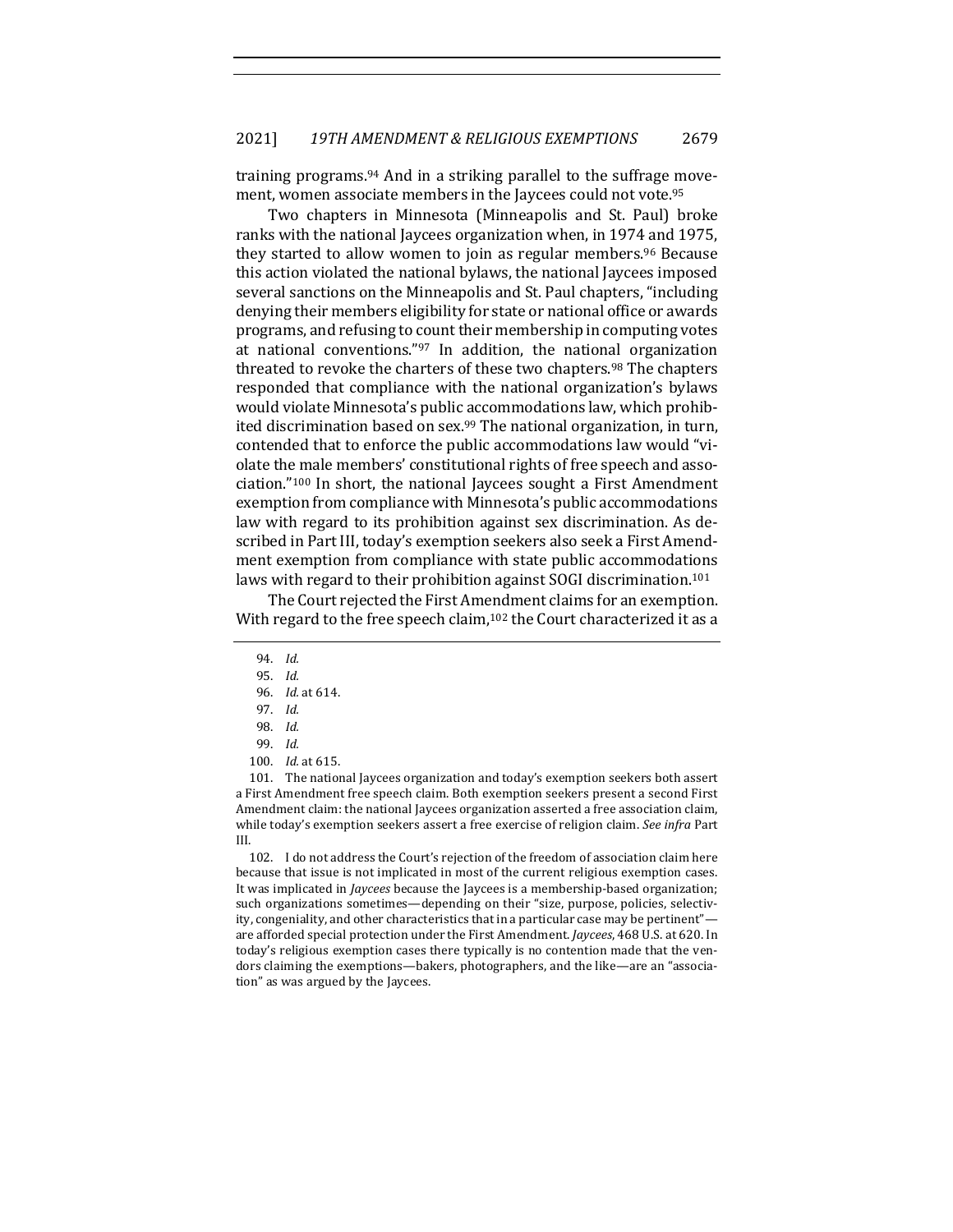claim of "freedom of expressive association." $103$  After noting that the First Amendment protects against government interference with "[a]n individual's freedom to speak, to worship, and to petition the government for the redress of grievances,"<sup>104</sup> it went on to state that it had "long understood as implicit in the right to engage in activities protected by the First Amendment a corresponding right to associate with others in pursuit of a wide variety of political, social, economic, educational, religious, and cultural ends."<sup>105</sup> It was this right of association expression that was implicated in the application of the Minnesota public accommodations law to the national Jaycees organization.106

The Court reasoned that by requiring that the Jaycees admit women as regular members, the Minnesota public accommodations law infringed on the Jaycees First Amendment freedom of expressive association by interfering with the "internal organization or affairs of the group."<sup>107</sup> The Court characterized the infringement as occurring when women were admitted as regular members, which in turn "impair[ed] the ability of the original [male] members to express only those views that brought them together."108

It is the Court's next analytical step that is critical to the argument made in this Article. After recognizing the national Jaycees organization's right to expressive association and acknowledging that such right may be infringed by application of the Minnesota public accommodations law, the Court also recognized that First Amendment speech right "is not, however, absolute."<sup>109</sup> Rather, infringements on First Amendment speech rights are justified if the regulation enforced by the state—there, the Minnesota public accommodations law prohibiting sex discrimination—was enacted "to serve compelling state interests, unrelated to the suppression of ideas, that cannot be achieved through means significantly less restrictive."110

Applying this strict scrutiny test to the application of the Minnesota public accommodations law to the national Jaycees organization,

<sup>103.</sup> *Id.* at  $621-22$  ("We turn ... to consider the extent to which application of the Minnesota statute to compel the Jaycees to accept women infringes the group's freedom of expressive association.").

<sup>104.</sup> *Id.* at 622.

<sup>105.</sup> *Id.*

<sup>106.</sup> *Id.* ("In view of the various protected activities in which the Jaycees engages ... that right is plainly implicated in this case." (citation omitted)).

<sup>107.</sup> *Id.* at 623.

<sup>108.</sup> *Id.*

<sup>109.</sup> *Id.*

<sup>110.</sup> *Id.*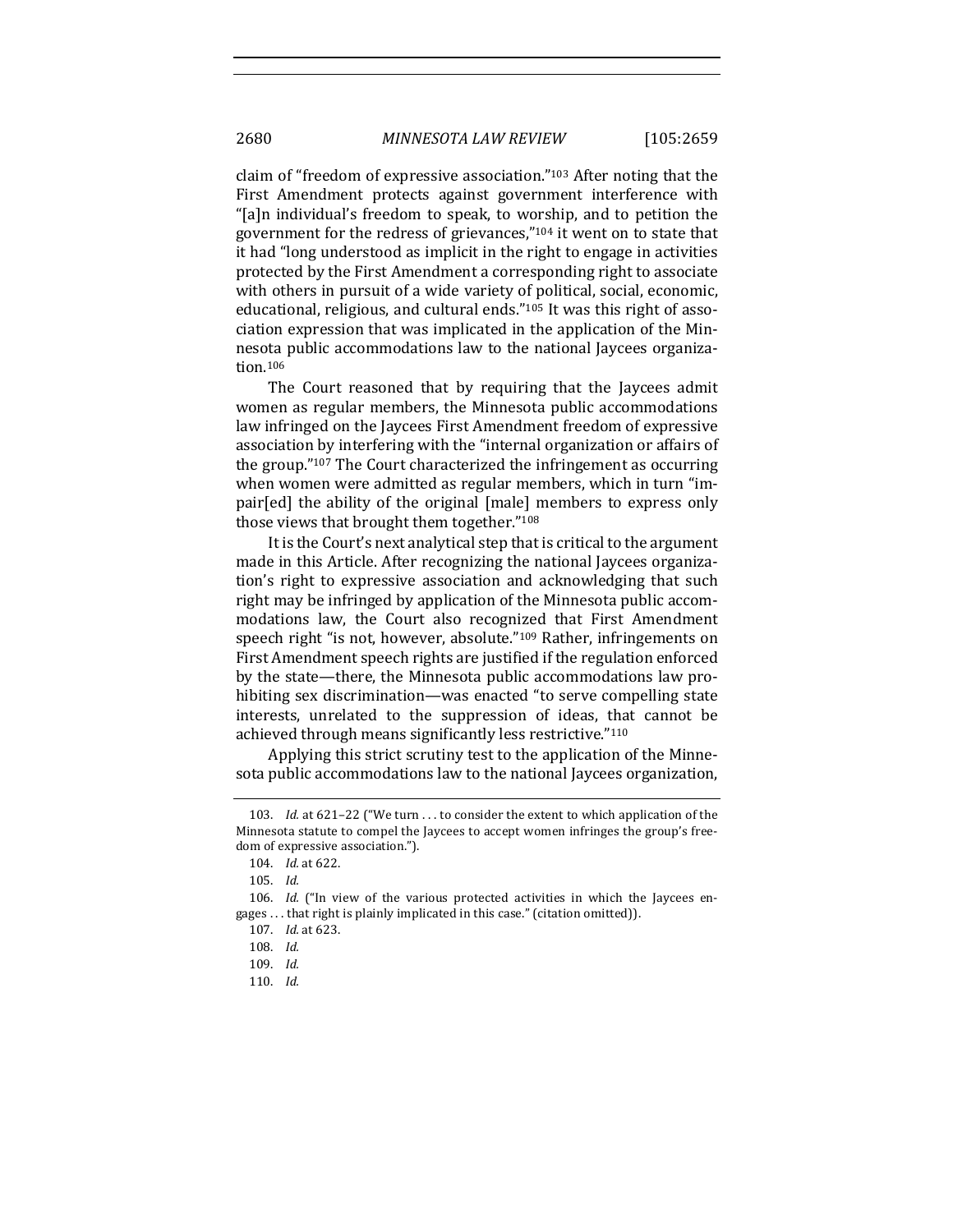the Court held that "Minnesota's compelling interest in eradicating discrimination against its female citizens justifies the impact that application of the statute to the Jaycees may have on the male members' associational freedoms."<sup>111</sup> It noted that Minnesota's goal of "eliminating discrimination and assuring its citizens equal access to publicly available goods and services" was unrelated to the suppression of speech and "plainly serves compelling state interests of the highest order."<sup>112</sup> At bottom, and as pertinent to the argument made herein, the Court articulated a rule that eradicating sex discrimination in public accommodations *is* a compelling state interest—one "of the highest order."113

After finding that public accommodations statutes prohibiting sex discrimination serve a compelling state interest, the Court held that such statutes are the least restrictive means by which to achieve that interest.<sup>114</sup> The Court further held that even if the Minnesota law caused "some incidental abridgment of the Jaycees' protected speech, that effect is no greater than is necessary to accomplish<sup>"115</sup> the state's interest, noting that "acts of invidious discrimination in the distribution of publicly available goods, services, and other advantages cause unique evils that government has a compelling interest to prevent." $116$ Having found that the Minnesota law survived the strict scrutiny analysis required by the First Amendment, the Court rejected the national Jaycees' request for an exemption.<sup>117</sup>

<sup>111.</sup> *Id.*

<sup>112.</sup> *Id.* at 624. The Court also found that the Minnesota statute did not engage in viewpoint discrimination and that it did "not license enforcement authorities to administer the statute on the basis of such constitutionally impermissible criteria." *Id.* at 623.

<sup>113.</sup> *Id.* at 624; *see also id.* at 626 ("Assuring women equal access to such goods, privileges, and advantages clearly furthers compelling state interests."); Bd. of Dirs. of Rotary Int'l v. Rotary Club of Duarte, 481 U.S. 537, 549 (1987) ("[T]he State's compelling interest in assuring equal access to women extends to the acquisition of  $\dots$  tangible goods and services.").

<sup>114.</sup> *Jaycees*, 468 U.S. at 626. The Court also found no evidence that admitting women as regular members would impede or burden the organization's ability to disseminate its preferred views or engage in protected activities. *Id.* at 627. It rejected the Jaycees' argument on this front, at least in part, because the Jaycees relied on sex stereotypes about what beliefs women hold on issues of civic importance. *Id.* at 628 ("In the absence of a showing far more substantial than that attempted by the Jaycees, we decline to indulge in the sexual stereotyping that underlies appellee's contention that, by allowing women to vote, application of the Minnesota Act will change the content or impact of the organization's speech.").

<sup>115.</sup> *Id.* at 628.

<sup>116.</sup> *Id.*

<sup>117.</sup> *See id.* at 630-31.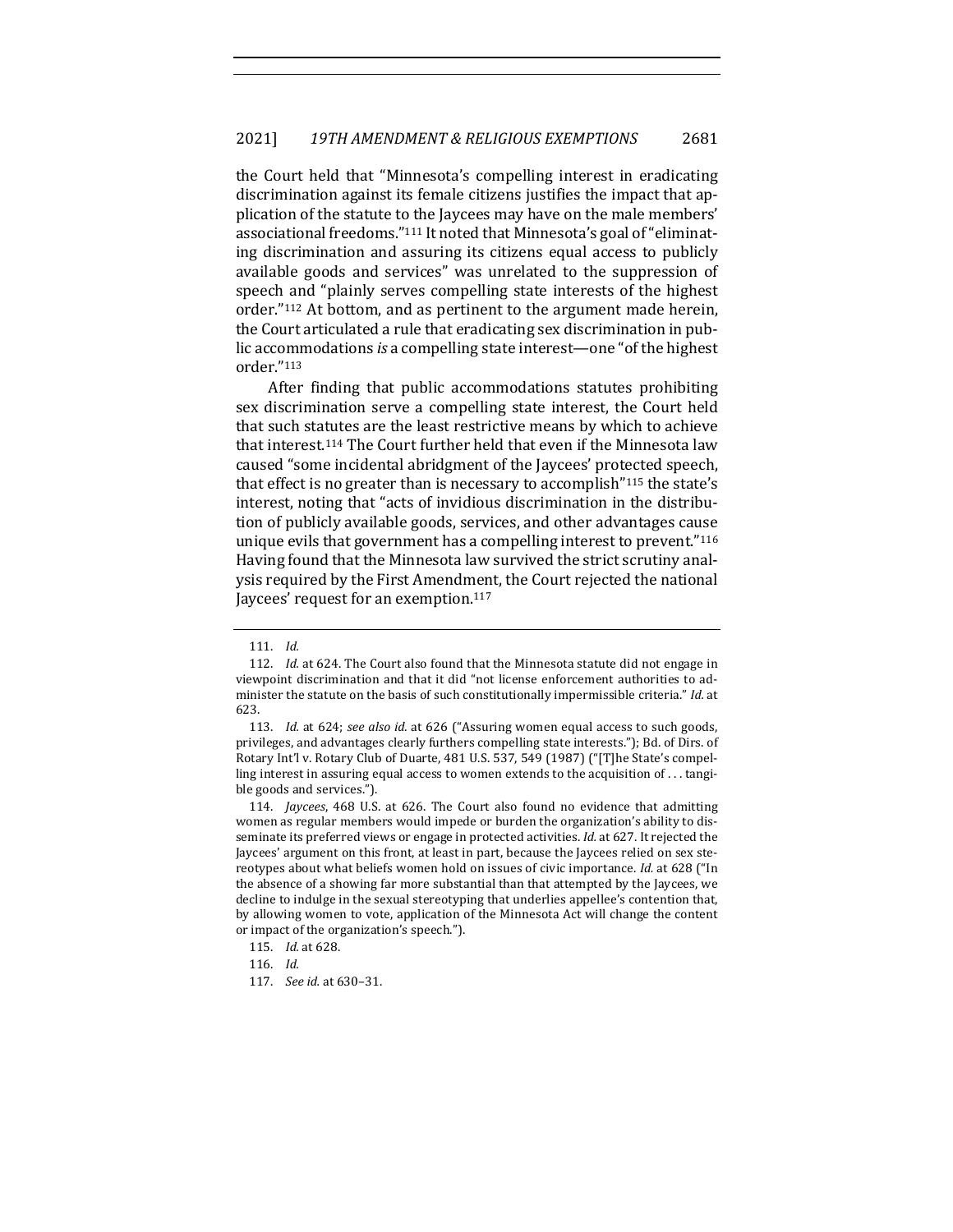As pertinent here, on the way to its ultimate decision to deny a First Amendment exemption to the Jaycees, the Court recognized that public accommodations laws did more than simply guarantee access to goods and services, and in so doing echoed the antisubordination intention of the suffragists and the advocates for inclusion of sex in state public accommodations laws. For example, the Court noted that states began prohibiting race discrimination in public accommodations in the 1870s, which "provided the primary means for protecting the civil rights of historically disadvantaged groups" until the late 1950s, when federal government enacted antidiscrimination laws.<sup>118</sup> This reference to the "civil rights of historically disadvantaged groups" parallels the language of antisubordination used by suffragists in the late 1800s and early 1900s and the feminists of the 1970s. The Court then described the trajectory of these state public accommodations laws over time, such as expanding the types of businesses included in the laws' scope and the classes of people protected by the laws.<sup>119</sup>

The Court next turned to the harms that such public accommodations laws are intended to redress. It framed this discussion of harms by reference to the Fourteenth Amendment's Equal Protection Clause:

In the context of reviewing state actions under the Equal Protection Clause, this Court has frequently noted that discrimination based on archaic and overbroad assumptions about the relative needs and capacities of the sexes forces individuals to labor under stereotypical notions that often bear no relationship to their actual abilities. It thereby both deprives persons of their individual dignity and denies society the benefits of wide participation in political, economic, and cultural life.<sup>120</sup>

The Court recognized that public accommodations laws' prohibition of sex discrimination similarly "protects the State's citizenry from a number of serious social and personal harms."<sup>121</sup> The Court opined that the vindication of personal dignity (and its attendant eradication of the stigmatic harm of exclusion) was a "fundamental object" of the federal public accommodations law prohibiting race discrimination; it extended this logic and reasoning to the prohibition on sex discrimination in state public accommodations laws.<sup>122</sup> The Court next recognized "the changing nature of the American economy and of the importance, both to the individual and to society, of removing the barriers to economic advancement and political and social integration that have historically plagued certain disadvantaged groups, including

<sup>118.</sup> *Id.* at 624.

<sup>119.</sup> *Id.*

<sup>120.</sup> *Id.* at 625.

<sup>121.</sup> *Id.*

<sup>122.</sup> *Id.*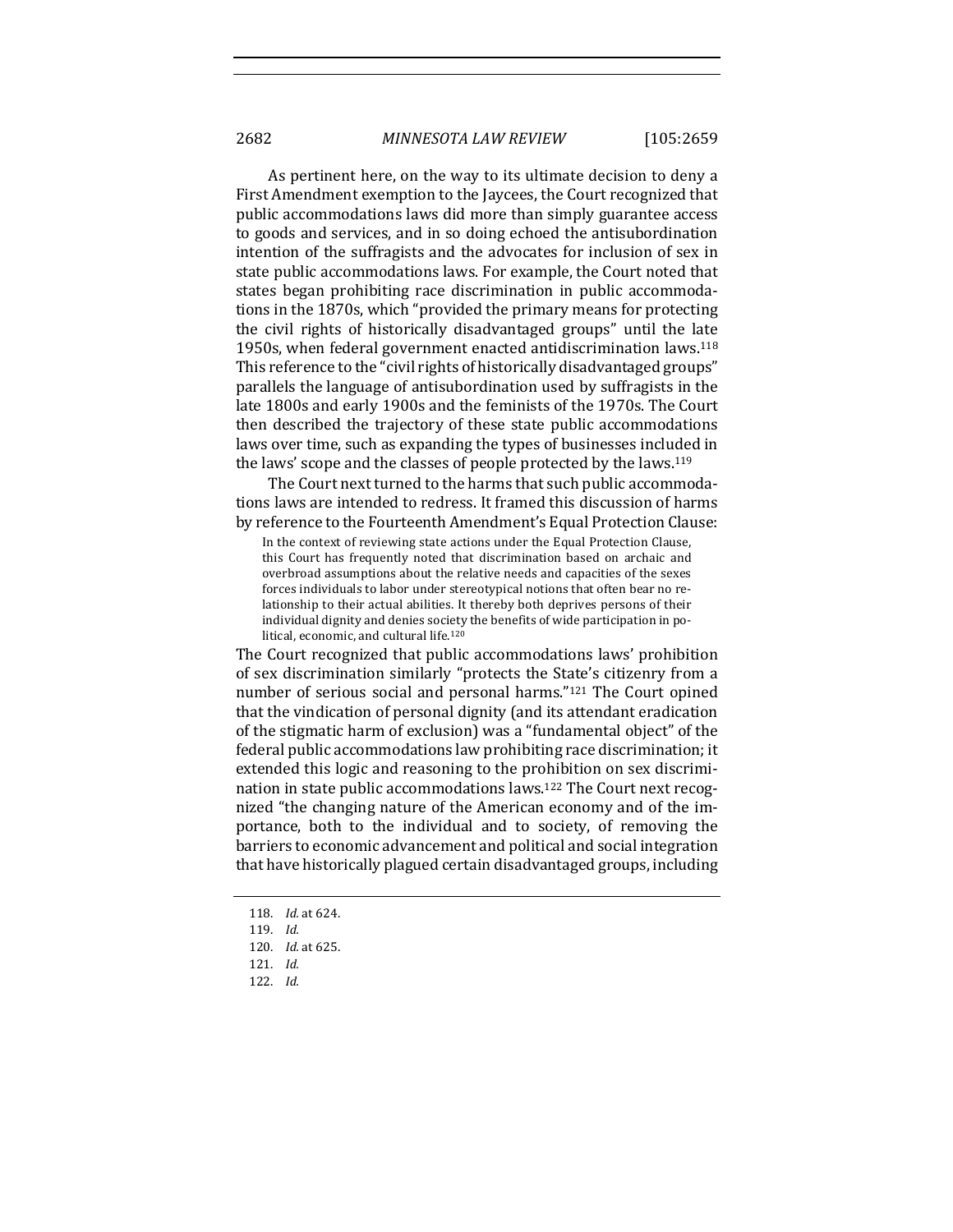women."<sup>123</sup> This awareness that sex-based exclusions from the public square lead to both individual dignitary harm and to societal harm that result from a homogeneous class of market participants mirrors the harms that both suffragists and the feminists of the 1970s sought to address and redress in their respective legal campaigns; so too does the Court's framing of public accommodations laws as instruments through which to dismantle sex-based status hierarchies ("removing barriers to economic advancement and political and social integration") that subordinate based on sex ("historically plagued certain disadvantaged groups, including women").<sup>124</sup>

The through-line from the Nineteenth Amendment, to the addition of sex to state public accommodations laws, to the Court's holding in *Jaycees* continues into today's controversies surrounding religious exemptions vis-à-vis SOGI discrimination. The link from the

<sup>123.</sup> *Id.* at 626.

<sup>124.</sup> Amicus briefs filed in *Jaycees* also used language reminiscent of the women's suffrage debates—language of antisubordination and of dismantling sex-based status hierarchies. For example, amici the States of New York and California argued that the "systematic exclusion of women from business, professional and community service organizations has been an historical impediment to the full participation of women in our society." Amicus Curiae Brief of the State of New York, Joined by the State of California in Support of Reversal at \*4, Gomez-Bethke v. U.S. Jaycees, 464 U.S. 1037 (1984) (No. 83-724). Amici the ACLU described the policy of the national Jaycees organization as "relegating" its women members "to an inferior position within the organization." Brief Amicus Curiae of American Civil Liberties Union & Minnesota Civil Liberties Union in Support of Appellants at \*3, *Gomez-Bethke*, 464 U.S. 1037 (No. 83-724). It further described the Eighth Circuit's finding in favor of the Jaycees as "indulging in forbidden sex stereotyping" and "impermissibly refashion[ing] the traditional shield of freedom of association into a sword against excluded or subordinated groups," *id.* at \*6–7, a concept that the ACLU asserted "cannot be impermissibly converted into a license to subordinate," *id.* at \*7; see also, e.g., Brief Amicus Curiae of the National Organization for Women et al. in Support of Reversal at 27-28, *Gomez-Bethke*, 464 U.S. 1037 (No. 83-724) ("Denying women the right to exercise membership privileges such as voting, holding office or receiving awards creates a 'together but unequal' environment with many serious disadvantages to the second-class participants. Relegating women to such secondary citizenship in organizations such as the Jaycees denies them the substantially greater leadership training and contacts development . . . , creates feelings of inferiority in women, and reinforces the handmaiden mentality in men -- the notion that women are always the Women's Auxiliary, there to serve without praise or pay. Moreover, to deny women leadership positions and awards in an organization like the Jaycees, which focuses so intensely on competition and honors to spur members' achievement, is to deny women recognition in every sense of the word."); Brief for the NAACP Legal Defense & Educational Fund, Inc. as Amicus Curiae in Support of Petitioner at \*12, *Gomez-Bethke*, 464 U.S. 1037 (No. 83-724) (arguing that the national Jaycees' exclusion of women as full members "reinforces notions that business is a man's world and lends substance to harmful prejudices" as well as "inhibits women's ability to function in business").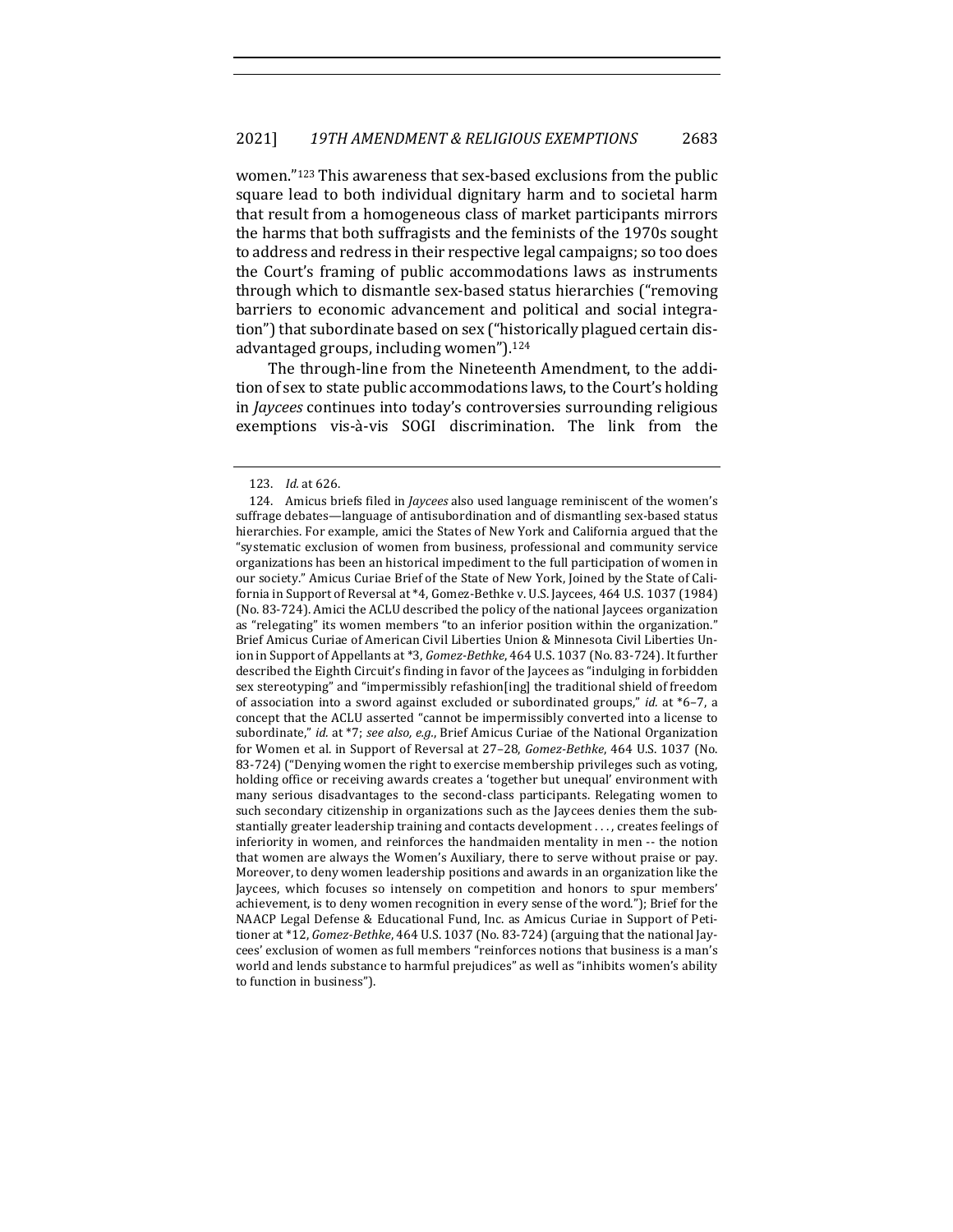Nineteenth Amendment and *Jaycees* to the claims asserted by today's exemption seekers is *Bostock*, to which this Article turns next.

## III. SEEKING THE RIGHT TO DISCRIMINATE AGAINST LGBT CONSUMERS: THE RELIGIOUS RIGHT'S CAMPAIGN FOR RELIGIOUS EXEMPTIONS

While sex discrimination in public accommodations is largely settled as a normative and legal matter, the same cannot be said of SOGI discrimination in public accommodations. This Part explores the current-day debate over religious exemptions for SOGI discrimination in the marketplace.

#### A. A BRIEF HISTORY OF THE LGBT CIVIL RIGHTS MOVEMENT

The following brief overview of the history of the LGBT civil rights movement is provided to frame the central argument of this Article.

#### 1. The Early Years

Like other civil rights movements, the trajectory of the LGBT civil rights movement in the United States has been a tumultuous one, marked by successes and backlash.<sup>125</sup> When a fledgling gay rights movement began its public campaign for federal employment protections in the 1950s, the government called it a "Lavender Scare" and terminated five thousand known or suspected LGBT employees.<sup>126</sup> The United States began excluding transgender people from the military in 1963.<sup>127</sup> Overall, opponents of LGBT equality during the 1950s through the 1970s deployed an explicitly homophobic, attacking

<sup>125.</sup> *See generally* Kyle C. Velte, *Why the Religious Right Can't Have Its (Straight* Wedding) Cake and Eat It Too: Breaking the Preservation-Through-Transformation Dy*namic in* Masterpiece Cakeshop v. Colorado Civil Rights Commission, 36 LAW & INEQ. 67, 71-83 (2018) (describing four eras of the LGBT civil rights movement).

<sup>126.</sup> *Id.* at 72. The 1950s also saw President Eisenhower banning LGBT people from federal government employment, *id.*, and the American Psychiatric Association's designation of homosexuality as a "sociopathic personality disturbance," see AM. PSY-CHIATRIC ASS'N, DIAGNOSTIC AND STATISTICAL MANUAL: MENTAL DISORDERS 38-39 (1952). The APA did not remove this language until 1973. See Panelists Recount Events Leading to Deleting Homosexuality as a Psychiatric Disorder from DSM, PSYCHIATRIC NEWS, http://www.psychiatricnews.org/pnews/98-07-17/dsm.html [https://perma.cc/ EH39-LDWC].

<sup>127.</sup> *See, e.g.*, Louie Swanson, *Implications of the Ban on Open Service by Transgender Individuals in the United States Military*, 41 MITCHELL HAMLINE L.J. PUB. POL'Y & PRAC. 135 (2020) (citing Army Regulation 40-501, at 6-32(b) (May 17, 1963)).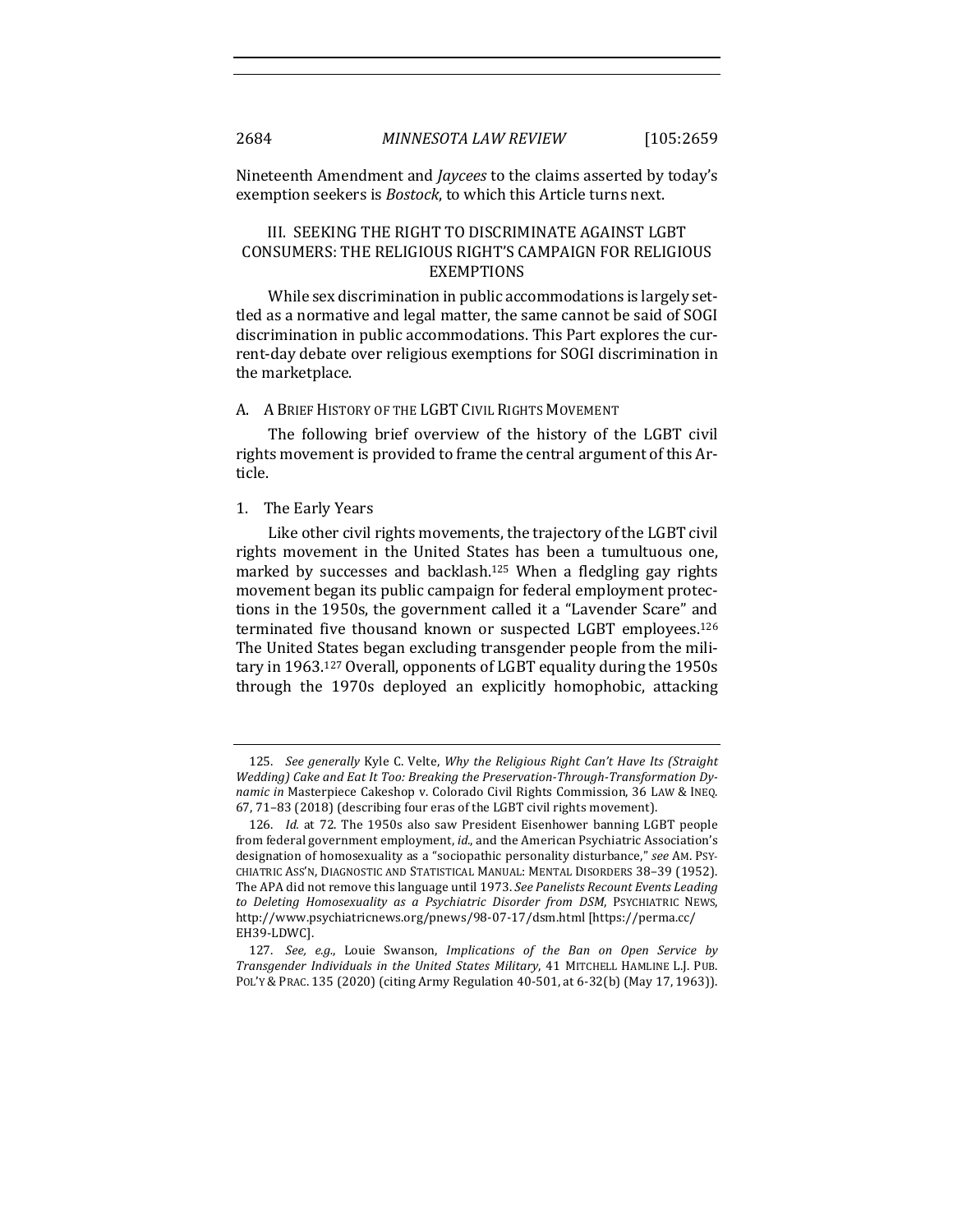rhetoric, one that cast homosexuals as prone to child molestation, pedophilia, and as mentally ill.<sup>128</sup>

The uprisings at the Compton Cafeteria in 1966 and the Stonewall Inn in 1969, both of which were largely instigated and led by transgender individuals, launched the modern LGBT rights movement.<sup>129</sup> The community's very public embrace of its pride, coupled with its demand for dignity and civil rights, led to backlash from the Religious Right.<sup>130</sup> For example, when Dade County, Florida, became one of the first U.S. municipalities to enact an ordinance prohibiting sexual orientation discrimination, the Religious Right acted swiftly to overturn it—and was successful.<sup>131</sup> Always in the background of the struggles for LGBT civil rights from the 1950s through the 1990s were sodomy laws. Up until the 1950s, sodomy was a crime in all fifty states.<sup>132</sup> Although several states had repealed these laws by the 1980s, the fact that many states continued to criminalize the conduct associated with LGBT people bolstered the Religious Right's narrative that homosexuality was unhealthy, immoral, and deviant.<sup>133</sup>

#### 2. The Sodomy Years

The year 1986 saw a devastating blow to the LGBT civil rights movement when the U.S. Supreme Court issued its opinion in *Bowers* 

<sup>128.</sup> *See Velte, supra* note 125, at 72 (citing DIDI HERMAN, THE ANTIGAY AGENDA: OR-THODOX VISION AND THE CHRISTIAN RIGHT 47-48, 76-78 (1997)).

<sup>129.</sup> *Id.* at 73; see also Delaney Hiegert, Patchwork Protections in Kansas: The Rise of Religious Exemption Laws Demands State-Level LGBTQ+ Antidiscrimination Protec*tions*, 30 KAN. J.L. & PUB. POL'Y 128, 134 (2020) (stating that these two events were "explosive" and "marked a turning point in the LGBTQ+ civil rights movement").

<sup>130.</sup> Velte, *supra* note 125, at 72-73. For example, the Religious Right embarked on a national campaign to bar LGBT people from serving as teachers, which it supported with the false claim that the "gay agenda" of the LGBT civil rights movement included indoctrinating schoolchildren into the homosexual "lifestyle." *Id.* at 73.

<sup>131.</sup> *Id.* at 73. It was successful because it deployed an attacking, anti-LGBT rhetoric, asserting that gay people intended to recruit children into the movement and then molest them. *Id.* The backlash against LGBT rights extended beyond Dade County. Just days after the Save Our Children campaign was successful in repealing the ordinance, the governor of Florida signed into law a bill that banned LGBT people from adopting children. *Id.* (citing Rebecca M. Solokar, *Gay and Lesbian Parenting in Florida: Family Creation Around the Law,* 4 FLA. INT'L U. L. REV. 473, 477-78 (2009)). See generally FLA. STAT. § 63.042(3) (2006) ("No person eligible to adopt under this statute may adopt if that person is a homosexual."), *invalidated by* Fla. Dep't of Child. & Fams. v. X.X.G., 45 So. 3d 79, 81 (Fla. Dist. Ct. App. 2010).

<sup>132.</sup> Velte, *supra* note 125, at 73.

<sup>133.</sup> *Id.* (citing WILLIAMS INST., DOCUMENTING DISCRIMINATION IN STATE EMPLOYMENT, at 5-12 to 5-13 (2009)).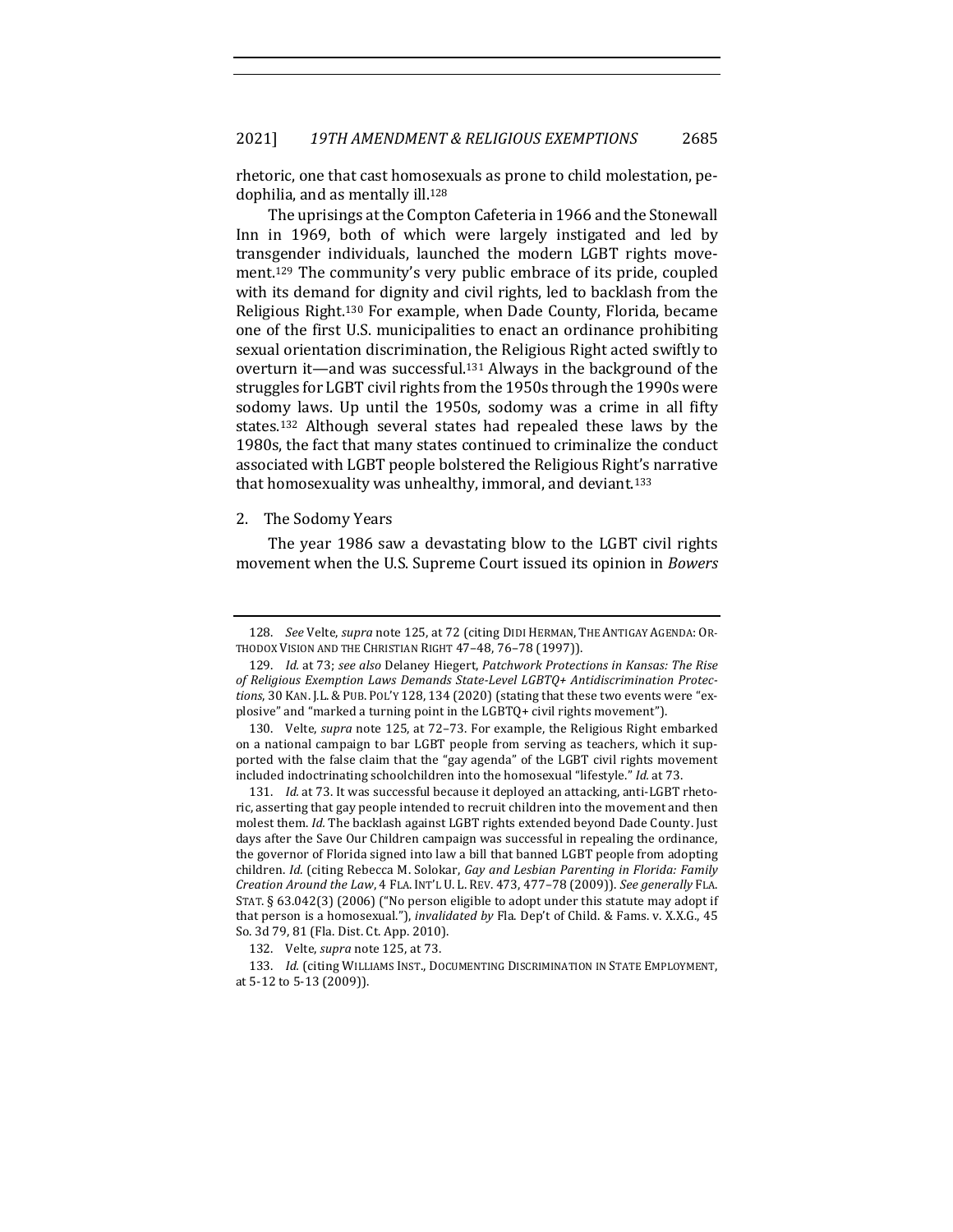v. Hardwick.<sup>134</sup> The Court upheld Georgia's sodomy law, thus constitutionalizing homophobia. This holding remained good law for seventeen years until the Court overruled it in *Lawrence v. Texas* in 2003.<sup>135</sup>

For the LGBT community, the consequences of the *Bowers* holding were devastating during the seventeen years that it remained binding precedent. Although it was a criminal law case, opponents of LGBT equality leveraged it in many civil cases. More specifically, opponents harnessed *Bowers* to defeat attempts by LGBT people to secure protection from discrimination in employment,<sup>136</sup> housing,<sup>137</sup> parenting,<sup>138</sup> and the military.<sup>139</sup> These opponents of LGBT equality argued that if the state could legally criminalize LGBT people's conduct, it was certainly legitimate to deny them status-based protections from discrimination in the areas of family law, employment law, and public accommodations law.<sup>140</sup>

*Bowers* thus created the "bedrock of legal discrimination against gay men and lesbians."<sup>141</sup> As pertinent here, it informed the debate over the applicable level of equal protection scrutiny to be given to

136. See WILLIAMS INST., DOCUMENTING DISCRIMINATION IN STATE EMPLOYMENT, at 5-36 (2009).

137. Patricia A. Cain, *Litigating for Lesbian and Gay Rights: A Legal History*, 79 VA. L. REV. 1551, 1588 (1993) ("So long as gay men and lesbians were presumed to engage in acts of criminal sodomy ... landlords could argue that they should not be forced to rent to criminals." (citing Baker v. Wade, 553 F. Supp. 1121, 1130 (N.D. Tex. 1982) (noting how homosexuals "suffer discrimination in housing, employment and other areas"))).

138. *See id.* at 1624–25 (noting a case in which the court denied a lesbian mother custody based on a presumption that she would engage in criminal conduct).

139. The Pentagon launched its "don't ask, don't tell" policy in 1993, which directed that members of the military would not be asked about their sexual orientation and would not be discharged simply because they were gay; however, engaging in same-sex sexual conduct would be grounds for discharge. *Id.* at 1623 n.385. The policy "pushe[d] the [status-conduct] dichotomy further than any court." *Id.* at 1623. It was repealed in 2011. See Elisabeth Bumiller, *Obama Ends 'Don't Ask, Don't Tell' Policy*, N.Y. TIMES (July 22, 2011), http://www.nytimes.com/2011/07/23/us/23military.html [https://perma.cc/U2NT-2FRH].

<sup>134.</sup> Bowers v. Hardwick, 478 U.S. 186 (1986).

<sup>135.</sup> Lawrence v. Texas, 539 U.S. 558 (2003). Transgender individuals saw an important victory in this timeframe: the U.S. Supreme Court held that Dee Farmer, a Black, transgender woman, could pursue her case against prison officials in which she alleged a violation of the Eighth Amendment based on assaults she suffered while in prison. Farmer v. Brennan, 511 U.S. 825 (1994); see also Chase Strangio, *Dee's Triumph: One of the Most Important Trans Victories You Never Heard of, ACLU* (June 6, 2014), https://www.aclu.org/blog/smart-justice/mass-incarceration/dees-triumph-one -most-important-trans-victories-you-never [https://perma.cc/5D2T-U3J3]. 

<sup>140.</sup> *See* WILLIAMS INST., *supra* note 136, at 5-2.

<sup>141.</sup> Cain, *supra* note 137, at 1587.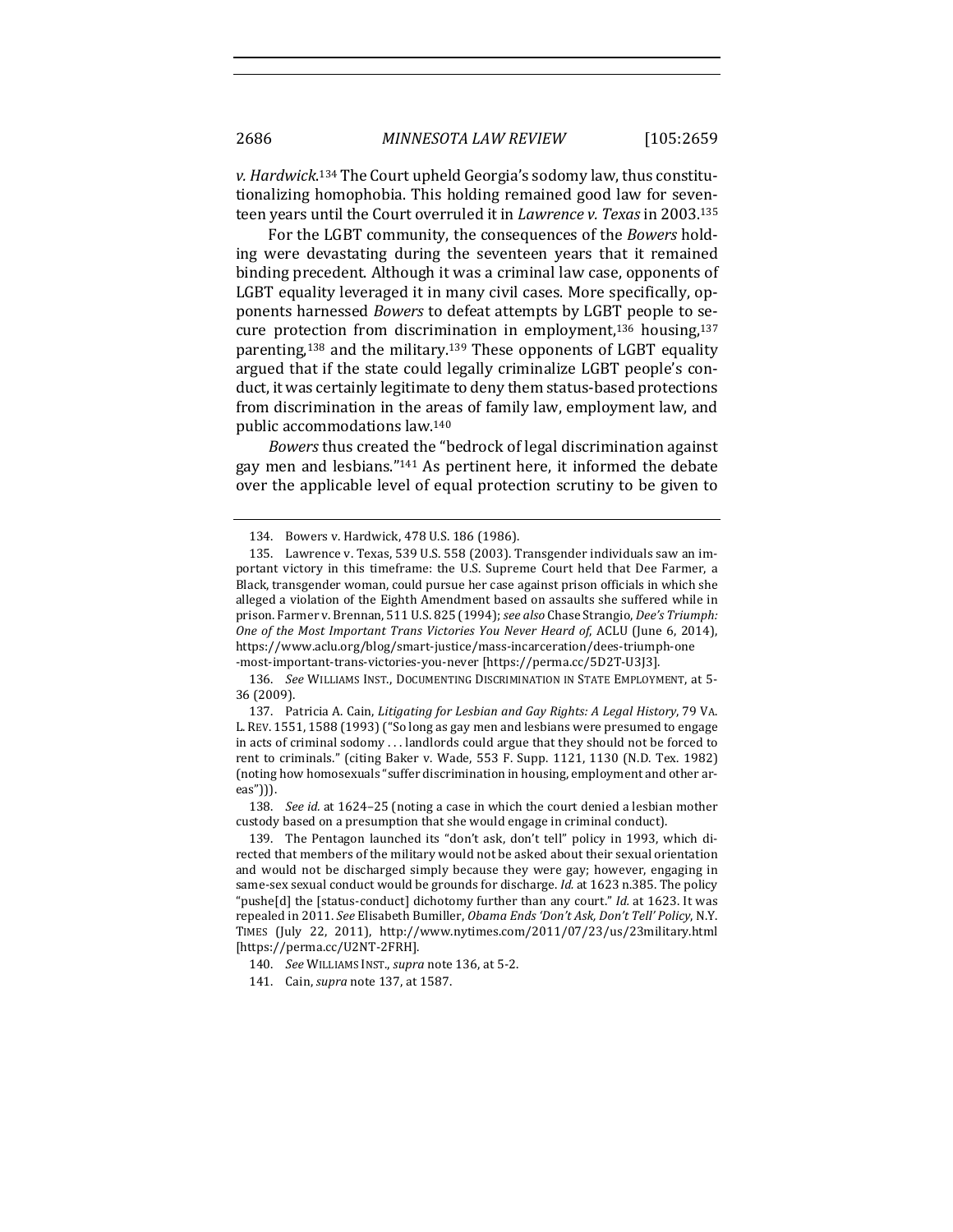SOGI. The Court has held that race-based classifications are subject to the most stringent of reviews: strict scrutiny.<sup>142</sup> That level of review demands that a state show that it has a compelling interest in the classification and that the classification or regulation is narrowly tailored to meet that compelling state interest.<sup>143</sup> The Court has also held that sex-based classifications or regulations are subject to intermediate scrutiny, also known as heightened scrutiny.<sup>144</sup> Under this standard of review, the state must offer an "exceedingly persuasive"<sup>145</sup> justification for sex-based classifications or regulations; this requires a showing by the state that the challenged regulation serves an important government interest, "'and that the discriminatory means employed' are 'substantially related to the achievement of those objectives."<sup>146</sup> Race and sex are thus considered "suspect" classifications under the Equal Protection Clause because regulations that classify based on these two attributes trigger some form of heightened scrutiny.<sup>147</sup>

All other classifications are subject to rational basis review, the most deferential level of equal protection review. Under rational basis review, a classification or regulation will be upheld if it is rationally related to a legitimate government interest.<sup>148</sup> While the Court has not explicitly stated the level of scrutiny properly afforded to laws or regulations that classify based on SOGI, it has purportedly<sup>149</sup> applied the

143. See Kyle C. Velte, Paths to Protection: A Comparison of Federal Protection Based *on Disability and Sexual Orientation*, 6 WM. & MARY J. WOMEN & L. 323, 325–27 (2000) (describing the strict scrutiny standard).

- 144. *See United States v. Virginia,* 518 U.S. 515, 531-33 (1996).
- 145. *Id.* at 533.

146. Miss. Univ. for Women v. Hogan, 458 U.S. 718, 724 (1982) (citation omitted).

147. *See* Velte, *supra* note 143.

148. *See, e.g.*, Romer v. Evans, 517 U.S. 620, 631 (1996) ("If a law neither burdens a fundamental right nor targets a suspect class, we will uphold the legislative classification so long as it bears a rational relation to some legitimate end.").

149. There is scholarly debate about whether the Court is saying that it is applying a rational basis inquiry but, in reality, applying a higher level of review. See, e.g., Jeremy B. Smith, The Flaws of Rational Basis with Bite: Why the Supreme Court Should Acknowledge Its Application of Heightened Scrutiny to Classifications Based on Sexual *Orientation*, 73 FORDHAM L. REV. 2769 (2005); Velte, *supra* note 143, at 354 (noting that "scholars and commentators are uncertain after *Romer* about the state of equal protection law in the context of sexual orientation" (citation omitted)); see also Caren G. Dubnoff, Romer v. Evans: A Legal and Political Analysis, 15 LAW & INEQ. 275 (1997); Katherine M. Hamill, Romer v. Evans: *Dulling the Equal Protection Gloss on* Bowers v.

<sup>142.</sup> *See, e.g.*, Adarand Constructors v. Peña, 515 U.S. 200, 235 (1995) (applying strict scrutiny to a race-based classification). Strict scrutiny also applies to classifications based on national origin, religion, and alienage, as well as to regulations that infringe on a fundamental right. See, e.g., Protection of Fundamental Rights; Strict Scrutiny Test, 16A AM. JUR. 2D *Constitutional Law* § 402 (2021).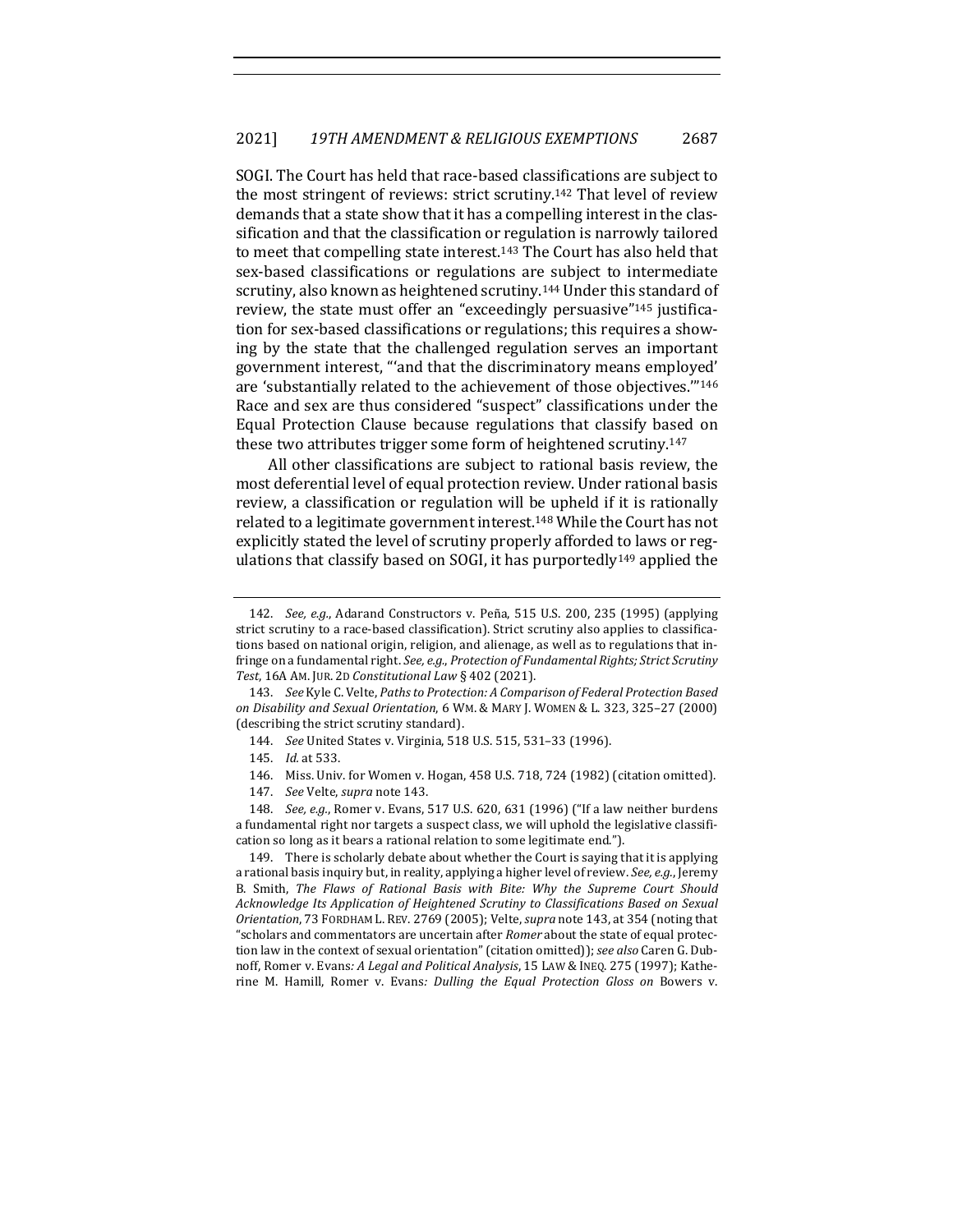rational basis standard of review to such laws.<sup>150</sup> LGBT rights advocates have argued for many years for heightened scrutiny for SOGI;<sup>151</sup> recently, some lower courts have agreed.<sup>152</sup> Whether it is characterized as a dispute or as an open question, the issue of the level of equal protection scrutiny afforded to SOGI is a central driver in an argument made by today's exemption seekers, as described below.<sup>153</sup> And, as discussed in Part IV, the Court's recent decision in *Bostock* strongly suggests that SOGI discrimination is subject to intermediate scrutiny, just as sex discrimination is.<sup>154</sup>

#### 3. The Marriage Years

More recently, of course, the LGBT civil rights movement won a series of rapid legal victories, which many would say culminated in the *Obergefell v. Hodges* decision in 2015 holding that same-sex couples share in the fundamental right to marry.<sup>155</sup> As pertinent here, the marriage equality victory is relevant for the backlash it created: the current national campaign for religious exemptions to state public accommodations laws that prohibit SOGI discrimination, to which I now turn.

151. *See, e.g.*, Note, *The Constitutional Status of Sexual Orientation: Homosexuality* as a Suspect Classification, 98 HARV. L. REV. 1285 (1985); Velte, *supra* note 143, at 378; Fernando J. Gutierrez, *Gay and Lesbian: An Ethnic Identity Deserving Equal Protection*, 4 LAW & SEXUALITY 195 (1994); Samuel A. Marcosson, *Constructive Immutability*, 3 U. PA. J. CONST. L. 646 (2001); Isaac Saidel-Goley, Romer v. Evans and House Bill 2: Déjà Vu All Over Again, 38 WOMEN'S RTS. L. REP. 23 (2016); Stacey L. Sobel, When Windsor *Isn't Enough: Why the Court Must Clarify Equal Protection Analysis for Sexual Orientation Classifications*, 24 CORNELL J.L. & PUB. POL'Y 493 (2015).

152. *See, e.g.*, Karnoski v. Trump, 926 F.3d 1180, 1201 (9th Cir. 2019) (concluding that "something more than rational basis but less than strict scrutiny" applied to the 2018 policy banning openly transgender individuals from military service); Latta v. Otter, 771 F.3d 456, 468 (9th Cir. 2014) (concluding that "heightened scrutiny" was appropriate since the laws at issue discriminated on the basis of sexual orientation); SmithKline Beecham Corp. v. Abbott Lab'ys, 740 F.3d 471, 474 (9th Cir. 2014) (holding that classifications based on sexual orientation are subject to heightened scrutiny, and striking down discrimination based on sexual orientation in jury selection); Windsor v. United States,  $699$  F.3d  $169$ ,  $180-85$  (2d Cir. 2012) (concluding that review of the Defense of Marriage Act required heightened scrutiny since it discriminated based on sexual orientation).

- 153. *See infra Part III.B.2.*
- 154. *See infra* Part IV.
- 155. 576 U.S. 644, 670-74 (2015).

Hardwick, 77 B.U. L. REV. 655 (1997); Joseph S. Jackson, *Persons of Equal Worth:* Romer v. Evans *and the Politics of Equal Protection*, 45 UCLA L. REV. 453 (1997); William M. Wilson, III, Romer v. Evans: "Terminal Silliness," or Enlightened Jurisprudence?, 75 N.C. L. REV. 1891 (1997).

<sup>150.</sup> *See, e.g., Romer*, 517 U.S. 620.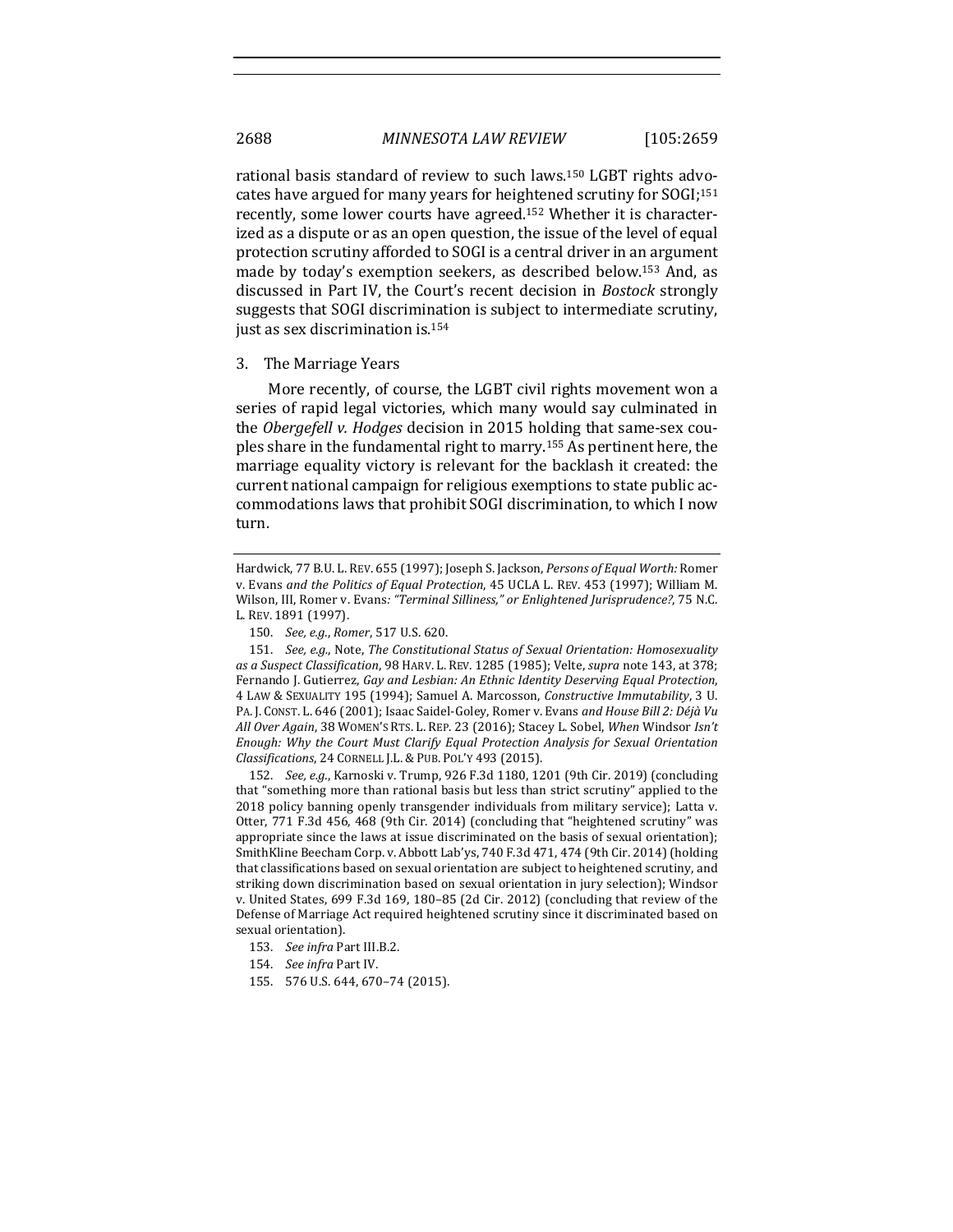B. THE FIGHT TODAY: THE RELIGIOUS RIGHT'S NATIONAL CAMPAIGN FOR RELIGIOUS EXEMPTIONS

While *Obergefell* certainly was a watershed moment for LGBT equality, it was not a panacea. This Section describes one aspect of the backlash to marriage equality: the Religious Right's coordinated, national campaign for religious exemptions from state public accommodations law that prohibit SOGI discrimination. It then centers one particular aspect of this campaign for deeper analysis, namely exemption seekers' argument that states do not have a compelling interest in eradicating SOGI discrimination in the public square.

1. Marriage Equality Backlash, Public Accommodations Laws, and **SOGI** Protections

Marriage equality was met with prompt and fierce backlash by the Religious Right.<sup>156</sup> Arguably, the most sweeping campaign<sup>157</sup>

157. These cases are not ones in which an individual baker or photographer, for example, decide, on their own, to file suit. Rather, these cases are all connected through the Religious Right's coordinated, national campaign to create quasi-theocratic zones of exemption. See Velte, *supra* note 125, at 68. The ADF, a prominent legal advocacy group for the Religious Right, was founded to resist LGBT civil rights; it has trained thousands of attorneys in its Christ-based legal philosophy, lobbies for anti-LGBT legislation, represents wedding vendors in religious exemption cases, and created and implemented a plan to flood the state and federal benches with judges trained in its philosophy. See Kyle C. Velte, *Postponement as Precedent*, 29 S. CAL. REV. L. & Soc. JUST. 1,  $11-14$  (2019). The Southern Poverty Law Center has labeled the ADF a hate group. *See Alliance Defending Freedom, supra* note 10 (noting that the ADF "supported the recriminalization of [homosexuality] in the U.S." and "works to develop 'religious liberty' legislation and case law that will allow the denial of goods and services to LGBTQ

<sup>156.</sup> *See* Velte, *supra* note 125; Kyle C. Velte, *Fueling the Terrorist Fires with the* First Amendment: Religious Freedom, the Anti-LGBT Right, and Interest Convergence Theory, 82 BROOK. L. REV. 1109, 1110-11 (2017) ("This backlash is occurring when forprofit businesses, such as photographers, bakers, and florists, assert that they should be exempt from complying with these antidiscrimination laws based on the business owners' religious beliefs about LGBT people and same-sex marriage."); Velte, *Fueling the Terrorist Fires, supra,* at 1110 ("[S]ince *Obergefell*, a wave of explicitly anti-LGBT laws have been proposed or passed in several states—these laws include 'bathroom bills' that target transgender people and bills that expressly allow for-profit businesses to discriminate against LGBT people based on religious beliefs."); Kyle C. Velte, *All Fall* Down: A Comprehensive Approach To Defeating the Religious Right's Challenge to Antidiscrimination Statutes, 49 CONN. L. REV. 1, 5 (2016) [hereinafter Velte, *All Fall Down*] ("[I]n those states that do include [SOGI] protections [in their public accommodations laws], marriage equality—ironically, and perhaps counterintuitively—has strengthened the backlash against LGBT equality. This deeper backlash occurs when for-profit businesses, such as photographers, bakers, and florists, argue that they should be exempt—based on religious beliefs about homosexuality, bisexuality, transgenderism, and marriage for same-sex couples—from complying with such antidiscrimination laws.").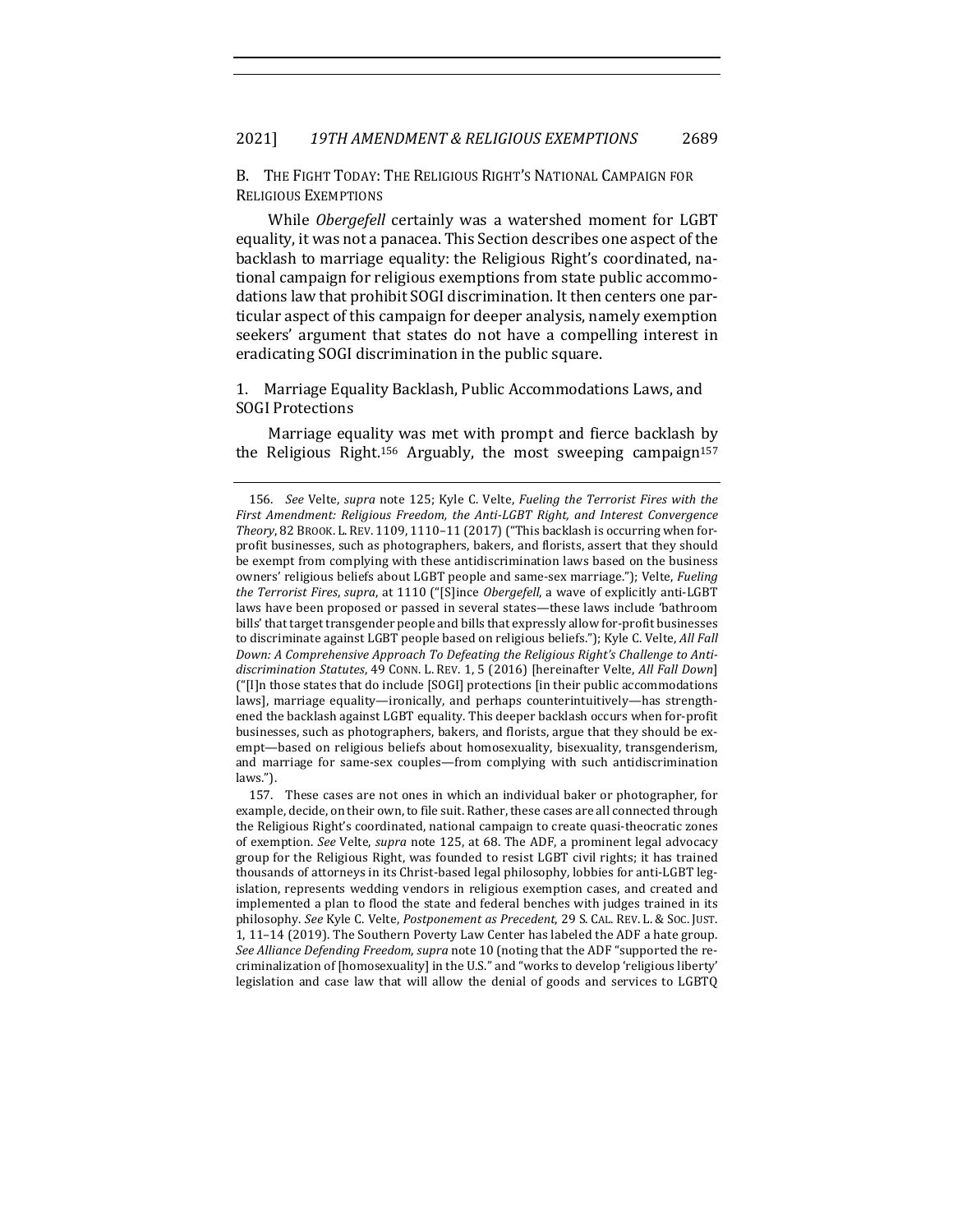initiated by the Religious Right in response to marriage equality is the one for religious exemptions from state public accommodations laws. Notably, similar to today's exemption seekers, opponents of women's equality in public spaces in the late nineteenth century—with its attendant message that women were inferior to men—"rooted [their opposition] in religious teachings and practices."<sup>158</sup>

Twenty-six states and the District of Columbia have public accommodations laws that prohibit, among other things, discrimination based on sexual orientation and/or gender identity in the public square; one other prohibits discrimination based on sexual orientation but not gender identity.<sup>159</sup> It is in these states where religious exemption cases have arisen. That is because, at least until the recent *Bostock* decision,<sup>160</sup> in states without a public accommodations law that explicitly includes SOGI protections, wedding vendors could legally turn away LGBT customers for any reason at all,<sup>161</sup> including that the vendor's religious views teach that homosexuality is a sin or that marriage is only between one man and one woman.<sup>162</sup> The U.S. Supreme Court addressed claims for religious exemptions in *Masterpiece* Cakeshop, Ltd. v. Colorado Civil Rights Commission,<sup>163</sup> in which a Colorado baker argued that his refusal to make a wedding cake for a samesex couple was justified by his religious beliefs, which exempted him from complying with Colorado's public accommodations law under the First Amendment's free speech and free exercise clauses.<sup>164</sup>

These religious exemption cases generally arise as follows: a same-sex couple enters a wedding vendor's business (or interacts

161. Of course, a different result may adhere for customers with intersecting marginalized identities. For example, if a wedding vendor turned away an African American same-sex couple in one of these states without explicit SOGI protections, the vendor would not be liable for sexual orientation discrimination. However, if there were evidence that the vendor also discriminated based on the couple's race, that action would be prohibited by state and/or federal law.

people on the basis of religion").

<sup>158.</sup> Thomas, *supra* note 11, at 367; see also id. at 368 ("[E]arly feminist criticisms acknowledged the large role of the church in creating norms of women's inferiority.").

<sup>159.</sup> *See Nondiscrimination Laws: Public Accommodations, supra note* 53. Of the twenty-six states, twenty-one and the District of Columbia expressly prohibit SOGI discrimination in public accommodations, while five had found that their states' prohibition on sex discrimination in public accommodations includes SOGI. Id.

<sup>160.</sup> After *Bostock*, it is arguably the case that in the forty-five states that have a public accommodations law that prohibits sex discrimination, those laws now must be construed to also prohibit SOGI discrimination, even if the public accommodations law does not explicitly enumerate SOGI as a protected class. See infra Part IV.

<sup>162.</sup> *See* Velte, All Fall Down, supra note 156, at 20.

<sup>163. 138</sup> S. Ct. 1719 (2018).

<sup>164.</sup> *Id.*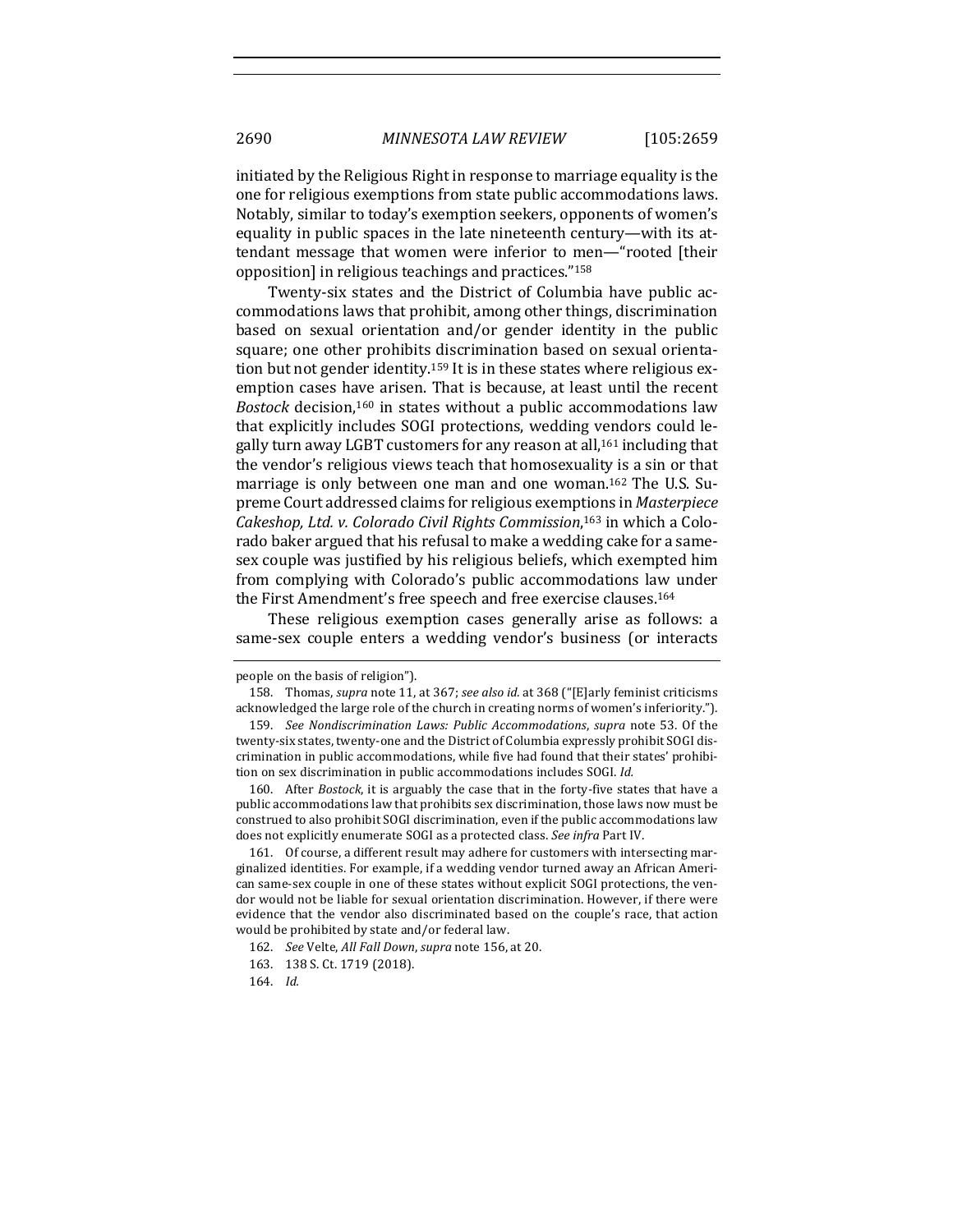with such business online), such as a baker, photographer, calligrapher, florist, or videographer, and seeks to engage the vendor's services or purchase the vendor's goods for their wedding.<sup>165</sup> Once it become apparent to the wedding vendor that the customers are LGBT and seeking goods or services for a same-sex wedding, the vendor declines such goods or services.<sup>166</sup> The couple that was denied goods or services then files a complaint of discrimination under the state's public accommodations law.<sup>167</sup> In their defense, the wedding vendor asserts that they need not comply with the public accommodations law—that they are exempt from that law—under two different provisions of the First Amendment. First, they argue that the First Amendment's free speech clause exempts them from complying with the public accommodations law because, if they were compelled to provide the good or service, that would amount to compelled speech.<sup>168</sup> For example, the baker in *Masterpiece Cakeshop* argued that compliance with Colorado's public accommodations law "would require him to create a cake for a same-sex wedding would violate his First Amendment right to free speech by compelling him to exercise his artistic talents to express a message with which he disagreed."<sup>169</sup> Second, these vendors argue that creating an item, or providing a service, for a samesex wedding would violate the First Amendment right to free exercise of religion based on their religious beliefs that same-sex marriage is improper.170

168. *See generally* Velte, *supra* note 157, at 9-10 (describing the two claims).

170. *See id.*

<sup>165.</sup> *See, e.g., id.* (concerning a wedding cake baker); Telescope Media Grp. v. Lucero, 936 F.3d 740 (8th Cir. 2019) (concerning wedding videographers); 303 Creative, LLC v. Elenis, 746 F. App'x 709 (10th Cir. 2018) (concerning designers of wedding websites); Brush & Nib Studio, LC v. City of Phoenix, 448 P.3d 890 (Ariz. 2019) (concerning a custom wedding invitation designer); State v. Arlene's Flowers, 441 P.3d 1203 (Wash. 2019) (concerning a florist). These cases have also arisen when faithbased adoption and foster care agencies have policies to turn away LGBT parents. See, e.g., Fulton v. City of Philadelphia, 922 F.3d 140 (3d Cir. 2019), cert. granted, 140 S. Ct. 1104 (2020).

<sup>166.</sup> *See, e.g., Masterpiece Cakeshop,* 138 S. Ct. at 1723 ("[A] same-sex couple visited Masterpiece Cakeshop, a bakery in Colorado, to make inquiries about ordering a cake for their wedding reception. The shop's owner told the couple that he would not create a cake for their wedding because of his religious opposition to same-sex marriages . . . .").

<sup>167.</sup> Often, these laws require exhaustion of administrative remedies before filing a case in state court. See, e.g., id. at 1725-26 (describing plaintiffs' exhaustion of administrative remedies and filing in state court).

<sup>169.</sup> *Masterpiece Cakeshop*, 138 S. Ct. at 1726.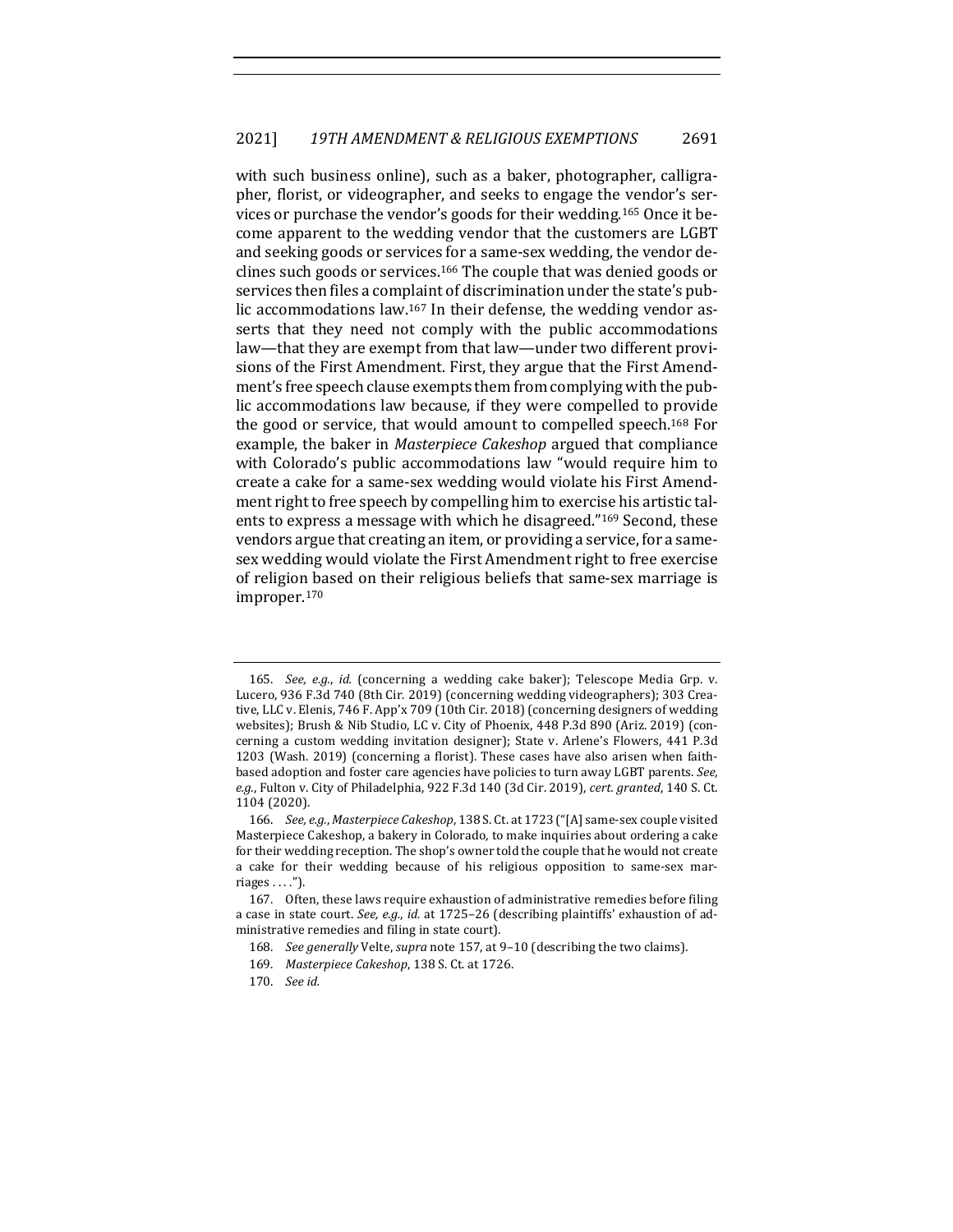Scholarly discussion of the merits of these First Amendment claims is abundant.<sup>171</sup> These primary claims are not, however, the focus of this Article. Rather, this Article hones in on a subsidiary argument being made by today's exemption seekers, namely that the state does not have a compelling interest in prohibiting SOGI discrimination in the marketplace, *unlike* the state's compelling interest in prohibiting race discrimination. A brief overview of the merits of the primary claims is necessary to situate this argument within the larger framework of the religious exemption cases and to connect the analysis of today's cases to the normative touchpoint generated by the antisubordination history of the Nineteenth Amendment.

The First Amendment claims are not similarly situated with regard to the strength of their merits. The weaker of the claims is the free exercise claim because the Court held in *Employment Division v. Smith* that one's free exercise rights are not unconstitutionally infringed upon when a neutral law of general applicability applies in a way to regulate particular conduct.<sup>172</sup> Notably, this is a rational basis standard of review, not a strict scrutiny standard of review.<sup>173</sup> Because public accommodations laws are, indeed, neutral laws of general applicability that target conduct rather than speech or beliefs, the free exercise exemption claim should fail.<sup>174</sup> The free speech claim,

<sup>171.</sup> *See, e.g.*, Daniel Koontz, Hostile Public Accommodations Laws and the First *Amendment*, 3 N.Y.U. J.L. & LIBERTY 197, 203 (2008); Caroline Mala Corbin, Speech or Conduct?: The Free Speech Claims of Wedding Vendors, 65 EMORY L.J. 241, 293-94 (2015); Louise Melling, *Will We Sanction Discrimination?: Can "Heterosexuals Only" Be* Among the Signs of Today?, 60 UCLA L. REV. DISCOURSE 248 (2013); Douglas NeJaime & Reva Siegel, *Religious Exemptions and Antidiscrimination Law in*  Masterpiece Cakeshop, 128 YALE L.J.F. 201 (2018); Douglas NeJaime & Reva B. Siegel, *Conscience Wars: Complicity-Based Conscience Claims in Religion and Politics*, 124 YALE L.J. 2516 (2015); Micah Schwartzman, Nelson Tebbe & Richard Schragger, *The Costs of Con*science, 106 KY. L.J. 781 (2017-2018); NELSON TEBBE, RELIGIOUS FREEDOM IN AN EGALI-TARIAN AGE 31 (2017).

<sup>172. 494</sup> U.S. 872, 890 (1989).

<sup>173.</sup> Congress and many state legislatures responded to the *Smith* decision by enacting religious freedom restoration acts, which resurrect the strict scrutiny test for general laws that infringe on religious liberty. *See generally* Velte, *All Fall Down*, *supra* note 156, at 48 n.263.

<sup>174.</sup> *See, e.g.*, Velte, *supra* note 157, at 9-10. This argument is bolstered by the Court's 1968 opinion in *Newman v. Piggie Park*, 390 U.S. 400 (1968). In that case, a white business owner claimed that he could turn away African American customers because his religious beliefs taught him that the races should not mix; therefore, to enforce the federal public accommodations law against him would violate his free exercise rights. *Id.* at 402. The Court soundly rejected this claim, calling it "patently frivolous." *Id.* at 402 n.5. However, the Court has been asked to reconsider the *Smith* ruling in another LGBT religious exemption case, *Fulton v. City of Philadelphia*, 922 F.3d 140 (3d Cir. 2019), cert. granted, 140 S. Ct. 1104 (2020).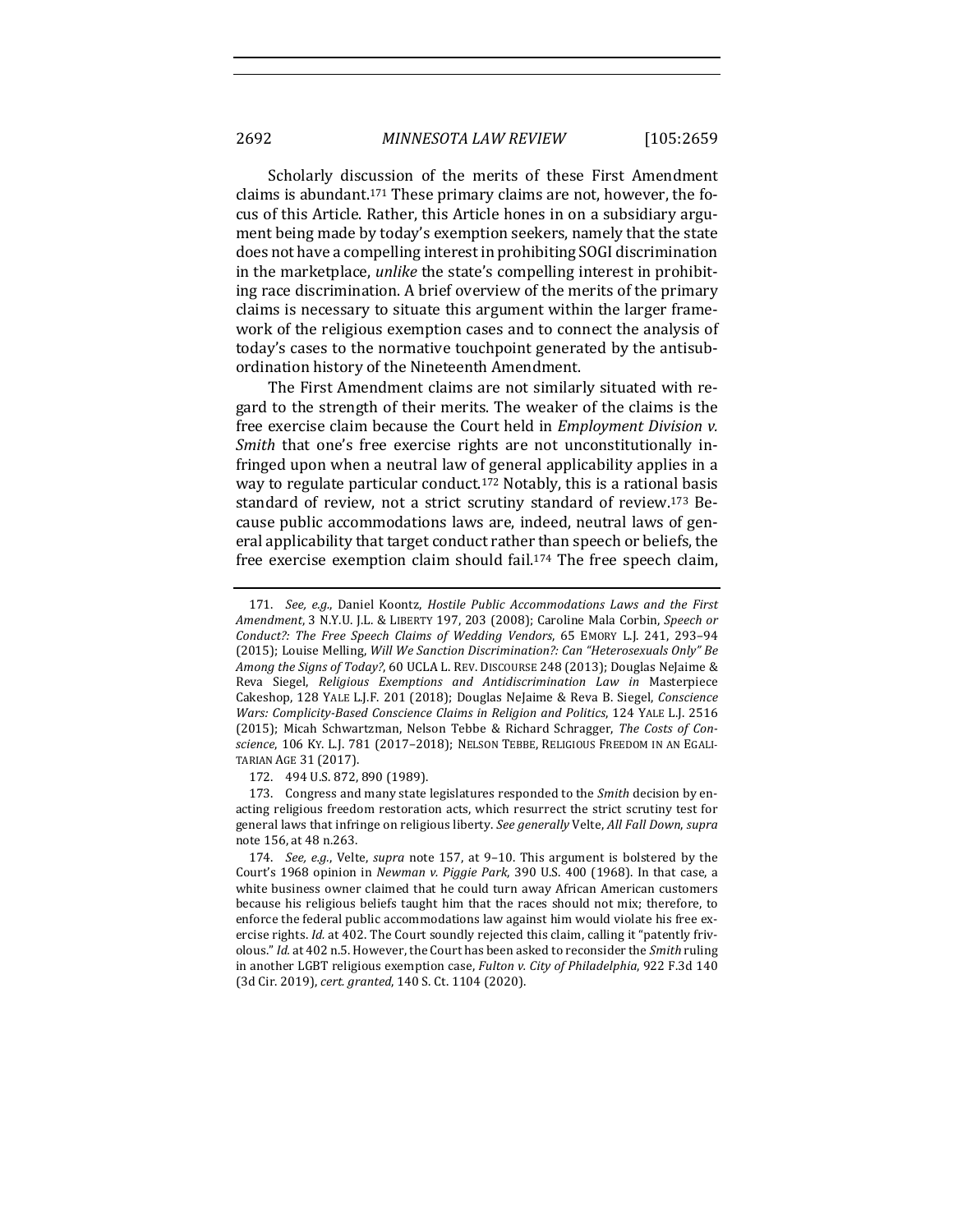which presents a more novel question, is therefore the stronger of exemption seekers' First Amendment claims, notwithstanding that many scholars nonetheless assert that the argument should fail.<sup>175</sup> In addition, the free speech claim likely triggers strict scrutiny review, such that a reviewing court will ask, like it did in *Jaycees*,<sup>176</sup> whether a state public accommodations law is a narrowly tailored method by which to achieve a compelling state interest, an issue that I turn to next. 

#### 2. The Compelling State Interest Argument

In previous work, I have analyzed the merits of exemption seekers' primary First Amendment claims and argued that both should fail.<sup>177</sup> Here, I take on the Religious Right's subsidiary compelling state interest argument; then, in Part IV, I connect this argument back to the generative potential of antisubordination history of the women's suffrage movement to support my position that the Religious Right's compelling state interest argument should be rejected.

As part of their First Amendment claims, today's exemption seekers invoke the constitutional tiers of scrutiny to argue that SOGI religious exemptions should be granted. Exemption seekers contend that because classifications based on SOGI should be subject to rational

176. Roberts v. U.S. Jaycees, 468 U.S. 609 (1984).

177. *See, e.g.*, Velte, *All Fall Down, supra* note 156, at 35-52. The compelling state interest argument addressed herein is one component of the larger First Amendment claims asserted by today's exemption seekers. The Article's focus on this singular component of exemption seekers' First Amendment claims is not intended to detract or distract from the comprehensive arguments against the First Amendment claims in their entirety. The expression "can't see the forest for the trees" may be helpful to describe the goal of the Article. By focusing on the "tree" of the compelling state interest component, this Article seeks to provide a more complete and nuanced argument to address the "forest"—the overarching First Amendment claims—rather than suggest that the compelling state interest argument is the central claim made by today's exemption seekers.

<sup>175.</sup> There is general agreement that public accommodations laws regulate conduct rather than speech; as a result, any infringement on speech is incidental or is satisfied by the compelling interest test. See, e.g., Rumsfeld v. F. for Acad. & Inst. Rts., Inc., 547 U.S. 47, 61–63 (2006) (noting that the regulation of speech is always "incidental" to the enforcement of antidiscrimination laws); Corbin, *supra* note 171, at 293-94 (contending that antidiscrimination laws "can be characterized as regulating conduct," thus negating any free speech challenge and arguing that even if antidiscrimination law impacts speech, it satisfies a compelling state interest in "equal citizenship and equal dignity"); Velte, *All Fall Down*, *supra* note 156, at 46 (arguing that "because antidiscrimination laws regulate non-expressive conduct in a manner that fulfills a compelling government interest, they do not impermissibly burden the free speech rights of corporations"). *But see* Koontz, *supra* note 171 (arguing that "the First Amendment protects much of the speech that hostile public accommodations law restricts").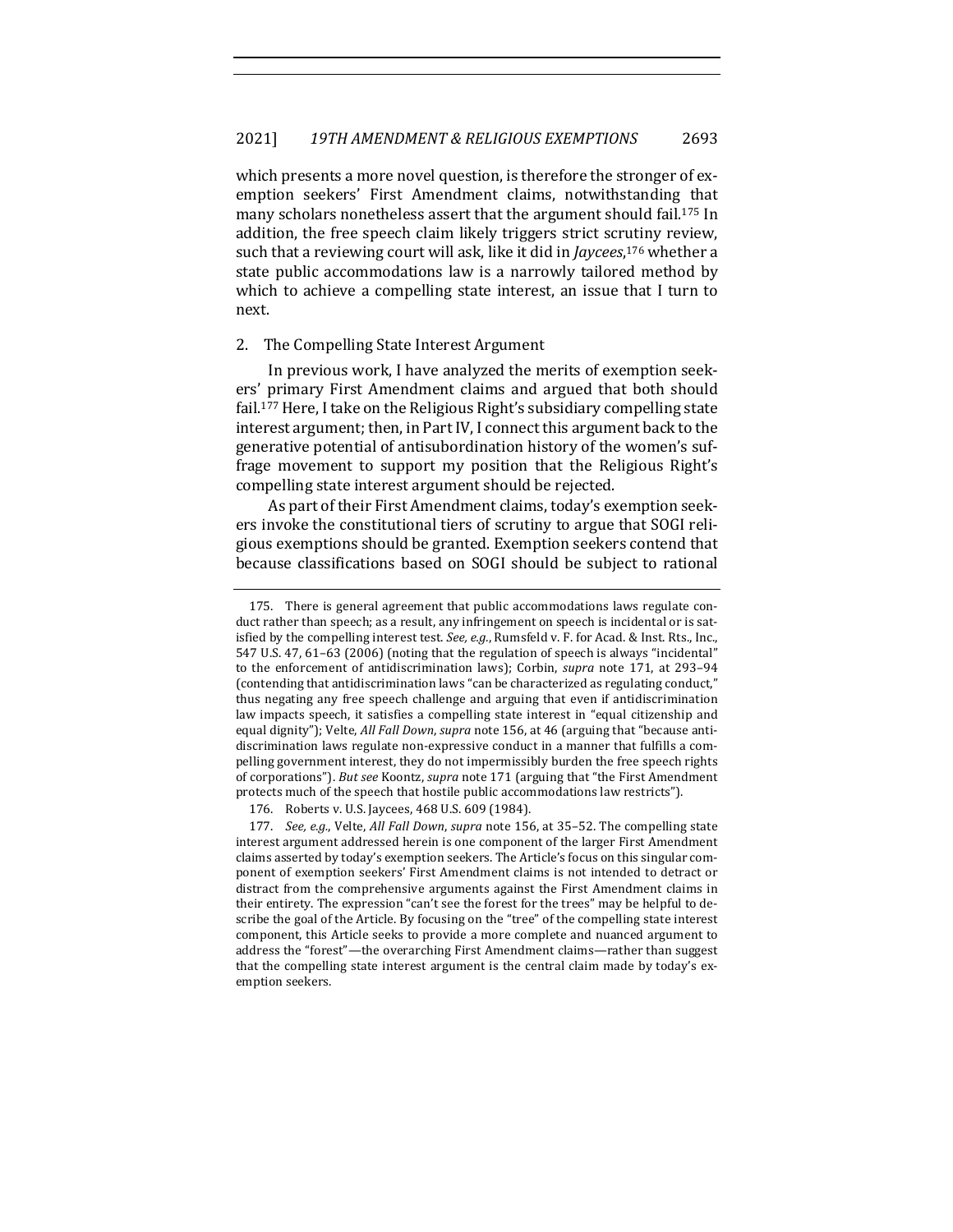basis review,  $178$  states do not have a compelling interest in protecting against SOGI discrimination in the marketplace and, thus, the religious exemption should be granted.<sup>179</sup> In contrast, exemption seekers argue that because race-based classifications are subject to strict scrutiny, states *do* have a compelling interest in protecting against racial discrimination in the marketplace, such that no religious exemptions would ever be granted for race-based discrimination in public accommodations.180

179. *See, e.g.*, Brief for Petitioners at 15-16, Masterpiece Cakeshop v. Colo. C.R. Comm'n, 138 S. Ct. 1719 (2018) (No. 16-111); Brief of Appellants at  $52-53$ , Fulton v. City of Philadelphia, 922 F.3d 140 (3d Cir. 2019) (No. 18-2574).

<sup>178.</sup> *But see* Bostock v. Clayton Cnty., 140 S. Ct. 1731, 1743 (2020) (holding that sexual orientation discrimination is sex discrimination under Title VII); *id.* at 1783 (Alito, J., dissenting). Moreover, many courts, including both the Ninth and Second Circuits, accord sexual orientation discrimination heightened scrutiny. See Karnoski v. Trump, 926 F.3d 1180, 1201 (9th Cir. 2019); Latta v. Otter, 771 F.3d 456, 468 (9th Cir. 2014); SmithKline Beecham Corp. v. Abbott Lab'ys, 740 F.3d 473, 474 (9th Cir. 2019); Windsor v. United States, 699 F.3d 169, 180-85 (2d Cir. 2012).

<sup>180.</sup> *See, e.g.*, Brief of Amici Curiae Life Legal Defense Foundation et al. in Support of Petitioners at 13, Fulton v. City of Philadelphia, 140 S. Ct. 1104 (2020) (No. 19-123) ("This Court's precedents carefully distinguish between those types of discrimination that trigger strict scrutiny, such as race discrimination, and those that do not, such as discrimination based on age or disability.... The lower court's failure to distinguish types of 'discrimination' put the weight of our nation's commitment to atone for centuries of maltreatment of racial minorities at the service of whatever newly-minted victim class the state decides to favor this decade."); Transcript of Oral Argument at 48, *Fulton*, 140 S. Ct. 1104 (No. 19-123) (arguing, on behalf of the U.S. government, that the city of Philadelphia could not turn away prospective adoptive parents based on their race, but may turn away prospective adoptive parents because of their SOGI, because "racial discrimination is particularly unique and compelling"); Reply Brief for Petitioners at 15, Masterpiece Cakeshop, 138 S. Ct. 1719 (No. 16-111); Transcript of Oral Argument at 20-23, Masterpiece Cakeshop, 138 S. Ct. 1719 (No. 16-111); Brief for Lawyers' Committee for Civil Rights Under Law et al. as Amici Curiae Supporting Respondents at 18, Masterpiece Cakeshop, 138 S. Ct. 1719 (No. 16-111). The United States, appearing as amici in support of the baker, argued that "not . . . every application of a public accommodations law to protected expression will violate the Constitution. In particular, laws targeting race-based discrimination may survive heightened First Amendment scrutiny" because a state's "'fundamental, overriding interest' in eliminating private racial discrimination  $\dots$  may justify even those applications of a public accommodations law that infringe on First Amendment freedoms." Brief for the United States as Amicus Curiae Supporting Petitioners at 32, Masterpiece Cakeshop, 138 S. Ct. 1719 (No. 16-111). The United States then argued that that same public accommodations law should face a different fate when sexual orientation discrimination is at issue: "The Court has not similarly held that classifications based on sexual orientation are subject to strict scrutiny or that eradicating private individuals' opposition to samesex marriage is a uniquely compelling interest." *Id.*; see also, e.g., Lynn D. Wardle, A *Critical Analysis of Constitutional Claims for Same-Sex Marriage*, 1996 BYU L. REV. 1, 75– 83.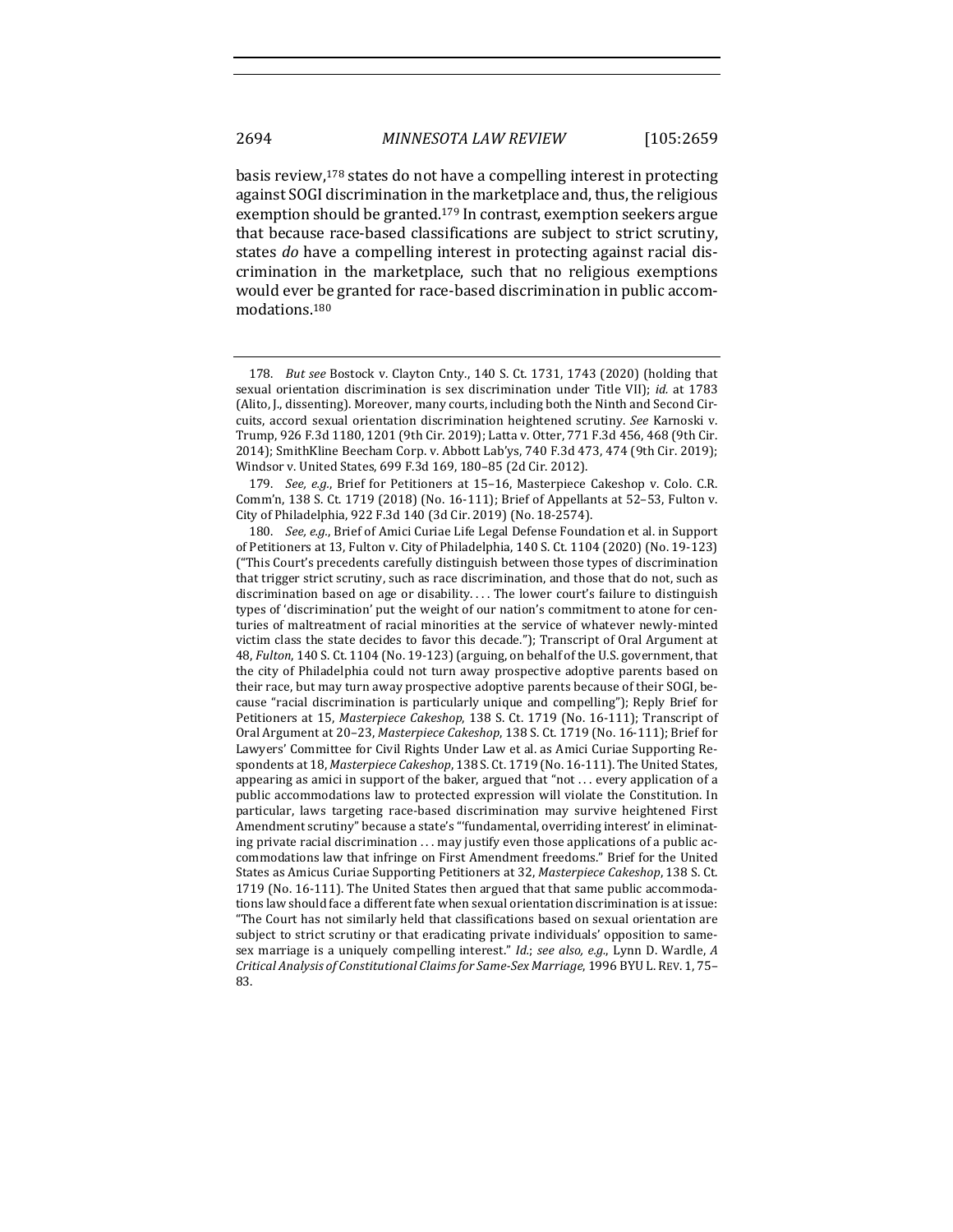Exemption seekers also argue that their First Amendment claims trigger a strict scrutiny analysis. That fact, coupled with the fact that race receives strict scrutiny, is offered as support for the contention that "race is just different."<sup>181</sup> Thus, the argument appears to be that because the First Amendment claims and race-based classifications both are subject to strict scrutiny, a public accommodations law being applied to SOGI discrimination does not survive a strict scrutiny inquiry because the state cannot meet the compelling state interest requirement.182

Elsewhere, I have laid out a doctrinal argument for rejecting these two arguments, which I will only briefly summarize here. These arguments are out of place in a case devoid of equal protection claims; rather, these cases challenge antidiscrimination statutes that do not classify based on any particular characteristics—they apply equally to all businesses.<sup>183</sup> Moreover, because public accommodations laws are neutral laws of general applicability, the rational basis test applies to exemption seekers' First Amendment free exercise claim.<sup>184</sup>

Even when exemption seekers' First Amendment free speech claims are considered, which *may* trigger strict scrutiny,<sup>185</sup> this

184. *See* Emp. Div. v. Smith, 494 U.S. 872, 879 (1989); Brief of Amicus Curiae NAACP Legal Defense & Educational Fund, Inc. in Support of Respondents, Masterpiece *Cakeshop*, 138 S. Ct. 1719 (No. 16-111), 2017 WL 5127302 [hereinafter NAACP Brief].

185. *See* Roberts v. U.S. Jaycees, 468 U.S. 609, 634 (1984) (O'Connor, J., concurring) (arguing that the rational basis review standard applies to commercial free speech claims: "[T]here is only minimal constitutional protection of the freedom of commercial association.... [T]he state is free to impose any rational regulation on the

<sup>181.</sup> *See* Brief for Freedom of Speech Scholars as Amici Curiae Supporting Respondents at 16, Masterpiece Cakeshop, 138 S. Ct. 1719 (No. 16-111).

<sup>182.</sup> *See id.*

<sup>183.</sup> I have developed this argument in great depth in a recent article. See Kyle C. Velte, *Recovering the Race Analogy in LGBTQ Religious Exemption Cases*, 42 CARDOZO L. REV.  $67, 122$  (2020) (contending that "[t]his argument turns antidiscrimination law on its head" because "[t]he Court has declared that protecting against discrimination in public accommodations is a compelling state interest"; thus, "there is necessarily a compelling state interest in enforcing the antidiscrimination statute the same way regardless of which protected individual is claiming the statute's protection" (emphasis omitted)); see also Brief of the National Women's Law Center & Other Groups as Amici Curiae in Support of Respondents at 29, *Masterpiece Cakeshop*, 138 S. Ct. 1719 (No. 16-111) [hereinafter NWLC Brief] (observing that the Court "has never concluded that some groups protected by democratically-enacted antidiscrimination laws are worthier of freedom from discrimination than others"); Brief of Amici Curiae Legal Scholars in Support of Equality in Support of Respondents at 23, Fulton v. City of Philadelphia, 139 S. Ct. 49 (2018) (No. 19-123) ("[W]hen a statute's plain language declares that both race and sexual orientation are deserving of the protection of a public accommodations law, there is necessarily a compelling state interest in supporting *every* application of the antidiscrimination statute.").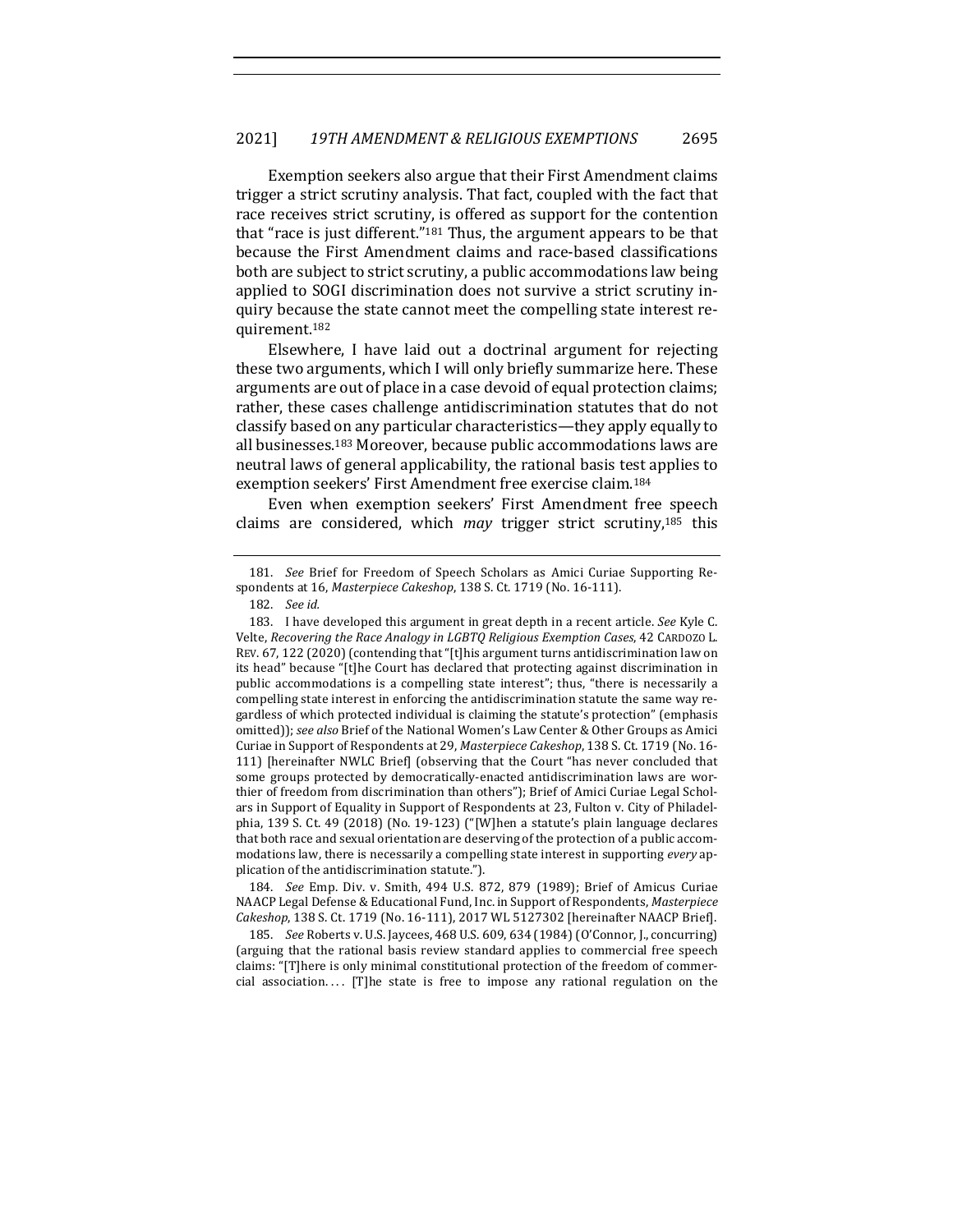argument should fail. First, it should be rejected because the Court has held that public accommodations laws that expressly include prohibitions against SOGI discrimination "are well within the State's usual power to enact when a legislature has reason to believe that a given group is the target of discrimination, and they do not, as a general matter, violate the First or Fourteenth Amendments."<sup>186</sup> Second, and most pertinent to the argument developed herein, it should be rejected because considered together, *Jaycees* and *Bostock* form a bridge from SOGI discrimination to sex discrimination to race discrimination in ways that defeat the exemption seekers' argument that states have a compelling interest in eradicating race-based discrimination, but not SOGI discrimination, in public accommodations. This argument is developed in Part IV.

## IV. SOGI DISCRIMINATION IS SEX DISCRIMINATION: CONNECTING *BOSTOCK* AND *JAYCEES*

Over the years, many scholars have articulated that SOGI discrimination is sex discrimination.<sup>187</sup> They argue that homophobia and

186. Hurley v. Irish-Am. Gay, Lesbian & Bisexual Grp. of Bos., Inc., 515 U.S. 557, 572 (1995).

commercial transaction itself."). Justice O'Connor reasoned: "The Constitution does not guarantee a right to choose employees, customers, suppliers, or those with whom one engages in simple commercial transactions, without restraint from the State. A shopkeeper has no constitutional right to deal only with persons of one sex." *Id.*; *see also id.* at  $635$  ("[G]overnmental regulation of the commercial recruitment of ... customers ... is valid if rationally related to the government's ends."); *id.* at 636 ("An association must choose its market. Once it enters the marketplace of commerce in any substantial degree it loses the complete control over its membership that it would otherwise enjoy if it confined its affairs to the marketplace of ideas."); *id.* at 638 ("[N]o First Amendment interest stands in the way of a State's rational regulation of economic transactions . . . .").

<sup>187.</sup> See, e.g., Raelynn J. Hillhouse, *Reframing the Argument: Sexual Orientation Discrimination as Sex Discrimination Under Equal Protection*, 20 GEO. J. GENDER & L. 49 (2018); Jack B. Harrison, "Because of Sex," 51 Loy. L.A. L. REV. 91 (2018); Katie R. Eyer, *Statutory Originalism and LGBT Rights*, 54 WAKE FOREST L.REV. 63 (2019); Andrew Koppelman, *Why Discrimination Against Lesbians and Gay Men Is Sex Discrimination*, 69 N.Y.U. L. REV. 197 (1994); Edward Stein, *Evaluating the Sex Discrimination Argument* for Lesbian and Gay Rights, 49 UCLA L. REV. 471 (2001); Francisco Valdes, Queers, Sissies, Dykes, and Tomboys: Deconstructing the Conflation of "Sex," "Gender," and "Sexual *Orientation"* in Euro-American Law and Society, 83 CALIF. L. REV. 1, 26 (1995); Kristine W. Holt, *Reevaluating* Holloway: Title VII, Equal Protection, and the Evolution of a *Transgender Jurisprudence*, 70 TEMP. L. REV. 283, 301 (1997) (asserting that "[b]y definition, the transgendered [sic] person literally embodies a plethora of sexual stereotypes that are contrary to her birth sex" and thus arguing that Title VII prohibits discrimination against transgender people); Ezra Ishmael Young, What the Supreme Court *Could Have Heard in R.G. & G.R. Harris Funeral Homes v. EEOC and Aimee Stephens, 11*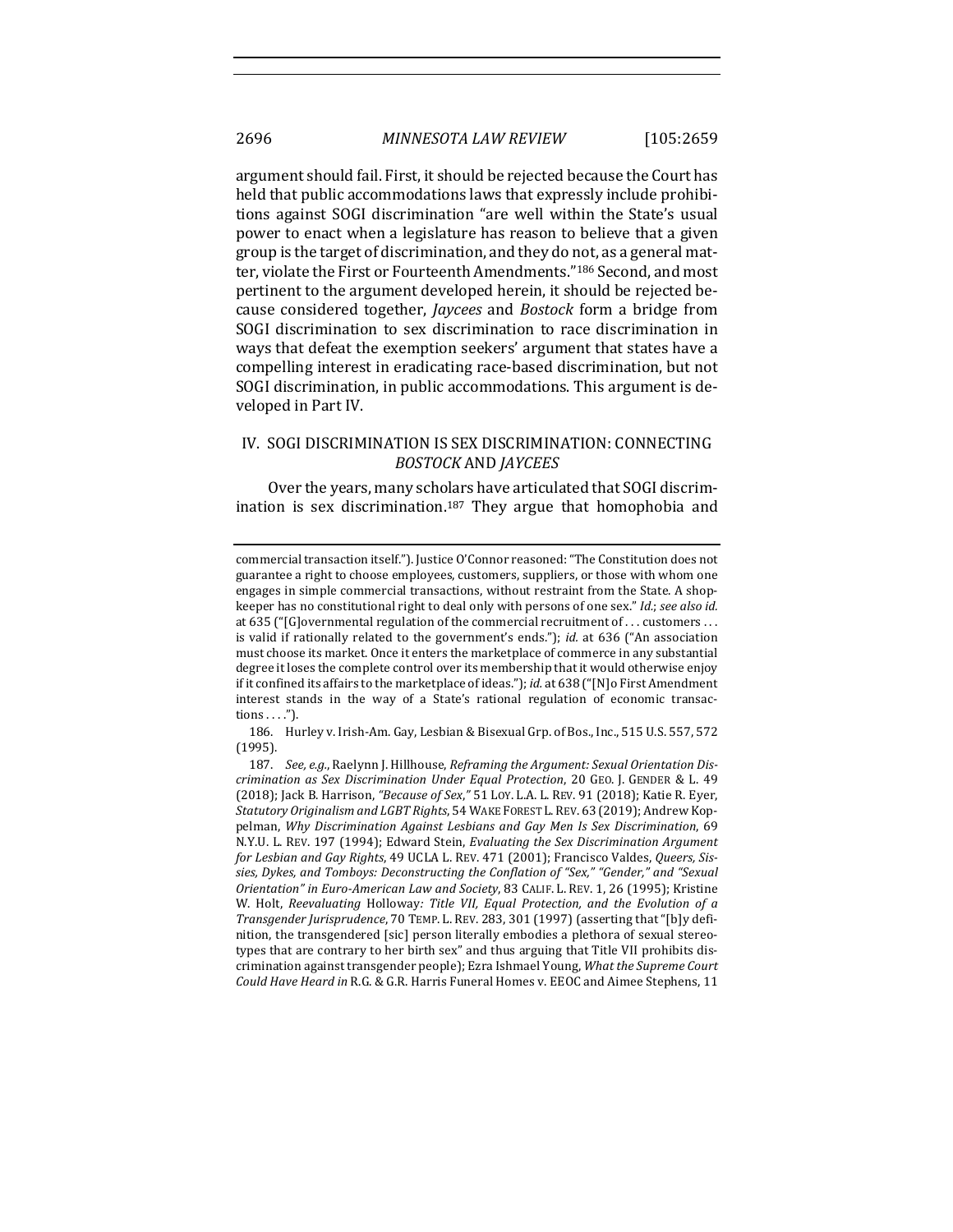transphobia are a form of sexism and misogyny,<sup>188</sup> and that one cannot discriminate based on SOGI without also taking sex into account.<sup>189</sup> This argument began to gain traction with courts with the advent of the campaign for marriage equality in the mid-1990s.<sup>190</sup> Since then, it gained increasing persuasive heft with judges, though not uniformly, $191$  in particular with regard to claims of employment discrimination.192

The women's suffrage movement itself demonstrates the link between sexism and homophobia. Anthony Michael Kreis notes that regulators' targeting of female same-sex conduct coincided with "the height of the suffragette movement and intensified calls for social equality in the workforce."<sup>193</sup> As Kreis notes, regulators' shift to targeting female same-sex conduct was based on a "belief that feminism was related to the masculinization of women, and the belief that the eroding passivity displayed by women in the public square was a cause of same-sex desires among women. This was particularly true of women demanding political rights in the suffragette movement." $194$ 

188. *See generally* Anthony Michael Kreis, *Policing the Painted and Powdered*, 41 CARDOZO L. REV. 399 (2019); SUZANNE PHARR, HOMOPHOBIA: A WEAPON OF SEXISM (1997).

189. *See, e.g.*, Eyer, *supra* note 187, at 73-74.

190. *See, e.g.*, Baehr v. Lewin, 852 P.2d 44, 63-68 (Haw. 1993) (holding that Hawaii's marriage statute, which limited marriage to a man and a woman, was a sexbased classification subject to strict scrutiny under the Hawaii Constitution's equal protection clause).

191. Kreis, *supra* note 188, at 404 ("The arguments generally fall into two camps: sexual orientation is sex discrimination because an individual cannot discriminate against a gay, lesbian, or bisexual person without taking their sex into account or sexual orientation discrimination is not sex discrimination because sexism and homophobia are unrelated types of bias." (citations omitted)).

193. *Id.* at 432.

194. *Id.* The medical establishment tracked the uptick in state regulation of female same-sex conduct. In 1895, one doctor proclaimed that women seeking equal rights were either mannish or "the victim of psycho-sexual aberrancy." *Id.* (citation omitted). In 1914, another doctor reflected the sentiment, common during the suffrage movement, that while not every suffragist was a lesbian, "the very fact that women in general of today are more and more deeply invading man's sphere is indicative of a certain impelling force within them." *Id.* at 433 (citations omitted). Moreover, the iconography

CALIF. L. REV. ONLINE 9, 12 (2020) ("[M]isogyny fuels the discrimination that both transgender and cisgender women endure ...."); Young, supra, at 24 (arguing that "misogyny is a key cause of transgender women's vulnerability" and "misogyny fuels bias against transgender women as women"); Luke A. Boso, *Acting Gay*, Acting Straight: Sexual Orientation Stereotyping, 83 TENN. L. REV. 575, 584 (2016) (contending that "presumed masculine superiority and gay male misogyny play an important role in the marginalization of women, the transgender community, and effeminate gay men within the LGBT community").

<sup>192.</sup> *Id.* at 403-04.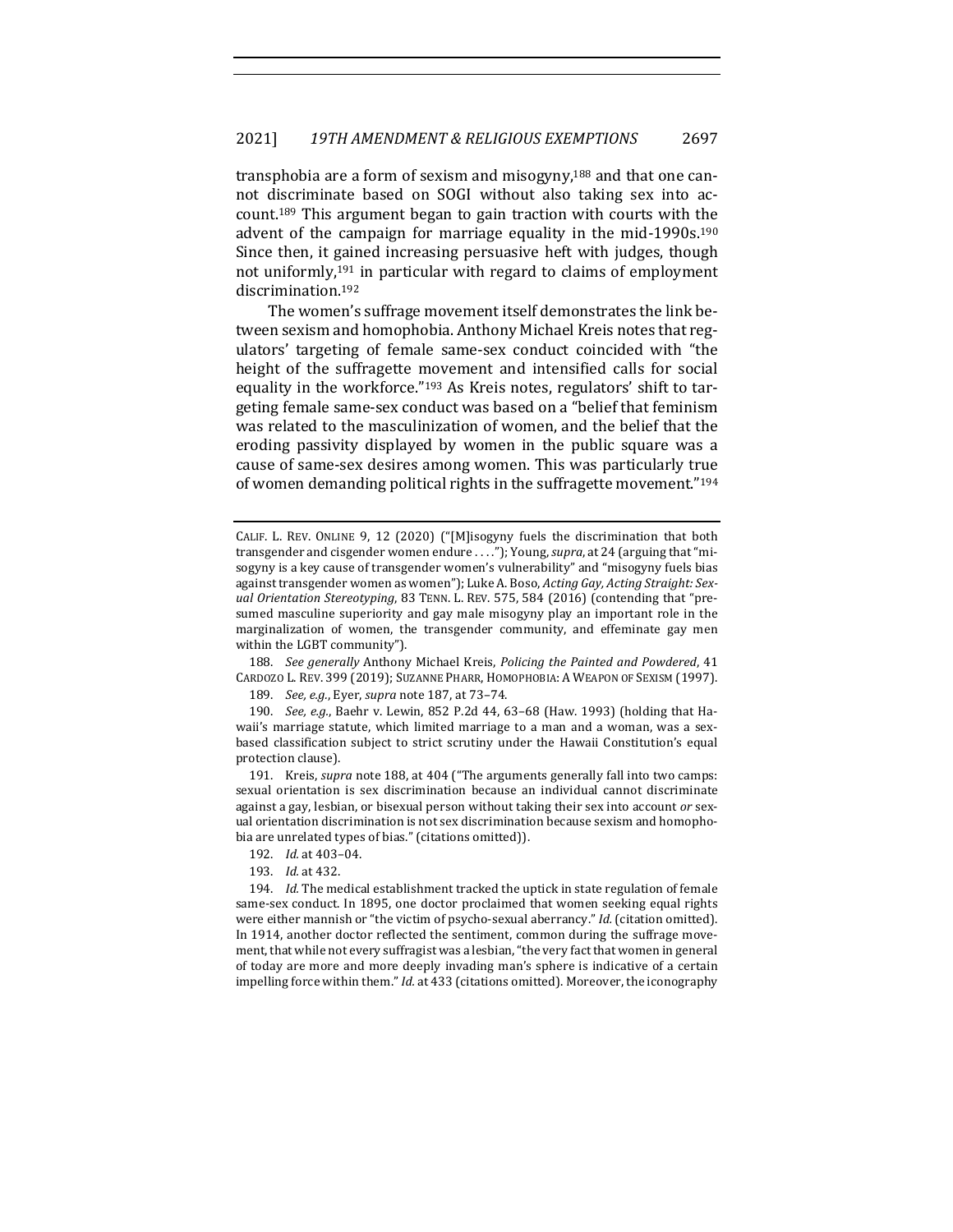Notably, the regulation of same-sex conduct in the late 1800s and early 1900s, whether it be the regulation of dress, the criminalization of intimate conduct, or the policing of queerness through public accommodations regulations, was "bound to heterosexual animus against alternative forms of gender expression"<sup>195</sup> and "a byproduct of gender policing to reaffirm the supremacy of male masculinity." $196$ At bottom, then, the regulation of minority sexuality has, from the beginning, been about enforcing sex-based gender stereotypes and expectations, revealing a deep connection between the histories and legal doctrines of these two movements.<sup>197</sup>

Linking anti-LGBT laws and regulations to gender nonconformity continued through the sodomy era<sup>198</sup> of *Bowers* and its eventual overruling by *Lawrence*. The legacy of the sodomy era is the understanding "that constitutional law's foundational protection for LGBTQ persons . . . [understands] sexuality as gender expressive conduct, which states criminalized for rationales deeply rooted in interlocking ambivalent sex stereotypes—including hostile sex stereotypes demanding gender conformity and benevolent sex stereotypes about the nature of family."199

Supporters and opponents of same-sex marriage alike argued from sex discrimination to bolster their position. Opponents of marriage equality contended that same-sex marriages should be banned

of the anti-suffrage movement connected "political rights for women with masculine women, gender inverts, and the emasculation of men." Id. ("In 1909, New York-based lithograph company Dunston-Weiler produced a series of twelve color postcards opposing women's suffrage. The images depicted the 'consequences' of granting women equal rights: men completing domestic chores, husbands caring for children, masculine female law enforcement officers policing emasculated men, gender inversion, and happily independent women." (citations omitted)).

<sup>195.</sup> *Id.* at 434.

<sup>196.</sup> *Id.*

<sup>197.</sup> *Id.* at 436; *see also id.* at 439 ("The policing of homosexuality relied on dividing 'men' and 'degenerate men,' thus creating a sex stereotype that gender nonconforming males were most likely homosexuals."). States continued to use gender role deviation to regulate queerness in public spaces through the 1950s and 1960s. *Id.* at 439. They did so largely by using liquor license laws to curtail the congregation of LGBT people in public spaces. *Id.* at 436–38. Law enforcement used gender nonconformity of an establishment's patrons as a proxy for homosexuality and thus for regulation. *Id.* at 438-39 (noting that investigators' "key to identifying a crowd of homosexuals was gender nonconformity" and this was illustrative of "how government agents (and society at large) failed to appreciate the spectrum of gender on which gay men fell, and how heterosexual men substituted that gender continuum for their own judgment that male homosexuality was fundamentally about effeminacy" (citations omitted)).

<sup>198.</sup> See Velte, *supra* note 125.

<sup>199.</sup> Kreis, *supra* note 188, at 453.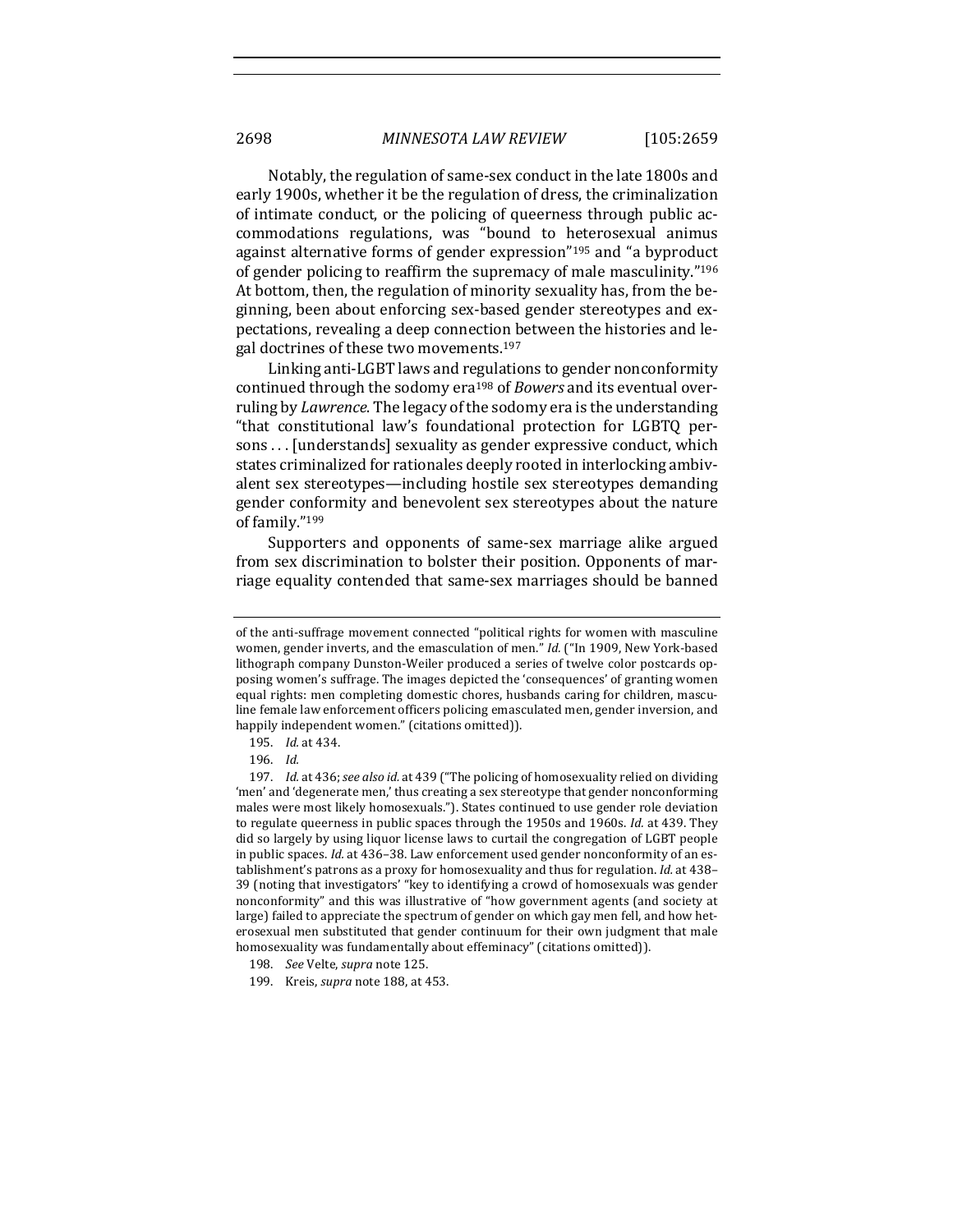because such marriages would be "genderless"—they would lack the gender complementarity of opposite-sex marriages that is critical to raising children with appropriate models of male and female gender.<sup>200</sup> These arguments hearkened back to the explicitly sex-based separate spheres ideology that was prevalent during the suffrage debates.<sup>201</sup> For opponents, same-sex marriages called

into question the innateness of gender roles and the natural disposition of masculine and feminine traits—striking at the heart of anti-LGBTQ attitudes dating back to the turn of the nineteenth century. So-called "genderless marriage" thus taps into deep-seated fears about the balance of power between men and women, between masculinity and femininity, in the social order . . . . 202

In declaring the same-sex couples share in the fundamental right to marry, the *Obergefell* Court rejected the "genderless marriage" argument and in doing so "embrac[ed] an anti-sex stereotyping principle."203

Supporters of marriage equality argued that denying same-sex couples the right to marry was per se sex discrimination. The argument was straightforward: "if each plaintiff was to choose a marriage partner of the opposite-sex, he or she would be permitted to marry .... Therefore, plaintiffs say, it is because of their sex that they cannot marry."<sup>204</sup> Chief Justice Roberts succinctly summed up this argument during the *Obergefell* oral argument: "I'm not sure it's necessary to get into sexual orientation to resolve the case. I mean, if Sue loves Joe and Tom loves Joe, Sue can marry him and Tom can't. And the difference is based upon their different sex. Why isn't that a straightforward question of sexual discrimination?"<sup>205</sup>

204. Wolf v. Walker, 986 F. Supp. 2d 982, 1007 (W.D. Wis. 2014); see also, e.g., Latta v. Otter, 771 F.3d 456, 480 (9th Cir. 2014) (Berzon, J., concurring) (stating that samesex marriage bans were facially sex discrimination because the bans dictated who could marry who based on the sex of the marriage participants).

205. Transcript of Oral Argument at 61–62, *Obergefell*, 576 U.S. 644 (No. 14-556). The feminist movement of the 1970s that added "sex" to state public accommodations laws also illustrates that SOGI discrimination is downstream of sex discrimination. Sepper and Dinner include SOGI discrimination in their discussion and analysis of "sex in public," thereby making explicit the notion that SOGI discrimination is sex discrimination and that homophobia is downstream of sexism. See Sepper & Dinner, *supra* note 45, at 84 ("The advent of laws prohibiting sex discrimination in public 

<sup>200.</sup> *Id.* at 458.

<sup>201.</sup> *Id.* at 459-60.

<sup>202.</sup> *Id.* at 460 (footnote omitted); see also id. at 467 ("The essence of legal arguments in opposition to same-sex couples' freedom to marry was that marriage is for 'real men' and 'real women,' and not for the enjoyment of sex-stereotyped sexual minorities who were 'less than' their sex.").

<sup>203.</sup> *Id.* at 467; Obergefell v. Hodges, 576 U.S. 644 (2015).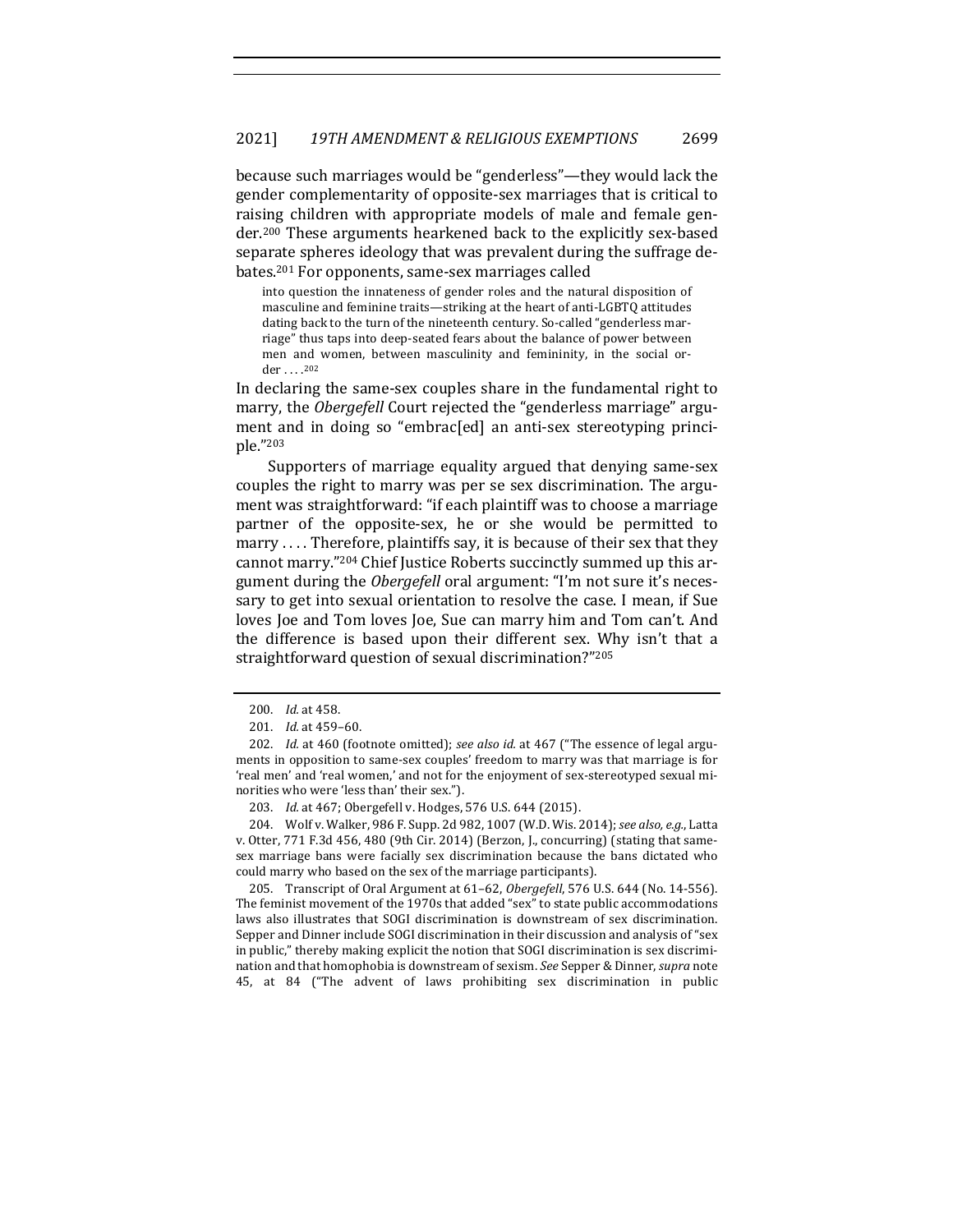Finally, beginning in the 1970s, courts began hearing cases under Title VII, which prohibits employment discrimination because of sex,<sup>206</sup> in which LGBT employees argued that the SOGI discrimination they experienced in the workplace constituted sex discrimination and thus fell within Title VII's protections.<sup>207</sup> For decades, courts largely rejected the argument that SOGI discrimination was sex discrimination and thus dismissed Title VII cases filed by LGBT employees, reasoning that they were not protected by the statute because SOGI was not specifically enumerated.<sup>208</sup> It was 2017 before an appeals court accepted this argument, holding that "discrimination on the basis of sexual orientation is a form of sex discrimination."<sup>209</sup> In 2020, the U.S. Supreme Court explicitly held, for the first time, that SOGI discrimination is per se sex discrimination. That case, *Bostock v. Clayton County*, is discussed next.

#### A. *BOSTOCK V. CLAYTON COUNTY*

*Bostock*, together with two consolidated cases, presented the question of whether Title VII's prohibition on sex discrimination in employment includes SOGI.<sup>210</sup> Title VII prohibits covered employers from engaging in employment discrimination "because of such individual's race, color, religion, sex, or national origin."<sup>211</sup> Advocates and scholars had for years argued that discrimination because of SOGI was per se discrimination because of sex; therefore, SOGI discrimination in employment is prohibited under Title VII's "because of ... sex" provision, notwithstanding that Title VII does not expressly enumerate SOGI as a protected class.<sup>212</sup> As with the marriage equality argument, the per se sex discrimination argument under Title VII is straightforward: 

[A] lesbian who is fired for marrying a woman would not have been fired had she engaged in identical conduct as a man. So too a transgender woman who is not hired because she wore a dress to her interview, would have been hired but for her perceived sex (male). Because sexual orientation and gender identity discrimination are inextricably bound up in expectations about how men

- 209. Hively v. Ivy Tech Cmty. Coll. of Ind., 853 F.3d 339, 341 (7th Cir. 2017).
- 210. Bostock v. Clayton Cnty., 140 S. Ct. 1731, 1737 (2020).
- 211. 42 U.S.C. § 2000e-2(a)(1).
- 212. *See, e.g., supra* note 187 and accompanying text.

accommodations began to deconstruct the legal architecture of compulsory heterosexuality.").

<sup>206.</sup> It also prohibits employment discrimination because of race, color, national origin, and religion. See 42 U.S.C. § 2000e-2(a).

<sup>207.</sup> *See* Kreis, *supra* note 188, at 467-68.

<sup>208.</sup> *Id.*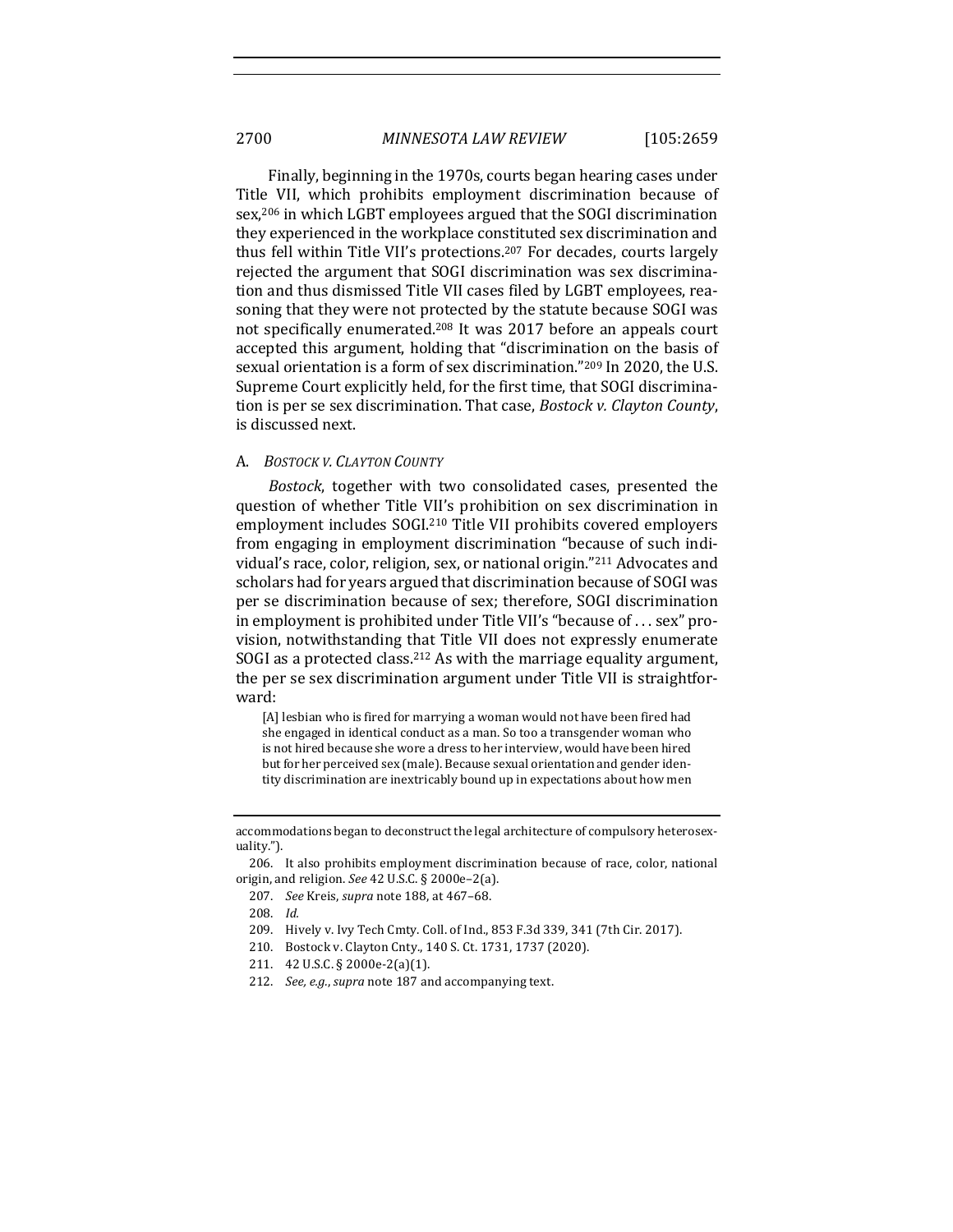### 2021] *19TH AMENDMENT & RELIGIOUS EXEMPTIONS* 2701

and women should behave, such discrimination is always—on a straightforward "but-for" approach—"because of" sex.<sup>213</sup>

Writing for a 6-3 majority, Justice Gorsuch held that "[a]n employer who fires an individual for being homosexual or transgender fires that person for traits or actions it would not have questioned in members of a different sex."214 Justice Gorsuch relied on a well-established rule of statutory construction to reach this conclusion: "When the express terms of a statute give us one answer and extratextual considerations suggest another, it's no contest. Only the written word is the law, and all persons are entitled to its benefit."215

Justice Gorsuch began by looking at the ordinary public meaning of "sex" when Title VII was enacted in 1964 and concluded that it rested on the biological differences between men and women.<sup>216</sup> He then considered Title VII's causation requirement—"because of" and restated the rule laid down in prior Title VII cases, namely that it demands a showing of but-for causation.<sup>217</sup> Importantly, the Court reiterated that but-for causation is *not* sole but-for causation: "So long as the plaintiff's sex was one but-for cause [of the adverse employment] decision, that is enough to trigger the law."218 Justice Gorsuch next turned to the final clause of the operative phrase—"an individual's"-and determined that Title VII provides protections at the individual level rather than categorically or at a group level.<sup>219</sup>

Having determined the meaning of the various words and phrases of the operative statutory provision—"because of an individual's ... sex"-Justice Gorsuch next applied it to the gay and transgender plaintiffs and concluded that discrimination because of an employee's sexual orientation or gender identity *is* discrimination

<sup>213.</sup> Eyer, *supra* note 187, at 73–74.

<sup>214.</sup> *Bostock*, 140 S. Ct. at 1737.

<sup>215.</sup> *Id.*

<sup>216.</sup> *Id.* at 1738-39.

<sup>217.</sup> *Id.* at 1739.

<sup>218.</sup> *Id.*; see also id. ("Often, events have multiple but-for causes.... [A Title VII] defendant cannot escape liability just by citing some *other* factor that contributed to its challenged employment decision.").

<sup>219.</sup> *Id.* at 1741 ("It's no defense for the employer to note that, while he treated that individual woman worse than he would have treated a man, he gives preferential treatment to female employees overall. The employer is liable for treating *this* woman worse in part because of her sex. Nor is it a defense for an employer to say it discriminates against both men and women because of sex."); *see also id.* ("So an employer who fires a woman, Hannah, because she is insufficiently feminine and also fires a man, Bob, for being insufficiently masculine may treat men and women as groups more or less equally.... Instead of avoiding Title VII exposure, this employer doubles it.").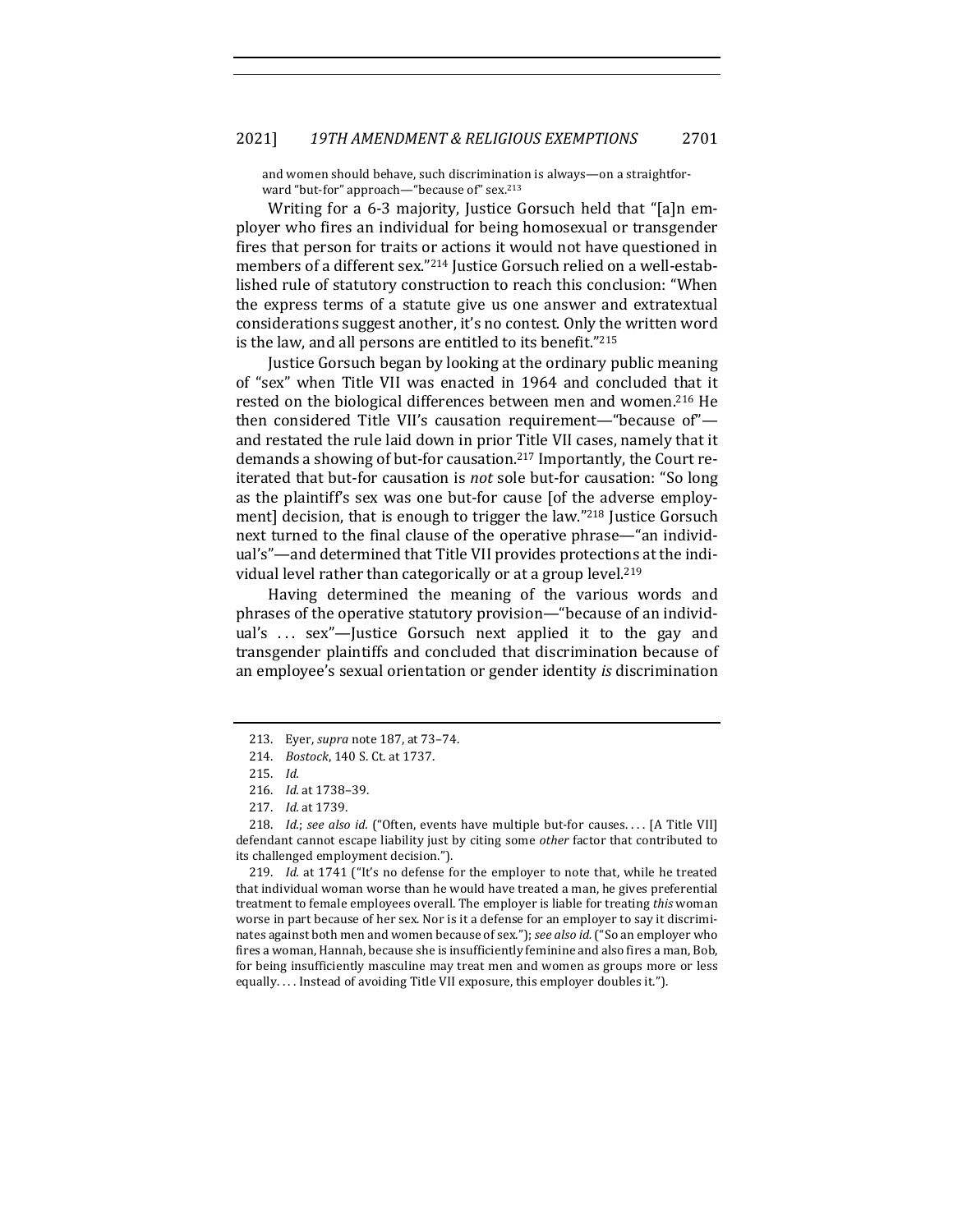2702 *MINNESOTA LAW REVIEW* [105:2659

because of an individual's sex.<sup>220</sup> With regard to sexual orientation, he explained: "If the employer fires the male employee for no reason other than the fact that he is attracted to men, the employer discriminates against him for traits or actions it tolerates in his female colleagues."<sup>221</sup> With regard to transgender employees, he concluded: "If the employer retains an otherwise identical employee who was identified as female at birth, the employer intentionally penalizes a person identified as male at birth for traits or actions that it tolerates in an employee identified as female at birth."<sup>222</sup> In both of these instances, "but-for" the individual employee's sex, the employee would not have been subjected to the adverse employment action. Justice Gorsuch reasoned that "[f]or an employer to discriminate against employees for being homosexual or transgender, the employer must intentionally discriminate against individual men and women in part because of sex. That has always been prohibited by Title VII's plain terms—and that 'should be the end of the analysis.""<sup>223</sup> Put another way, SOGI discrimination is per se sex discrimination because "[i]t is impossible to discriminate against a person for being homosexual or transgender without discriminating against that individual based on sex."224

*Bostock*'s holding that SOGI is downstream of sex and, thus, that SOGI discrimination is per se sex discrimination is consequential to the religious exemption cases. In particular, the Court's decision offers two lessons that are relevant to the arguments made by today's exemption seekers. First, its holding that SOGI discrimination is sex discrimination will have spillover effects into other statutes that prohibit discrimination because of sex. Second, *Bostock* portends the application of intermediate scrutiny to SOGI classifications in constitutional equal protection cases. As discussed below, these lessons take on added significance when considered within the historical trajectory of the antisubordination thread of the women's suffrage movement, the feminist movement of the 1970s to add "sex" to state public accommodations laws, and the sex-stereotyped rationales used to justify the criminalization of, and discrimination against, LGBT people in late nineteenth and early twentieth centuries.

- 220. *See id.*
- 221. *Id.*
- 222. *Id.*
- 223. *Id.* at 1743 (citation omitted).
- 224. *Id.* at 1741.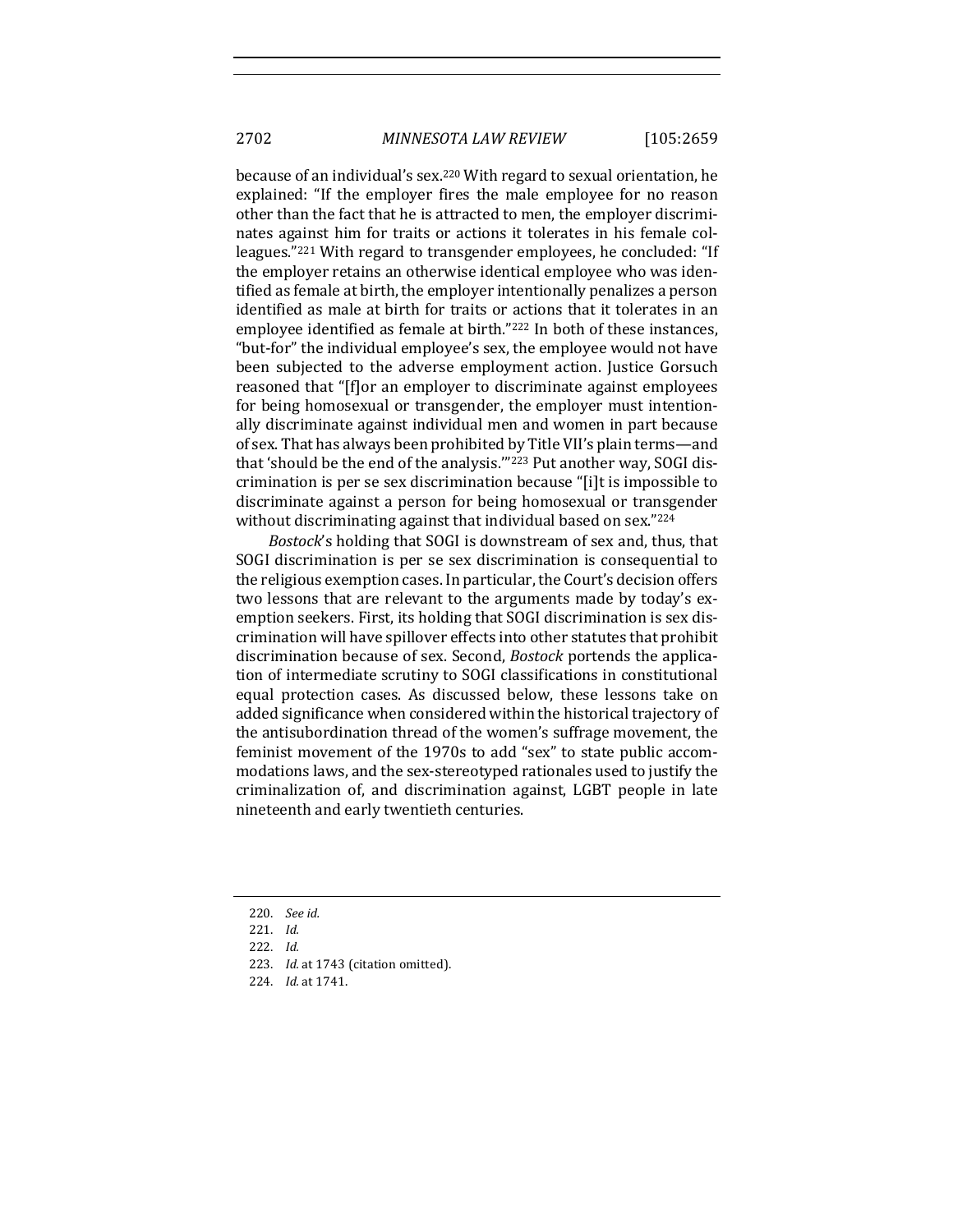## A. CONNECTING *BOSTOCK* AND *JAYCEES* TO ANALYZE TODAY'S RELIGIOUS **EXEMPTION CASES**

The *Bostock* decision impacts two aspects of today's religious exemption claims. First, it likely expands antidiscrimination protections for SOGI consumers to those states that do not expressly prohibit SOGI discrimination. Second, when considered with *Jaycees*, it blunts, if not eliminates, exemption seekers' argument that the state does not have a compelling interest in prohibiting SOGI discrimination in the public square.

#### 1. Expanding SOGI Protections in Public Accommodations

As previously noted, all forty-five states with public accommodations laws prohibit, among other things, sex discrimination in the public square.<sup>225</sup> However, twenty-three of those states do not explicitly enumerate SOGI as a protected class in their statutes.<sup>226</sup> Prior to *Bostock*, LGBT consumers did not have a clear path to stating a claim under these states' laws. Rather, they first needed to convince a court that SOGI discrimination is discrimination based on sex such that their claims were brought within the ambit of the statute's reach; if they succeeded in that, they next had to actually prove that prohibited discrimination had occurred.

*Bostock* should change the legal landscape in these twenty-three states. The language of state public accommodations laws largely tracks Title VII—these state laws, like Title VII, require a causal connection between the sex of the consumer and the denial of goods or services.<sup>227</sup> The Court's reasoning that discrimination because of SOGI is discrimination "because of an individual's ... sex" in the federal antidiscrimination law (Title VII) should provide persuasive grounds for states to similarly interpret their public accommodations laws, which

<sup>225.</sup> *See* Sepper & Dinner, *supra* note 45, at 81.

<sup>226.</sup> *See Nondiscrimination Laws: Public Accommodations, supra* note 53.

<sup>227.</sup> *See, e.g.*, Kansas Acts Against Discrimination, KAN. STAT. ANN. § 44-1002(i)  $(2017)$  (defining unlawful discriminatory practices as "[a]ny discrimination against persons, by reason of their . . . sex"); Tennessee Human Rights Act, TENN. CODE ANN. § 4- $21-501$  (2015) (prohibiting discrimination in public accommodations "on the grounds of ... sex"); Montana Human Rights Act, MONT. CODE ANN.  $\S$  49-2-304 (2019) (prohibiting discrimination in public accommodations "because of sex"); Indiana Civil Rights Law, IND. CODE  $\S$  22-9-1-2 (1971) (prohibiting discrimination in public accommodations "because of ... sex"); Oklahoma Anti-Discrimination Act, OKLA. STAT. tit. 25 § 25-1402 (2014) (prohibiting discrimination in public accommodations "because  $of \dots sex$ ").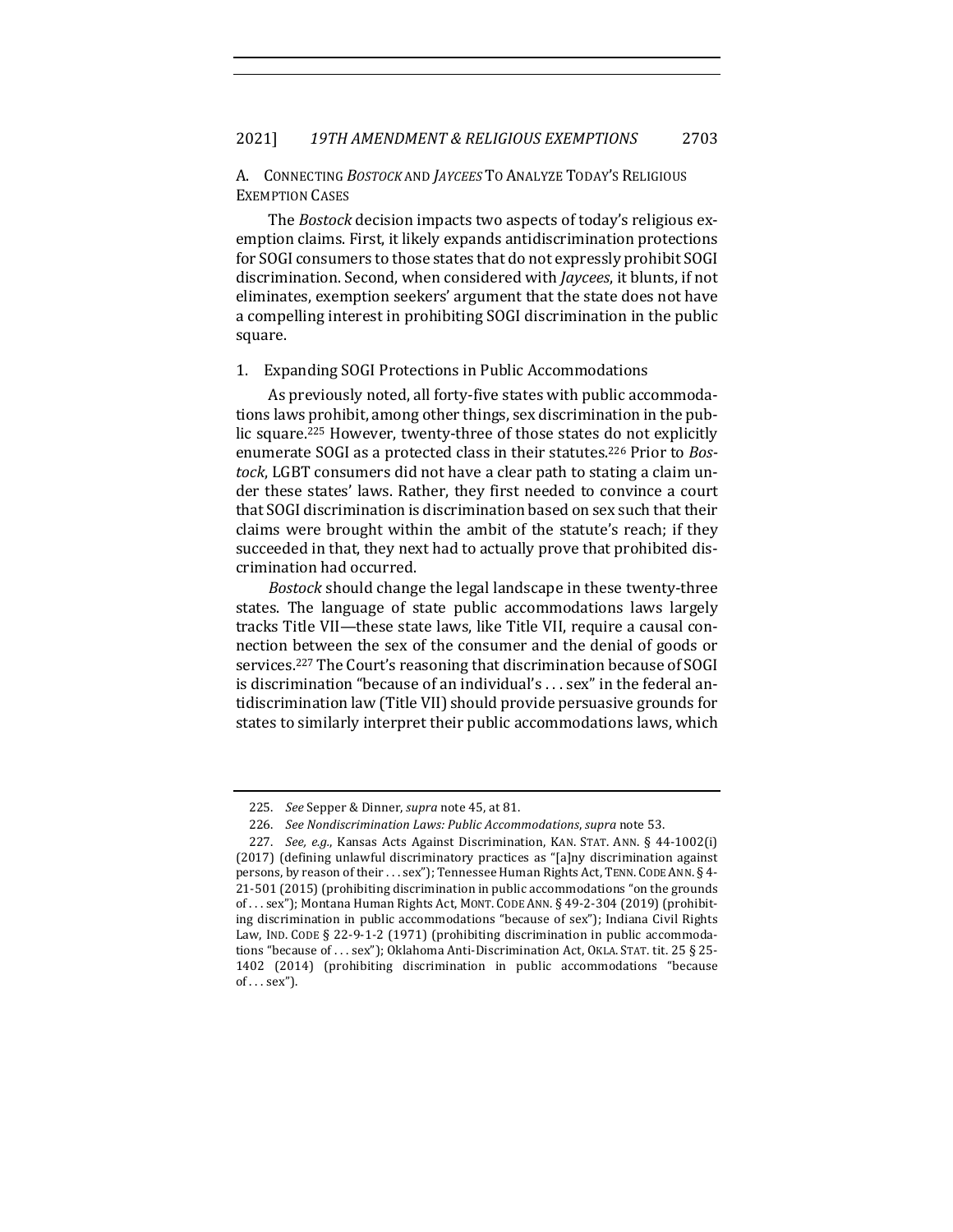similarly prohibit discrimination "because of," "on the grounds of," or "by reason of" sex.<sup>228</sup>

Although the Court's decision is not binding on state courts or state civil rights commissions interpreting state law, the parallels between Title VII and state public accommodations laws renders the *Bostock's* reasoning compelling, particularly given many states look to Title VII precedent when interpreting their own antidiscrimination laws.<sup>229</sup> In fact, at least one state—Kansas—recently interpreted its

<sup>228.</sup> *See generally* Sepper & Dinner, *supra* note 45 (arguing, in a pre-*Bostock* article, that "the history of sex in public could provide a basis for interpreting existing [public accommodations laws that prohibit sex discrimination] to reach sexual-orientation discrimination.... If the Supreme Court rules [in *Bostock*], however, that 'sex' under Title VII does not include sexual-orientation discrimination, ... [o]ur Article provides a historical grounding for interpreting public accommodations statutes, on their own terms, to reach sexual orientation. Not only feminist activists, but also their opponents, administrative agencies, and courts understood public accommodations statutes in the early to mid-1970s to upend both the state and customary practices that imposed compulsory heterosexuality on men and women. They understood that sex equality meant freedom from the required attachment of women to men in heterosexual pairs, from sexual stereotypes related to perceived sexual vulnerability and risk, and from gendered norms of dress and decorum.").

<sup>229.</sup> *See, e.g.*, Kumar v. Gate Gourmet, Inc., 325 P.3d 193, 197 (Wash. 2014) ("Even though almost all of the [Washington Law Against Discrimination's] prohibitions predate Title VII's, the ADA's, and the ADEA's, Washington courts still look to federal case law interpreting those statutes to guide our interpretation of the WLAD."); Lales v. Wholesale Motors Co., 328 P.3d 341, 356 (Haw. 2014) ("As this court has noted, 'the federal courts' interpretation of Title VII is useful in construing Hawai'i's employment discrimination law.'... 'The federal courts have considerable experience in analyzing these cases, and we look to their decisions for guidance."" (citations omitted)); Minnis v. Bd. of Supervisors of La. State Univ. & Agric. & Mech. Coll., 55 F. Supp. 3d 864, 884– 85 (M.D. La. 2014) ("Louisiana state courts routinely look to federal jurisprudence, including Title VII, to interpret Louisiana's anti-discrimination laws."); Lampley v. Mo. Comm'n on Hum. Rts., 570 S.W.3d 16, 25 (Mo. 2019) (relying on Title VII case law to construe the Missouri Human Rights Act; holding "an employee who suffers an adverse employment decision based on sex-based stereotypical attitudes of how a member of the employee's sex should act can support an inference of unlawful sex discrimination. Sexual orientation is incidental and irrelevant to sex stereotyping. Sex discrimination is discrimination, it is prohibited by the Act, and an employee may demonstrate this discrimination through evidence of sexual stereotyping."); see also Millions of LGBT People Could Gain Additional Protections from Discrimination After Bostock, UCLA SCH. L.: WILLIAMS INST., https://williamsinstitute.law.ucla.edu/press/bostock-implication -press-release [https://perma.cc/Q7SS-MGB6] ("An additional 4.3 million LGBT people age 13 and older would gain protections from public accommodations discrimination under these state laws if they are interpreted consistent with *Bostock*."); DEP'T OF INS. & FIN. SERVS., STATE OF MICH., BULL. 2020-34-INS, USE OF TERM "SEX" IN STATUTES AND RULES (2020), https://www.michigan.gov/documents/difs/Bulletin\_2020-34-INS\_ 699016\_7.pdf [https://perma.cc/2YAG-EELP] ("The *Bostock* decision provides additional support for DIFS to affirm its interpretation of the term 'sex' in the statutes and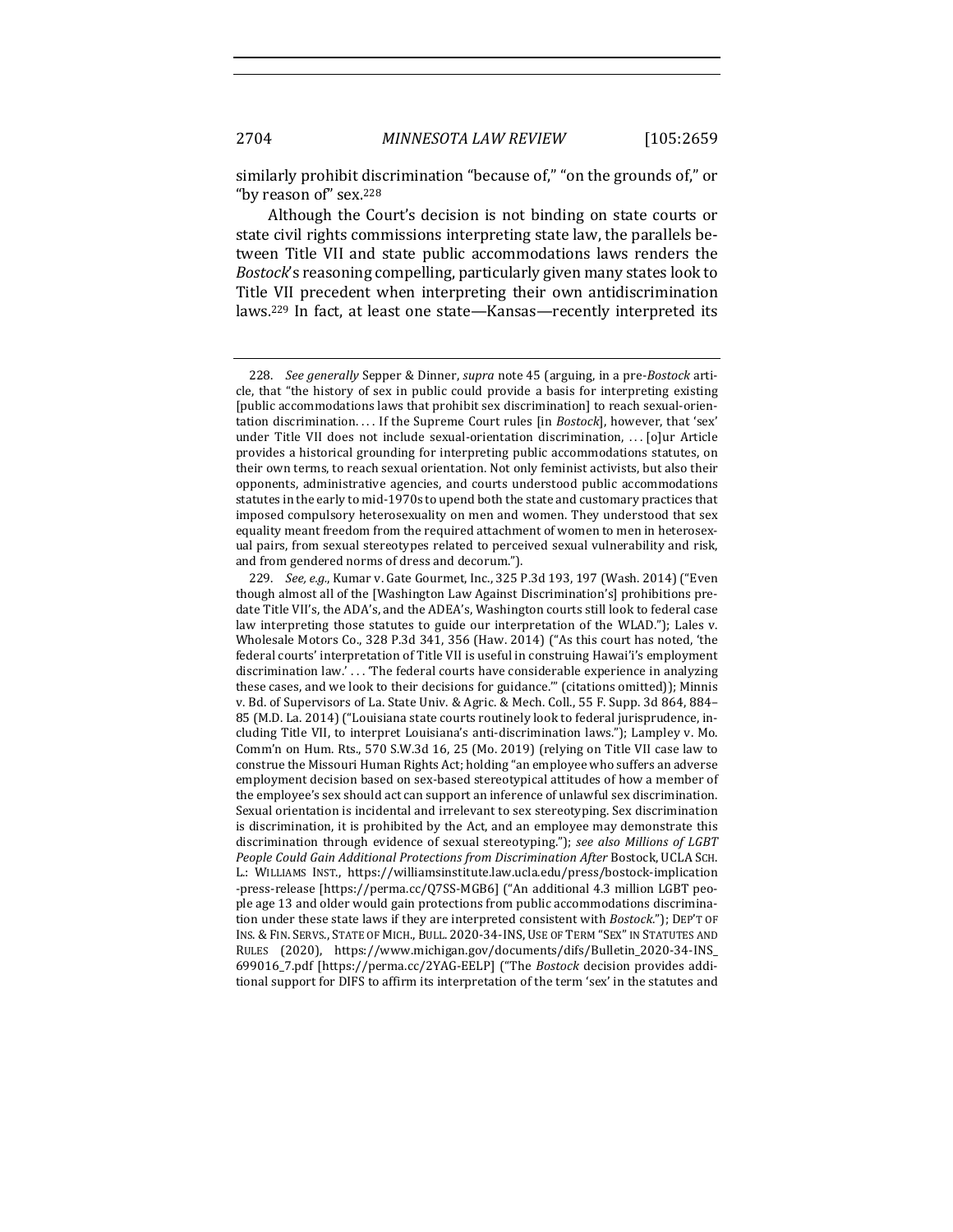public accommodations law to include SOGI, and did so based on *Bos*tock.<sup>230</sup> The link between *Bostock* and the argument that state public accommodations laws that prohibit sex-based discrimination in public accommodations is straightforward: *Bostock* holds that SOGI discrimination is discrimination because of sex, therefore state public accommodations laws that prohibit sex discrimination also prohibit SOGI discrimination.

In his dissenting opinion in *Bostock*, Justice Alito foreshadowed this type of expansive reach of the majority's decision. He warned that it "is virtually certain to have far-reaching consequences."<sup>231</sup> In particular, he noted that there are over a hundred federal laws that prohibit sex discrimination; many of these have "terms [that] mirror Title VII's,"232 which suggest that they, too, must now be interpreted to prohibit both sex discrimination and SOGI discrimination.<sup>233</sup> By way of example, he contends that "[b]y equating discrimination because of sexual orientation or gender identity with discrimination because of sex, the Court's decision will be cited as a ground for subjecting all three forms of discrimination to the same exacting standard of review"—heightened scrutiny—under the equal protection clause.<sup>234</sup> His prediction about the reach of *Bostock*'s rationale arguably extends to state laws that outlaw discrimination because of sex.

The debates in the 1970s about adding "sex" to state public accommodations laws reveal that such laws are about more than mere access to the marketplace; instead, they are about eliminating systems of sex-based subordination. These public accommodations laws were amended to prohibit sex discrimination in "markets where women typically had robust alternatives for dining, drinking, and relaxing."235 As a result, these laws were not amended in order to "remedy ... monopolistic exclusion" but rather to remedy "the dignitary and material harms of less-than-full inclusion in public life."236 For those state public accommodations laws that do not explicitly prohibit SOGI

rules it administers to include sexual orientation and gender identity, and thus prohibit discrimination on those bases.").

<sup>230.</sup> See, e.g., Tim Carpenter, *Kansas Rights Commission Embracing Broader Definition of Sex Discrimination*, KAN. REFLECTOR (Aug. 21, 2020), https://kansasreflector .com/2020/08/21/kansas-rights-commission-embracing-broader-definition-of-sex -discrimination [https://perma.cc/RM34-DJNH].

<sup>231.</sup> Bostock v. Clayton Cnty., 140 S. Ct. 1731, 1778 (2020) (Alito, J., dissenting).

<sup>232.</sup> *Id.*

<sup>233.</sup> *Id.*

<sup>234.</sup> *Id.* at 1783.

<sup>235.</sup> Sepper & Dinner, *supra* note 45, at 86.

<sup>236.</sup> *Id.*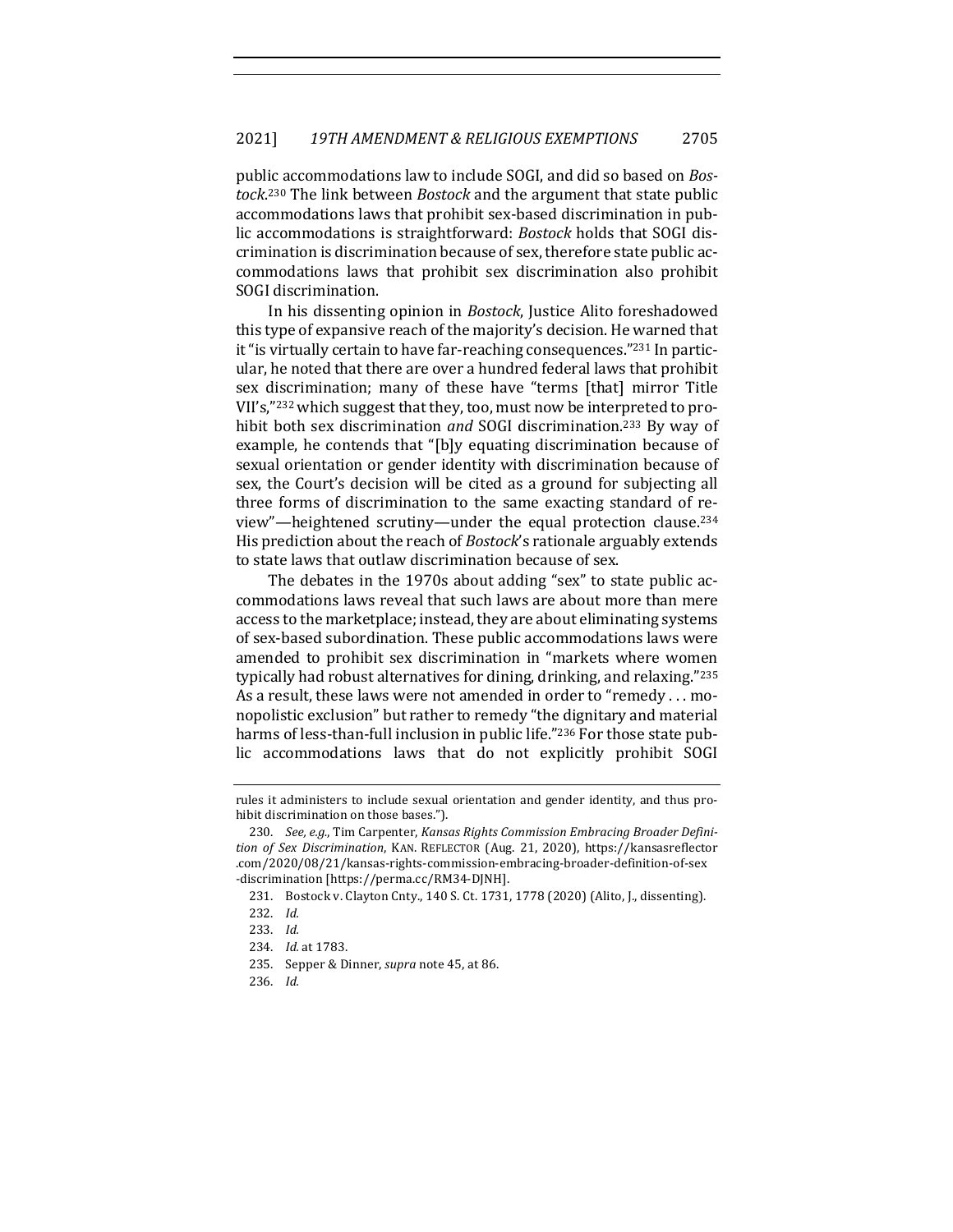discrimination but rather protect against such discrimination through the statute's enumeration of "sex" as a protected class, the sex-based antisubordination goal is directly applicable and should be leveraged to buttress the argument that *Bostock* compels a finding that such statutes apply equally to SOGI discrimination.

The same conclusion may be drawn for those states that explicitly protect against SOGI discrimination in the public square because the same antisubordination remedial goal, one that was generated by the radical strand of the history of the Nineteenth Amendment, adheres to *all* classes protected by public accommodations statutes; state legislatures enumerated all protected classes together, without hierarchy or exception.<sup>237</sup> In adding SOGI to these state laws, we can presume that legislatures considered LGBT consumers to be similarly situated in the marketplace vis-à-vis their vulnerability to discrimination as the other protected classes enumerated in the law (as pertinent here, sex), and thus deserving of the same protections and included in the same remedial goal.

Thus, beyond the direct analytic and doctrinal link between *Jaycees*  and *Bostock*, the antisubordination history of the Nineteenth Amendment and the campaign of the 1970s for including sex in state public accommodations laws provides an important normative frame, one that bolsters the doctrinal connection between these two cases.

## 2. *Bostock* + *Jaycees* = Compelling State Interest in Prohibiting SOGI Discrimination

The history of adding sex to public accommodations laws in the 1970s reveals that, at that time, "discrimination was widely understood to encompass the regulation of sexuality, the requirement of attachment to a man, and the enforcement of gendered dress" $238$ —an understanding with a direct link to SOGI.<sup>239</sup> The 1970s debates surrounding the addition of sex to such laws thus reinforce the notion that SOGI discrimination *is* sex discrimination. Even before the *Bostock* decision, then, this history suggested that "existing prohibitions on sex discrimination might already protect some forms of sexual identity and expression in public, from breastfeeding to sexual orientation and gender nonconformity."240

<sup>237.</sup> *See* Velte, *supra* note 183, at 98.

<sup>238.</sup> Sepper & Dinner, *supra* note 45, at 86.

<sup>239.</sup> *See* Kreis, *supra* note 188, at 427.

<sup>240.</sup> Sepper & Dinner, *supra* note 45, at 86.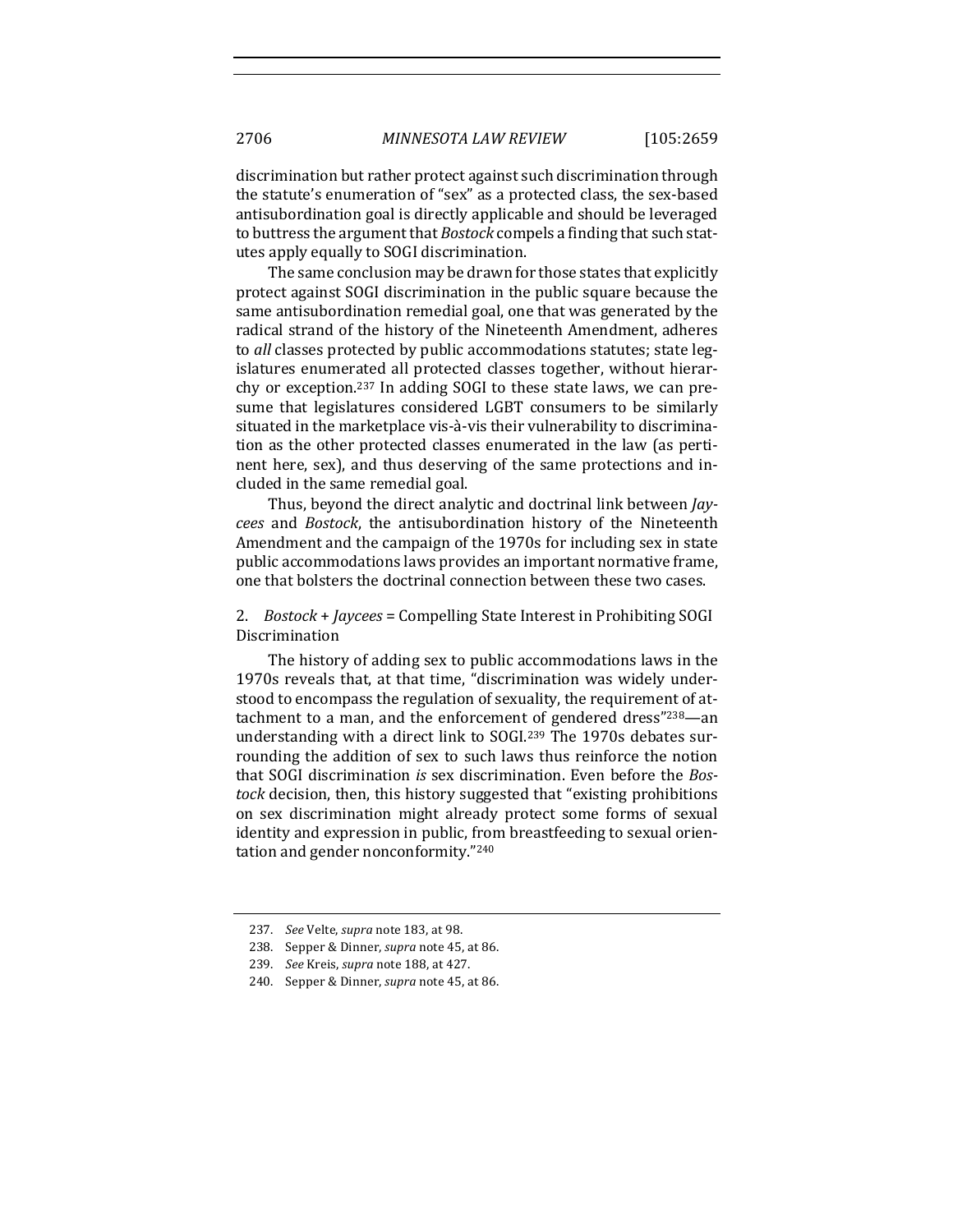The *Bostock* decision makes explicit what the history of "sex in public" suggested. It does so by eliminating an argument commonly made by today's exemption seekers, summarized in Part III, that religious exemptions for SOGI discrimination are appropriate because the state does not have a compelling interest in prohibiting SOGI discrimination, while it does have a compelling interest in eradicating discrimination in public accommodations against the *other* classes enumerated in public accommodations laws, such as race.<sup>241</sup> For example, one consequence of applying the same equal protection heightened scrutiny standard for SOGI and sex—a likely post-*Bostock* outcome<sup>242</sup>—is that it defeats exemption seekers' argument that states lack a compelling interest in prohibiting SOGI discrimination in the marketplace because SOGI classifications only receive rational basis review.

A more direct doctrinal link exists for defeating exemption seekers' compelling state interest argument, and that is the clear link between *Jaycees* and *Bostock*. Specifically, *Jaycees* is the link between *Bostock* and the conclusion that states do, in fact, have a compelling interest in eradicating SOGI discrimination in the marketplace.<sup>243</sup> The *Jaycees* Court unequivocally held that prohibiting sex discrimination in public accommodations is a compelling state interest "of the highest" order"<sup>244</sup>—even though sex-based classifications receive only intermediate scrutiny under the equal protection clause (which SOGI should also receive after *Bostock*). In fact, in reaching its result, the *Jaycees* Court likened sex discrimination in public accommodations to race discrimination in public accommodations:

[T]his Court has frequently noted that discrimination based on archaic and overbroad assumptions about the relative needs and capacities of the sexes forces individuals to labor under stereotypical notions that often bear no relationship to their actual abilities. It thereby both deprives persons of their individual dignity and denies society the benefits of wide participation in political, economic, and cultural life. . . . These concerns are strongly implicated with respect to gender discrimination in the allocation of publicly available goods and services. Thus, in upholding Title II of the Civil Rights Act of  $1964, \ldots$  which forbids race discrimination in public accommodations, we

<sup>241.</sup> *See supra Part III.B.2.* 

<sup>242.</sup> Bostock v. Clayton Cnty., 140 S. Ct. 1731, 1778 (2020) (Alito, J., dissenting).

<sup>243.</sup> *See, e.g.*, Brief Amicus Curiae for Civil Rights Forum in Support of Respondents at 8, Masterpiece Cakeshop Ltd. v. Colo. C.R. Comm'n, 138 S. Ct. 1719 (2018) (No. 16-111) ("[E]liminating sex discrimination has repeatedly been found to be a compelling government interest.... Because discrimination on the basis of sexual orientation is inherently 'because of' sex, its elimination constitutes a compelling government interest.").

<sup>244.</sup> Roberts v. U.S. Jaycees, 468 U.S. 609, 624 (1984).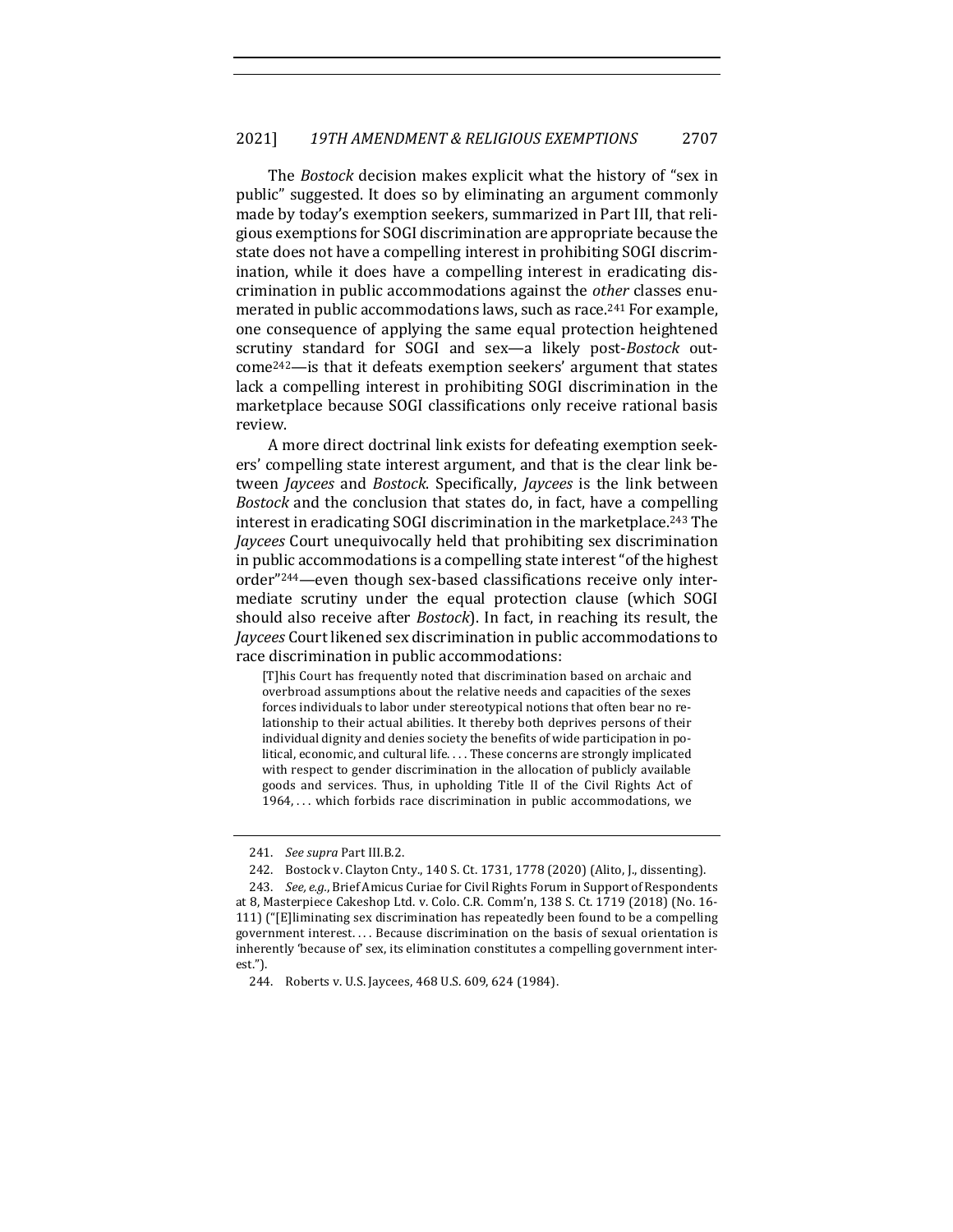emphasized that its "fundamental  $object \dots$  was to vindicate the deprivation of personal dignity that surely accompanies denials of equal access to public establishments." . . . That stigmatizing injury, and the denial of equal opportunities that accompanies it, *is surely felt as strongly by persons suffering discrimination on the basis of their sex as by those treated differently because of their race*. 245

Not only did the Court situate race- and sex-based discrimination in the marketplace as equally troubling, equally redressable, and as inflicting comparable harms, it then held that "[a]ssuring women equal access to such goods, privileges, and advantages clearly furthers compelling state interests."246

The *Jaycees* decision, then, does work on two levels to defeat exemption seekers' argument that religious exemptions for SOGI discrimination are proper because the state lacks a compelling state interest in eradicating this kind of discrimination. The first level is *Jaycees'* holding that sex discrimination in the marketplace is analogous to race discrimination in the marketplace.<sup>247</sup> The second level is its holding that the state has an equally compelling interest in prohibiting sex *and* race discrimination in the marketplace.<sup>248</sup> Then, *Bostock* changed the legal landscape of what it means to engage in SOGI discrimination when it concluded that SOGI discrimination *is* discrimination because of sex.<sup>249</sup> Overlaying the *Bostock* decision upon the two key holdings from *Jaycees* leads to the following conclusion: *Bostock* teaches that SOGI discrimination is discrimination because of sex; *Jaycees* teaches that eradicating discrimination because of sex in public accommodations, like eradicating discrimination because of race in *public accommodations*, is a compelling state interest; therefore, eradicating SOGI discrimination in public accommodations is a compelling state interest.<sup>250</sup>

250. *See, e.g.*, Brief of the Leadership Conference on Civil & Human Rights, Lawyers' Committee for Civil Rights Under Law, & 28 Other Organizations as Amici Curiae in Support of Respondents at 10, Fulton v. City of Philadelphia, No. 19-123 (Aug. 20, 2020), 2020 WL 5044629 [hereinafter LCCHR Brief] ("Particularly after this Court's decision in *Bostock* . . . there can be no doubt that [a state's] interest in eradicating discrimination against LGBT people is similarly a compelling one."); NWLC Brief, *supra* note 183 ("Although this Court has subjected different forms of discrimination to different levels of scrutiny in considering challenges to duly enacted laws and other governmental action under the equal protection clause, it has never concluded that some groups protected by democratically-enacted antidiscrimination laws are worthier of freedom from discrimination than others. In the context of discrimination against

<sup>245.</sup> *Id.* at 625 (emphasis added).

<sup>246.</sup> *Id.* at 626.

<sup>247.</sup> *Id.* at 625.

<sup>248.</sup> *Id.*

<sup>249.</sup> Bostock v. Clayton Cnty., 140 S. Ct. 1731, 1741 (2020).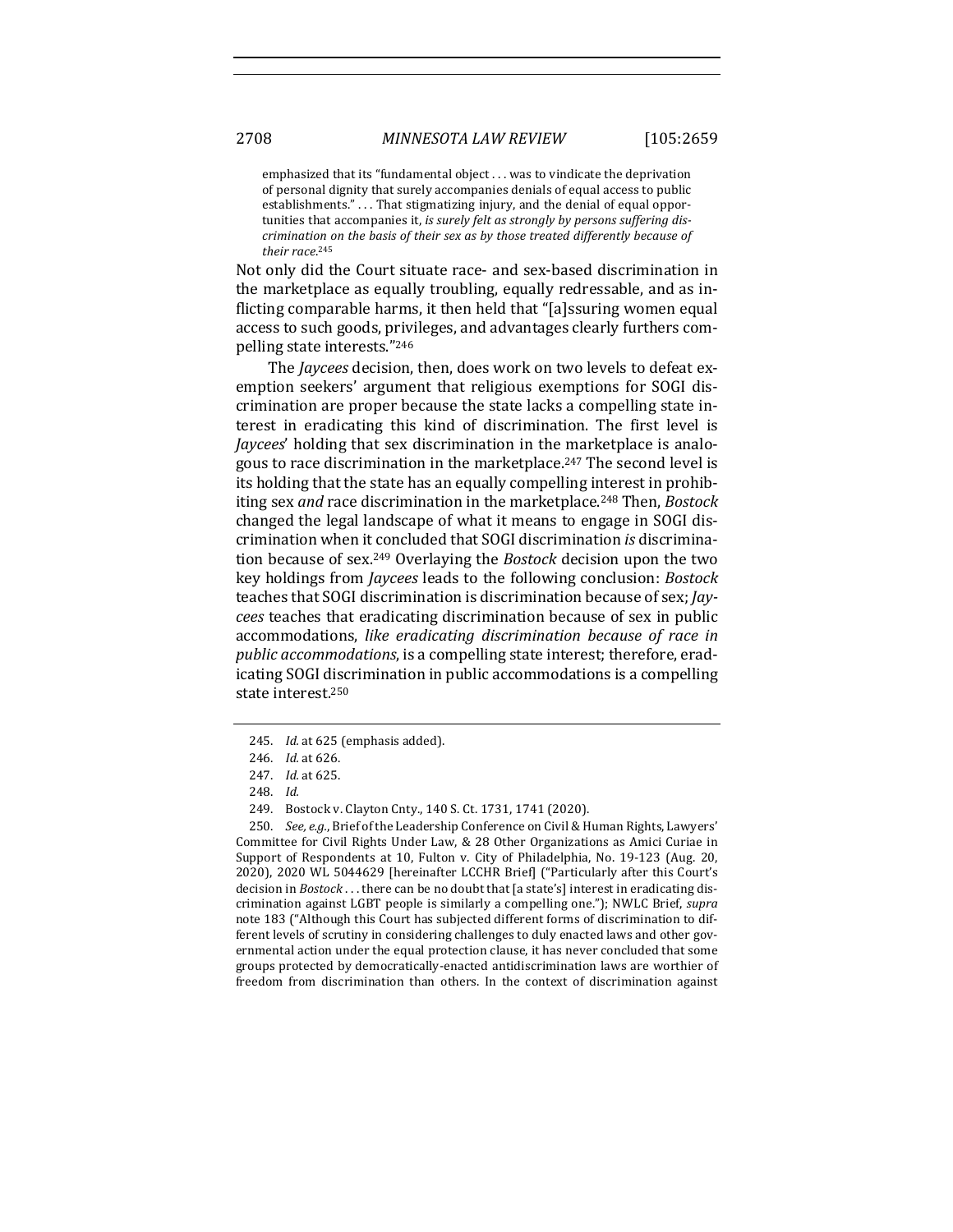This argument and its rationale address—and should defeat the argument by today's exemption seekers that states do not have a compelling interest in applying or enforcing their public accommodations laws to LGBT consumers when vendors of faith seek to deny goods or services to such customers.<sup>251</sup>

Moreover, as explored in Part V, this conclusion is further bolstered by considering the antisubordination history of two other sex equality movements: women's suffrage and the campaign to include sex in state public accommodations laws.

## V. HARNESSING THE NINETEENTH AMENDMENT'S RADICAL HISTORY TO FRAME THE SOGI RELIGIOUS EXEMPTIONS OUESTION

Siegel persuasively argues that we should reground sex discrimination law in the more than fifty-year history surrounding the ratification of the Nineteenth Amendment.<sup>252</sup> If we were to do so, and thus adopt a "thick" understanding of the Amendment, we might alter "the way we understand the constitutional guarantee of equal protection

251. *See* Brief of Amici Curiae Legal Scholars in Support of Equality in Support of Respondents at 25-26, *Fulton*, No. 19-123 (Aug. 18, 2020), 2020 WL 4939184, at \*26 ("Thus, to accept the exemption seekers' argument about strict scrutiny-to analyze religious exemption claims differently depending on the individual relying on statutory protection based on an equal protection doctrine that is not implicated—is to defy the Court's declaration that public accommodations laws serve compelling government interests, even where classes that do not receive strict scrutiny under equal protection are at issue."); see also, e.g., LCCHR Brief, supra note 250 ("The government interest in eradicating discrimination is compelling in the face of a First Amendment challenge by objectors even where government discrimination against a group does not otherwise trigger strict scrutiny under the Equal Protection Clause." (citing Roberts v. U.S. Jaycees, 468 U.S. 609 (1984))). In fact, when the Court has "considered and rejected religious exemptions in the past, those precedents are not limited to the context of racial discrimination simply because they originally arose in that context." NAACP Brief, *supra* note 184, at 16. As a result, exemption seekers' assertion conflates a state's compelling interest to eradicate discrimination in the marketplace with the level of scrutiny applicable in an equal protection claim. It is thus "irrelevant whether government-sponsored sexual orientation discrimination receives the same scrutiny as government-sponsored racial discrimination." Brief for Lawyers' Committee for Civil Rights Under Law et al. as Amici Curiae Supporting Respondents at 19, Master*piece Cakeshop*, 138 S. Ct. 1719 (No. 16-111), 2017 WL 5127306.

252. Siegel, *supra* note 1, at 1030.

women, this Court has specifically recognized that a state has a 'compelling interest in eradicating discrimination against its female citizens,' and indeed that this is an interest 'of the highest order.' *Jaycees*, 468 U.S. at 623, 624. The Court in *Jaycees* expressly relied upon precedents addressing racial discrimination to hold in the context of sex discrimination too that 'acts of invidious discrimination in the distribution of publicly available goods, services, and other advantages cause unique evils that government has a compelling interest to prevent."").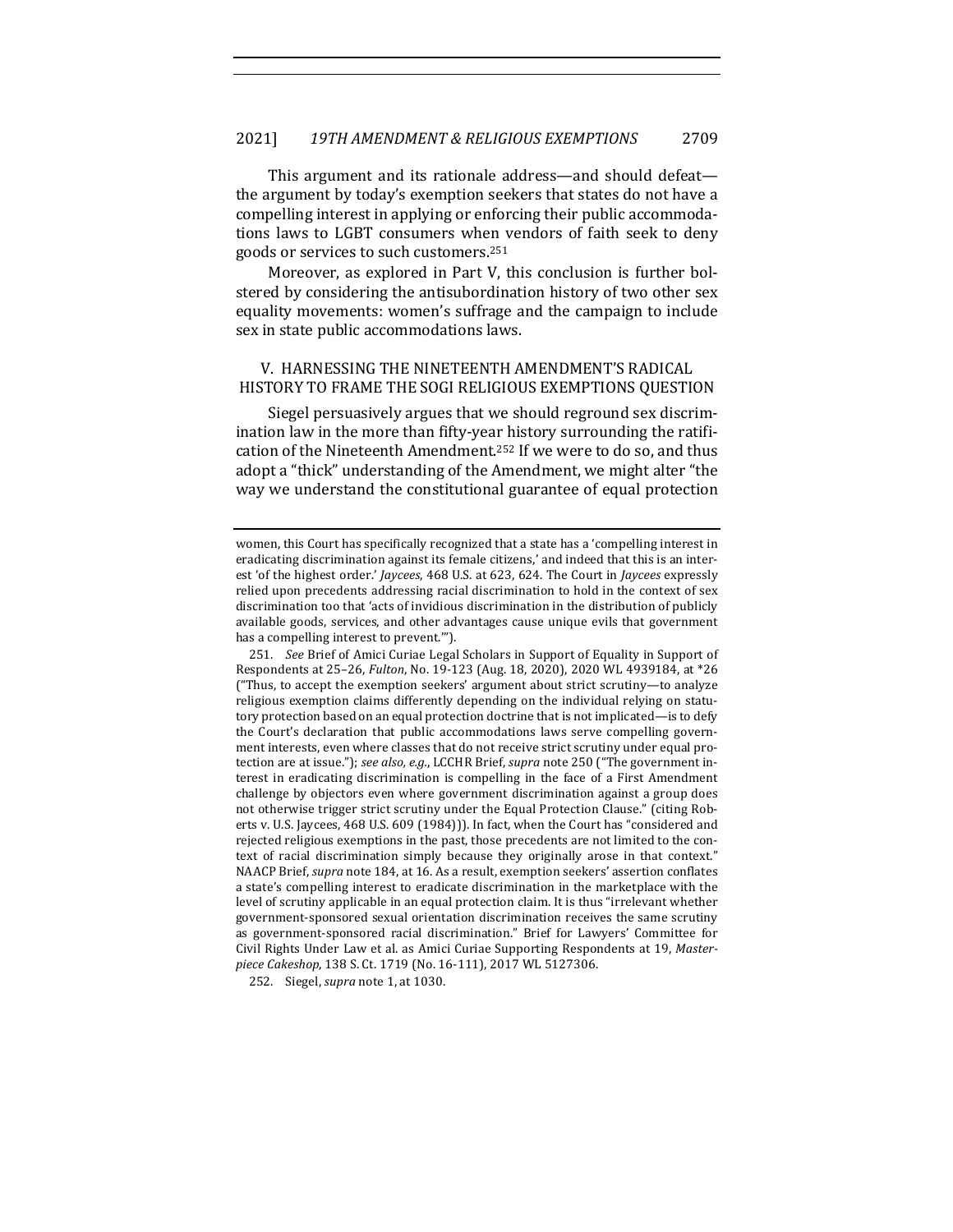for women"<sup>253</sup> as well as "understand the woman suffrage amendment as having emancipated women from historic forms of subordination in the family."254 In this Part, I suggest that we may extend this thick, historically-informed understanding of the Nineteenth Amendment's antisubordination thread beyond the family and into the public square, and beyond the Constitution to public accommodations laws, which similarly seek to promise standing to all citizens regardless of sex. The history of the 1970s campaign to add sex to public accommodations laws builds on this "thick" understanding and thus similarly provides an important frame for today's religious exemption cases.

Part IV laid out the doctrinal bases for relying on sex discrimination precedent, from *Jaycees* to *Bostock*, to help build the case to defeat claims for religious exemptions from SOGI antidiscrimination law. This Part contends that the doctrinal bases are strengthened when framed by the radical history of the women's suffrage movement and its normative antisubordination legacy reflected in the 1970s feminist movement's push to enact statutory prohibitions on sex discrimination in public accommodations. Put another way, the antisubordination histories of these two movements both buttress and inform today's debates about SOGI religious exemptions. The antisubordination intent of some suffragist to alter gender norms and roles through securing the franchise infused the feminist movement of the 1970s to ensure sex equality in the marketplace. That movement, in turn, produced black-letter law that the state has a compelling interest in eradicating sex discrimination in the marketplace. The antisubordination ethos of women's suffrage is thus stitched into sex discrimination doctrine. Together with *Bostock*, these histories situate the current contests over SOGI religious exemptions within a long-established tradition of sex equality campaigns that center antisubordination as their foundational goal, as well as courts that have integrated that antisubordination lens as a foundational aspect of their decisions to uphold, in the face of First Amendment challenges, public accommodations laws prohibiting sex discrimination.<sup>255</sup> This Part suggests one way of going about that framing as a means of buttressing that doctrinal foundation.

<sup>253.</sup> *Id.* at 968.

<sup>254.</sup> *Id.* at 1030-31.

<sup>255.</sup> Recall too that the text of the Nineteenth Amendment itself contains broad remedial language. *See supra* text accompanying notes 34–36. That text supports connecting the antisubordination history of the Amendment to the current *Bostock* moment; making that connection creates an opportunity for the Amendment's remedial breadth to be recognized and implemented.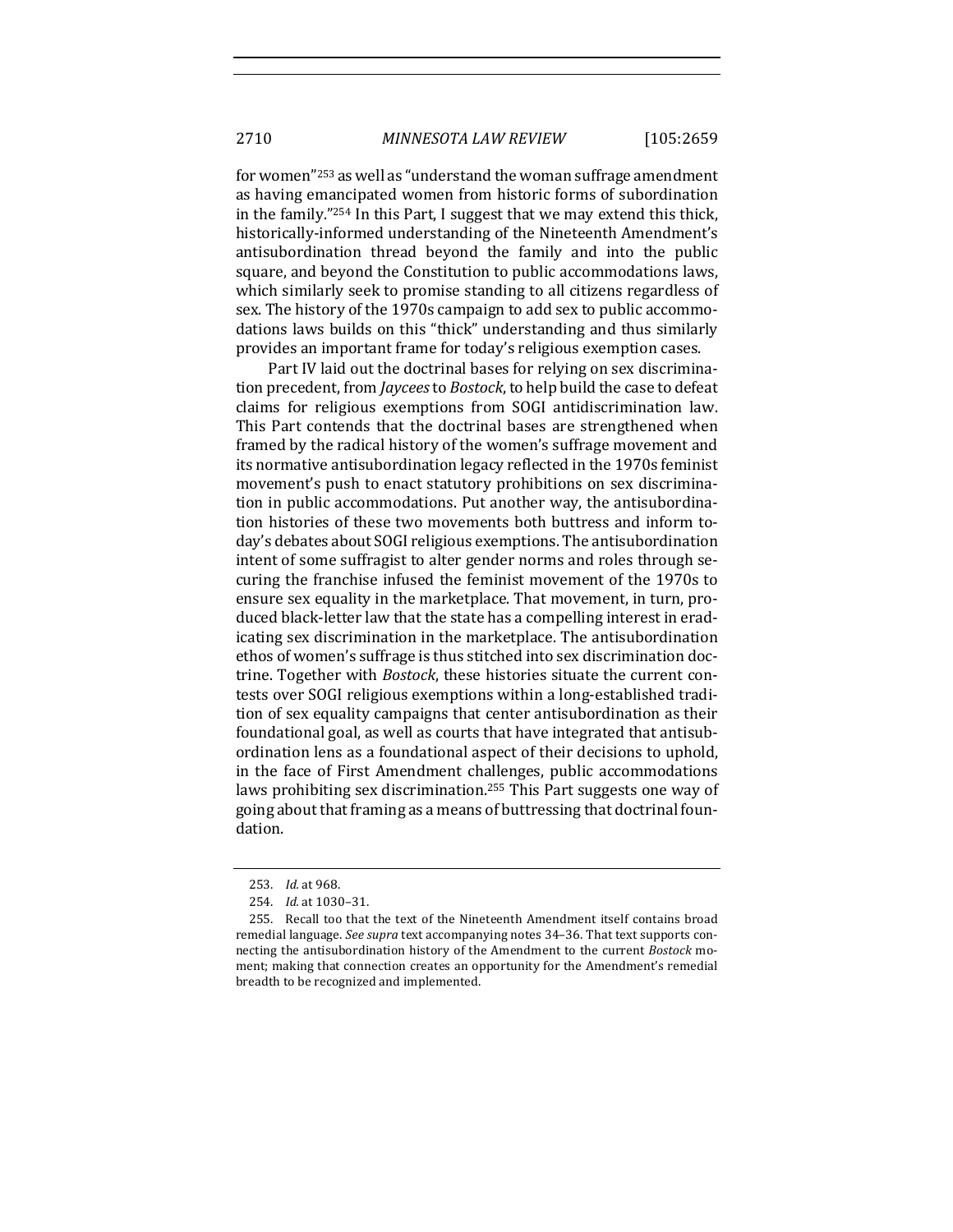A. THE CONNECTIONS BETWEEN VOTING AND EQUAL CITIZENSHIP IN THE **MARKETPLACE** 

There are concrete, substantive similarities between the right to vote and the right to be free from discrimination in the marketplace; both implicate a foundational promise of our pluralistic democracy.<sup>256</sup> Just as the government must uphold the right to vote regardless of sex, so too must it treat everyone, regardless of their place in our nation's sex-based status hierarchies, as "full and equal citizens in good standing"—to act otherwise would "contravene the substantive conditions necessary for robust pluralist democracy."<sup>257</sup> The radical antisubordination legacy of the women's suffrage movement informed the campaign of the 1970s to end sex discrimination in the marketplace; both embodied a commitment to dismantling unequal sex-based status hierarchies and ensuring full and equal citizenship in all facets of civil and political life regardless of sex. The legacy of these two sex equality movements, in turn, illuminated the dynamic that emerged in the early days of the LGBT civil rights movement: government and private discrimination and violence against LGBT people fueled by sex-stereotyping.

Thus, building on this sex equality precedent, which arguably is extended to SOGI through *Bostock*, "[e]ven if a supermajority of Americans were to support a law discriminating against LGBTQ individuals, such government action must be unconstitutional because it would relegate the individuals to second-class democratic citizenship."258 Granting religious exemptions from SOGI antidiscrimination laws would amount to such a law, one that contravenes the Constitution, the nation's commitment to a pluralistic democracy, the antisubordination legacy of the Nineteenth Amendment, and long-established sex discrimination doctrine (which after *Bostock* arguably includes SOGI).<sup>259</sup> The state may not curtail the ability of LGBT citizens "to find the shops and exchanges open to [them], and to proceed with an implicit assurance of being able to interact with others without being treated as a pariah."<sup>260</sup> Put another way, if we permit LGBT consumers to be "treated as less than full and equal citizens, then democracy is

<sup>256.</sup> See generally Stephen M. Feldman, *Having Your Cake and Eating It Too? Reli*gious Freedom and LGBTQ Rights, 9 WAKE FOREST J.L. & POL'Y 35, 49-51 (2018).

<sup>257.</sup> *Id.* at 49.

<sup>258.</sup> *Id.*

<sup>259.</sup> *See id.* at 51 ("Discriminatory conduct might not contravene democracy as overtly as does a denial of suffrage, yet such conduct still undermines the substantive conditions for democracy and should not be constitutionally protected.").

<sup>260.</sup> *Id.* (quoting JEREMY WALDRON, THE HARM IN HATE SPEECH 220 (2012)).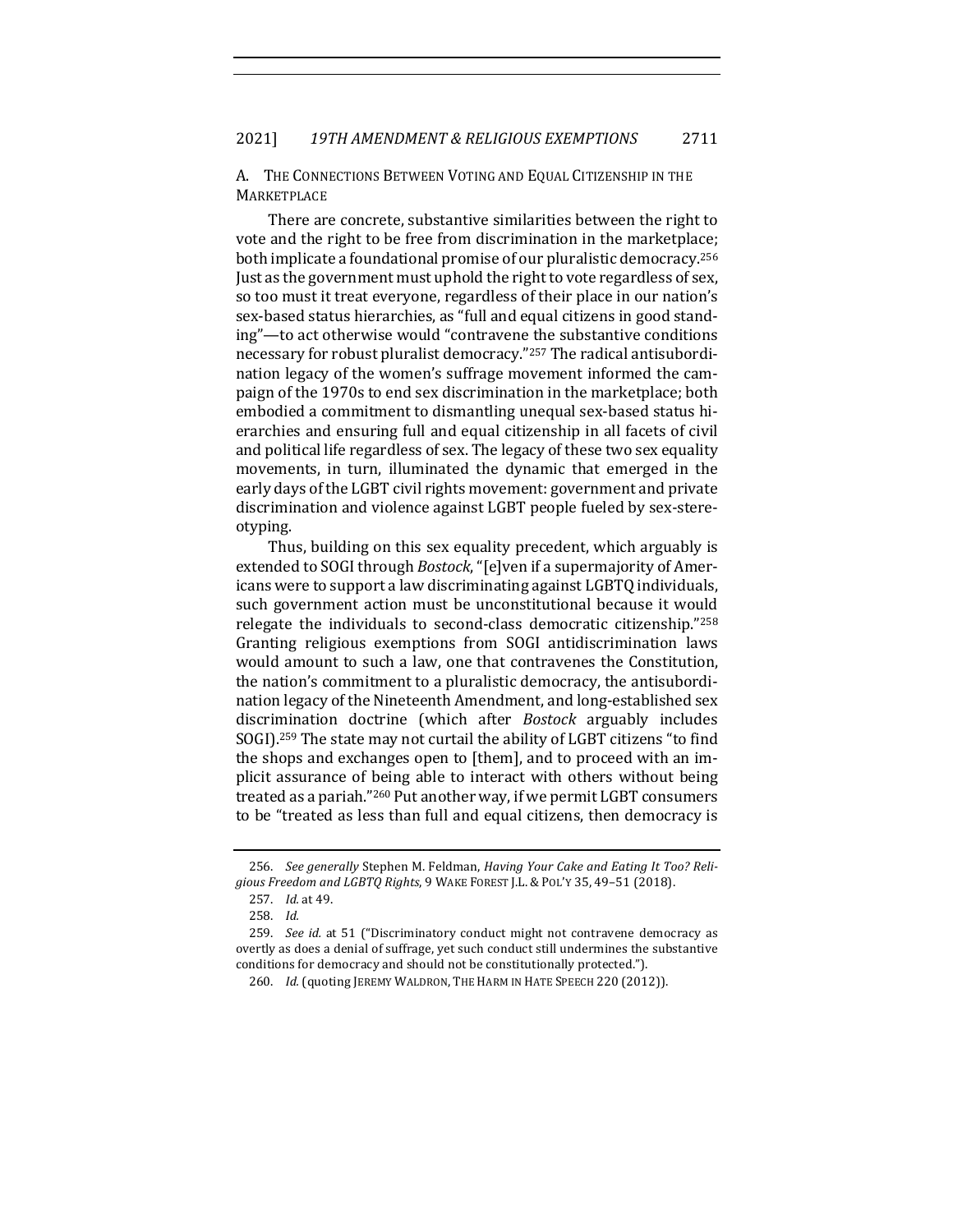necessarily stunted."<sup>261</sup> Thus, just as the vote "carried with it correlative political rights of public citizenship, such as the rights to hold office and serve as jurors,"<sup>262</sup> the evenhanded enforcement of public accommodations laws—and thus the rejection of religious exemptions claims—secures the economic and dignitary rights of public citizenship for LGBT consumers.

B. PUBLIC ACCOMMODATIONS LAWS: A COMMITMENT TO SEX-BLIND EQUAL CITIZENSHIP BORNE OF THE NINETEENTH AMENDMENT

Redefining citizenship to be sex-blind was the intention of some pro-suffrage activists at the turn of the twentieth century, just as it was the intention of 1970s feminists seeking to expand state public accommodations laws.<sup>263</sup> It is that strand of the Nineteenth Amendment's history that ought to be marshaled to scaffold the analysis of today's battles over religious exemptions from SOGI antidiscrimination laws.

The Nineteenth Amendment's history has been marshaled in this way in contemporary constitutional sex discrimination cases. One example is *United States v. Virginia*, which challenged the Virginia Military Institute's categorical exclusion of women.<sup>264</sup> Writing for the majority and holding that such exclusion constituted unconstitutional sex discrimination under the Fourteenth Amendment, Justice Ginsburg relied on the Nineteenth Amendment, along with reference to its radical history, as a generative tool to bolster her reasoning. For example, when articulating that the court analyzes sex-based classifications with "skeptical scrutiny," she looked to history to explain why:

Today's skeptical scrutiny of official action denying rights or opportunities based on sex responds to volumes of history. As a plurality of this Court acknowledged a generation ago, "our Nation has had a long and unfortunate history of sex discrimination." $\dots$  Through a century plus three decades and more of that history, women did not count among voters composing "We the People"; not until 1920 did women gain a constitutional right to the franchise.265

<sup>261.</sup> *Id.; see also id.* at 55-56 (arguing that "if we properly understand the substantive conditions of pluralist democracy, then religion can never justify discriminatory conduct or law. In a well-functioning democracy, some issues must be off the table." (citations omitted)).

<sup>262.</sup> Thomas, *supra* note 11, at 361.

<sup>263.</sup> *See* Siegel, *supra* note 1, at 949 (arguing that reading the Fourteenth and Nineteenth Amendments together reveals that women were asserting their rights until society acknowledged their equal citizenship); Sepper & Dinner, *supra* note 45, at 110-11 (describing activist views in the 1960s and 1970s).

<sup>264. 518</sup> U.S. 515, 530 (1996).

<sup>265.</sup> *Id.* at 531 (citation omitted).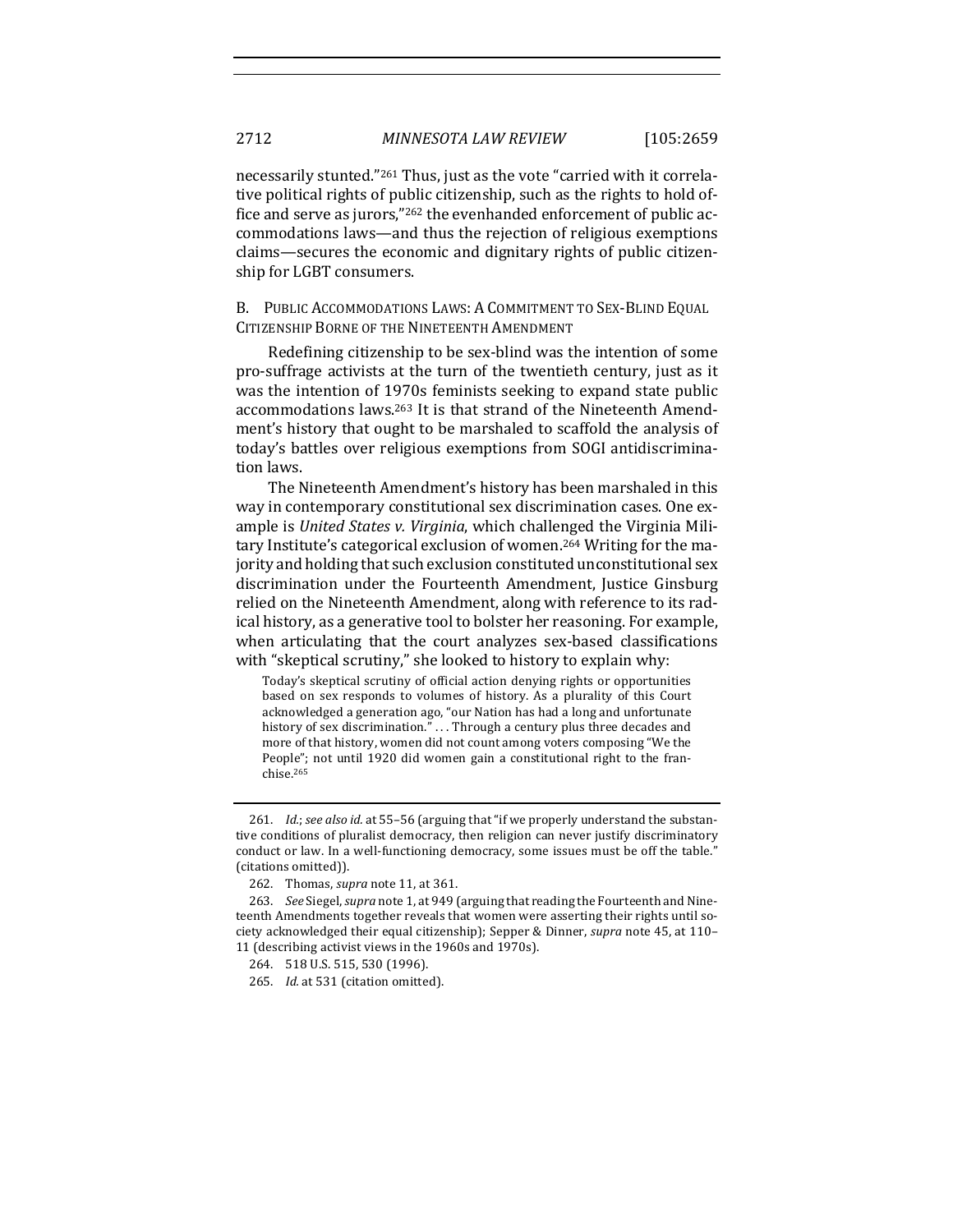Justice Ginsburg went on to summarize the Court's sex discrimination canon as prohibiting sex-based classifications that "create or perpetuate the legal, social, and economic inferiority of women."266 Justice Ginsburg's characterization of the Court's canon reflects a decidedly antisubordination lens, one that has echoes of the Nineteenth Amendment within it.<sup>267</sup>

In debating the Nineteenth Amendment, "Americans  $\dots$  chose  $\dots$ to protect values of equality among the nation's citizens." $268$  "[I]f we continue to identify with the choice the nation made in ratifying the Nineteenth Amendment, we find  $\dots$  a basis for upholding  $\dots$  federal laws that vindicate constitutional norms of sex equality."<sup>269</sup> This same reasoning extends to upholding state public accommodations laws that "vindicate constitutional norms of sex equality," which, after *Bostock* and *Jaycees*, includes the protection of LGBT consumers.

While Siegel focuses her arguments concerning the role of the history of the suffrage Amendment to understanding and construing the *constitutional* guarantee of equal citizenship,<sup>270</sup> and specifically

269. *Id.*

<sup>266.</sup> *Id.* at 534.

<sup>267.</sup> *See* Reva B. Siegel, *The Nineteenth Amendment and the Democratization of the Family*, 129 YALE L.J.F. 450, 486 (2020) ("The institutional history of the Nineteenth Amendment can guide the application of *Virginia's* anti-caste or anti-subordination principle: '[s]ex classifications ... may not be used, as they once were, ... to create or perpetuate the legal, social, and economic inferiority of women." (alterations in original) (quoting Virginia, 518 U.S. at 533-34)); see also Steven G. Calabresi & Hannah M. Begley, *Originalism and Same-Sex Marriage*, 70 U. MIA. L. REV. 648, 680 (2016) ("In *United States v. Virginia*, the Supreme Court . . . held that sex discriminatory laws must have an 'exceedingly persuasive justification' that survives 'skeptical scrutiny.' This brought the Supreme Court back to the view it expressed in *Adkins v. Children's Hospi*tal, where the Court had said that after the adoption of the Nineteenth Amendment differences in legal rights between men and women were practically at the 'vanishing point.""); Calabresi & Begley, *supra*, at 699 ("When the Nineteenth Amendment was ratified in 1920, any logical synthesis of these two Amendments required that laws that discriminate on the basis of sex be seen as generally forbidden.").

<sup>268.</sup> Siegel, *supra* note 1, at 1036.

<sup>270.</sup> *Id.* at 976; see also Siegel, supra note 267, at 451 ("A century after its ratification, we can read the Nineteenth Amendment together with the Reconstruction Amendments, informed by the voices and concerns of the disenfranchised as well as the enfranchised, as we enforce the Constitution in a wide variety of contexts."). But see Siegel, *supra* note 267, at 488-89 (arguing that "Congress can start a conversation about the reach of its authority to legislate in support of women's equal citizenship under its combined powers to enforce the Commerce Clause, the Fourteenth Amendment, and the Nineteenth Amendment by debating and enacting the Pregnant Workers Fairness Act").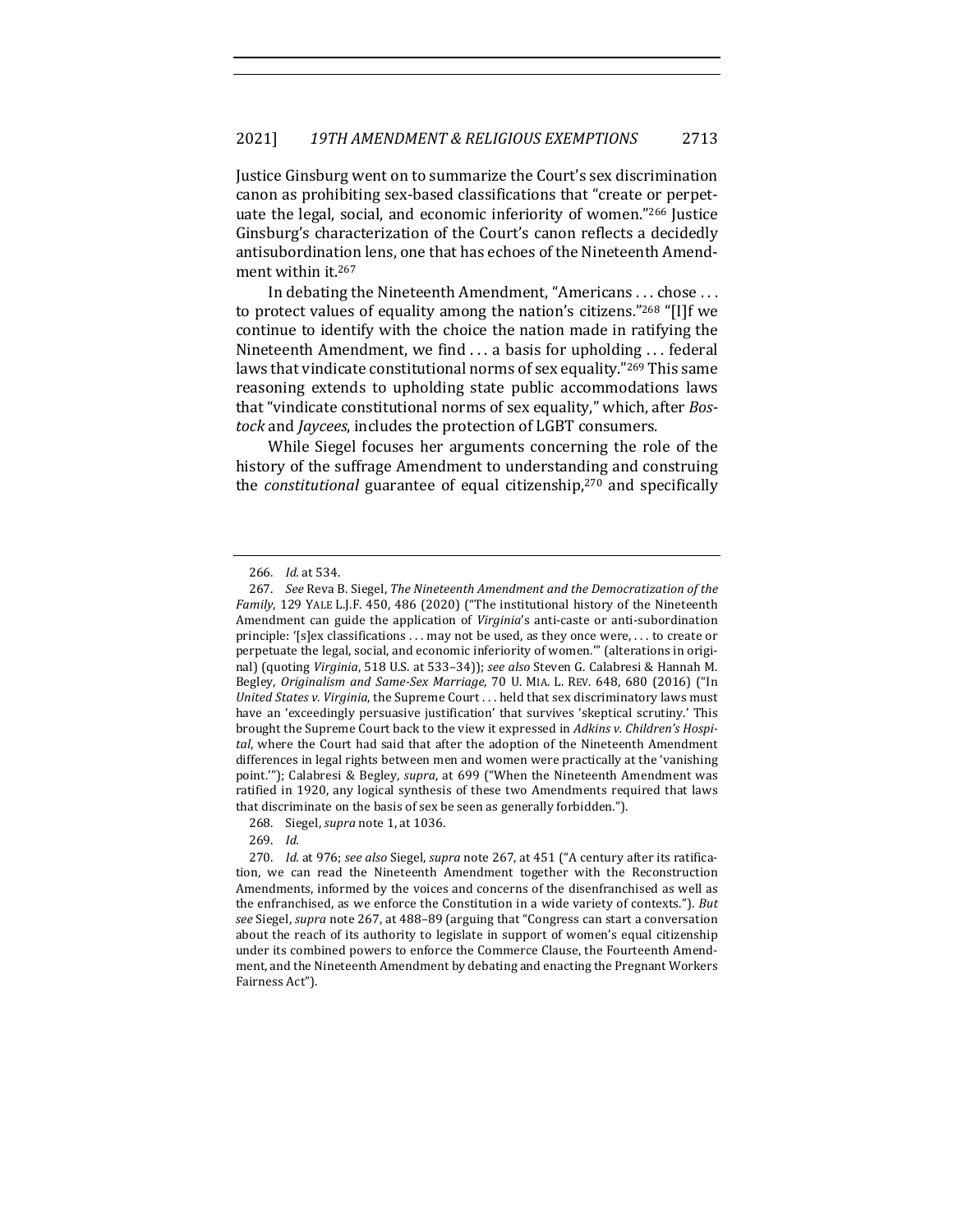within the family,  $271$  I contend that such history is also helpful in understanding and construing the *statutory* guarantee of equal economic citizenship contained in public accommodations laws. Indeed, the second wave feminist movement of the 1970s deployed the *constitutional* conversations about women's suffrage to urge not only the ratification of the Equal Rights Amendment but also leveraged the suffrage debates to campaign for *statutory* protections against sex discrimination.272

Moreover, the *Jaycees* Court relied on prior equal protection clause jurisprudence to establish its foundational holding that "discrimination based on archaic and overbroad assumptions about the relative needs and capacities of the sexes forces individuals to labor under stereotypical notions that often bear no relationship to their actual abilities" and "thereby both deprives persons of their individual dignity and denies society the benefits of wide participation in political, economic, and cultural life."273 From that constitutionally-informed foundation, it held that such "concerns are strongly implicated with respect to gender discrimination in the allocation of publicly

<sup>271.</sup> *See, e.g.*, Siegel, *supra* note 267, at 452 (contending that the predominant "thin" reading of the history and text of the Nineteenth Amendment "represses a tradition of constitutional argument, rooted in the suffrage campaign and now nearly two centuries old, that sought equal citizenship through democratic reconstruction of the family"); *id.* at 454 ("For nearly two centuries now, Americans have argued that liberty and equality of citizenship require changes in the family form.").

<sup>272.</sup> *See, e.g.*, Post & Siegel, *supra* note 60, at 1985-90 (noting that the feminist movement of the 1970s "understood equal citizenship in terms of an antidiscrimination principle that authorized far-reaching structural change in the name of 'equal opportunity" and grounded its demands for statutory protections in the antisubordination legacy of the Nineteenth Amendment); *id.* at 2000-01 (noting that the women's rights movement of the 1970s generated "new constitutional understanding of men and women as equal citizens" by drawing on the Nineteenth Amendment, and that they "were able to move the electorate in a way that Congress could not ignore because the movement talked about the meaning of equal citizenship concretely," which informed lawmaking efforts that resulted in "multiple kinds of statutes" touching on sex equality); *id.* at 2003 (describing the widespread assumption in the 1970s that Congress "possessed ample authority  $\dots$  to legislate a new application of equal citizenship principles to women"); see also Siegel, supra note 60, at 1376-77 (noting that feminists' work in the 1960s and 1970s to "re-signify ... the memory of suffrage struggle so as to support a new understanding of the constitutional tradition," yielded "spectacular fruit. Congress responded to the movement's wide-ranging constitutional appeal by enacting the ERA, and by passing legislation directing the EEOC to enforce the sex discrimination provisions of Title VII as seriously as its race discrimination provisions, numerous civil rights laws prohibiting sex discrimination in other institutional settings, and funding and tax credits for child care programs on the universal coverage model.").

<sup>273.</sup> Roberts v. U.S. Jaycees, 468 U.S. 609, 625 (1984).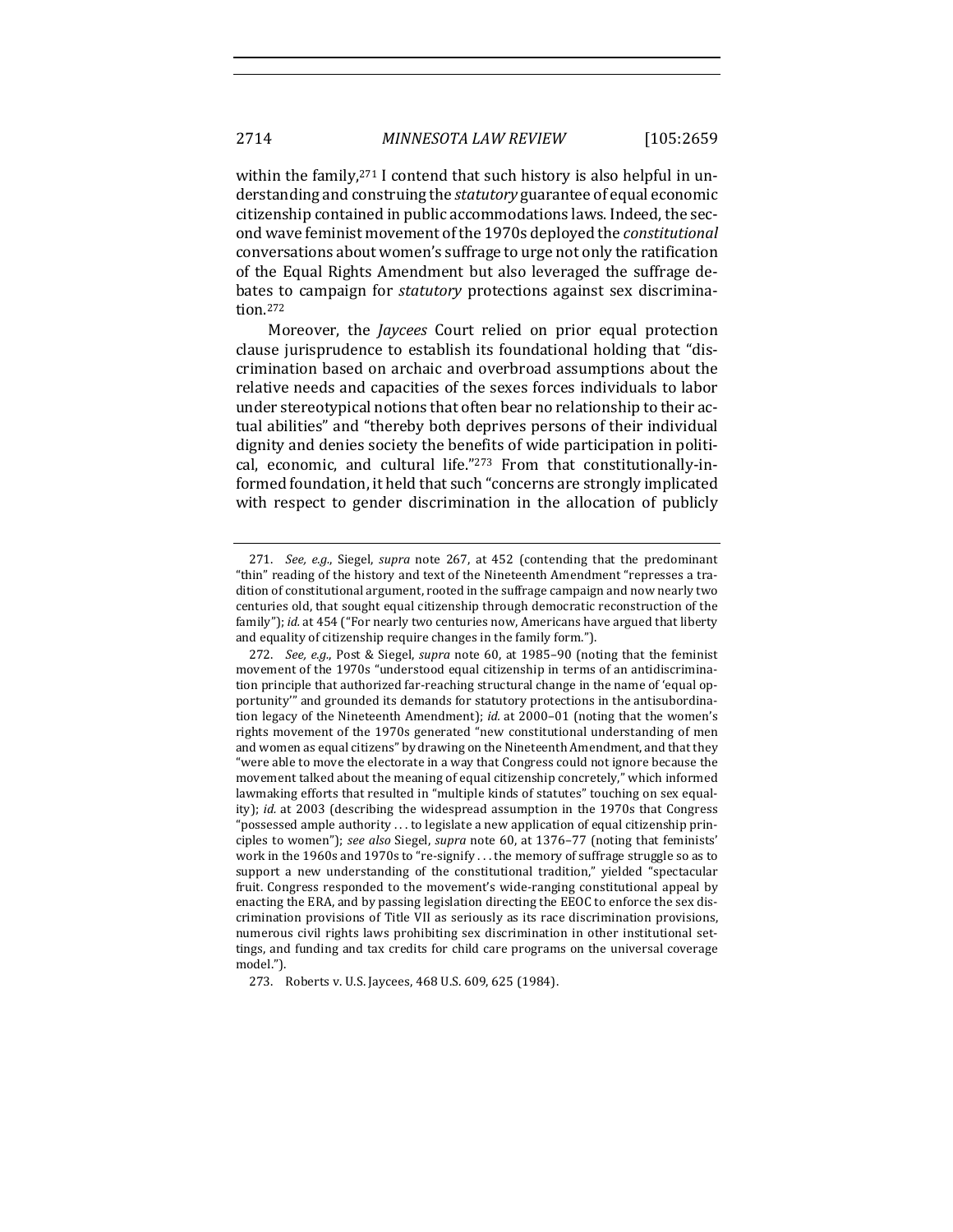available goods and services." $274$  Notably, in some instances constitutional principles, such as sex equality, become more deeply entrenched, accepted, and legitimate when codified in statutes rather than announced via the Court in case law.<sup>275</sup>

The fight to add sex to public accommodations laws was about more than simply ensuring access. Rather, "[f]eminists pursued the dignity that accompanied equal treatment in public. They understood exclusion and segregation to constitute a harm, even when they had other places to eat and to socialize. Nothing less than full and equal citizenship as workers and consumers was on the line."276 This promise of full, equal citizenship is one reason why the availability of *some* public accommodations in a particular market that *will* serve women (in the 1960s and 1970s) or LGBT people (today) does not undermine the state's compelling interest in prohibiting sex and SOGI discrimination in *all* public accommodations in that market:

The history of sex in public illuminates legal and political debates over gender, sexuality, and public accommodations today. As the feminist campaign for public accommodations law makes evident, equality in public means not only material interest but also full citizenship in social and civic institutions. Current free speech and free exercise challenges to public accommodations law ... often characterize the governmental interest in eradicating discrimination as confined to market access for minorities. On this account, public accommodations laws fail to advance a compelling interest whenever a competitive market provides available alternatives and thus must cede to interests in free speech and religious exercise. These arguments are distinctly ahistorical  $\dots$  [E]conomic gain was not the only, or even predominant, reason for sex equality. Instead, laws prohibiting sex discrimination in public accommodations represented a state effort to remedy the second-class status and indignity of less-than-full inclusion in public life.<sup>277</sup>

Equal citizenship is no less on the line when LGBT consumers are victims of discrimination in the marketplace.<sup>278</sup> The antisubordination

<sup>274.</sup> *Id.*

<sup>275.</sup> See, e.g., Archibald Cox, Foreword: Constitutional Adjudication and the Promo*tion of Human Rights,* 80 HARV. L. REV. 91, 94 (1966) ("A Supreme Court decision reversing the conviction of the sit-in demonstrators upon the ground that the fourteenth amendment required the keepers of places of public accommodations to serve Negroes without discrimination or segregation could never have commanded the same degree of assent as the equal public accommodations title of the Civil Rights Act of 1964 .... In this sense, the principle of *Brown v. Board of Education* became more firmly law after its incorporation into title VI of the Civil Rights Act of 1964.").

<sup>276.</sup> Sepper & Dinner, *supra* note 45, at 114.

<sup>277.</sup> *Id.* at 143-44 (footnotes omitted).

<sup>278.</sup> *See* Velte, *supra* note 157, at 56 (noting wedding vendors that "deny goods and services to LGBT consumers ... perpetuate economic, dignitary and other harms on the LGBT community"); see also, e.g., Masterpiece Cakeshop, Ltd. v. Colo. C.R. Comm'n, 138 S. Ct. 1719, 1723 (2018) (acknowledging the "authority of a State and its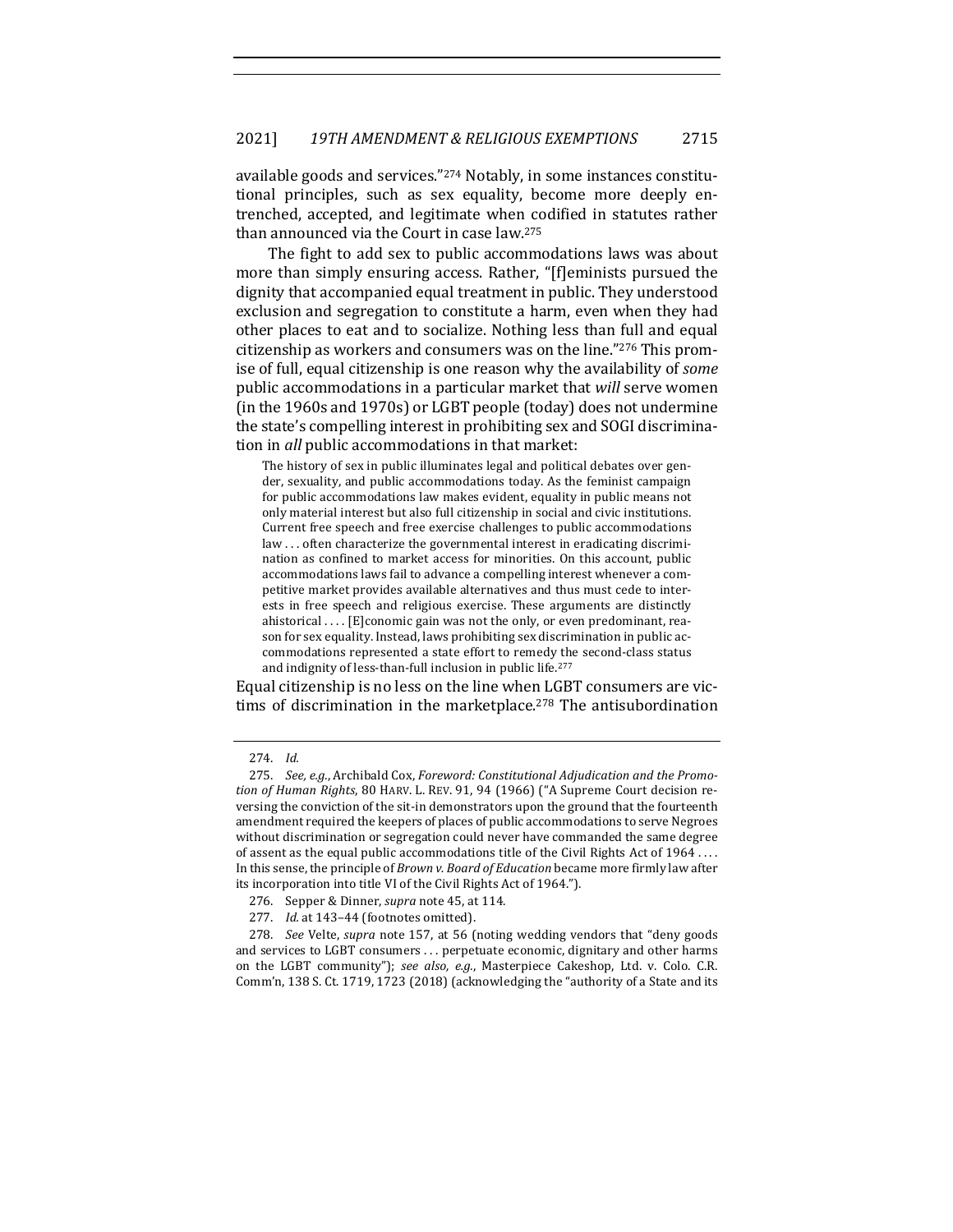histories of "sex in public" and the Nineteenth Amendment certainly buttress the doctrinal arguments against SOGI religious exemptions by demanding an accurate historical context.<sup>279</sup> These histories thus "give[] future courts a richer body of material from which to reason."280

The passage of the "Nineteenth Amendment recognized that women are legally free to take part in activity outside the home."281 The feminists of the 1970s harnessed the Nineteenth Amendment's liberatory principle in its campaign for equal rights in all aspects of American life. It did so by "invok[ing] the collective memory of the struggle for enfranchisement to give its equal rights claims constitutional foundation, drawing on the Nineteenth Amendment until its constitutional vision had sufficient authority to generate new forms of positive constitutional law."282 An invocation of that collective memory to frame today's religious exemption cases similarly may generate new forms of constitutional law, namely that the First Amendment does not trump state public accommodations laws.<sup>283</sup>

governmental entities to protect the rights and dignity of gay persons who are, or wish to be, married but who face discrimination when they seek goods or services"); *id.* at 1727 ("Our society has come to the recognition that gay persons and gay couples cannot be treated as social outcasts or as inferior in dignity and worth. For that reason the laws and the Constitution can, and in some instances must, protect them in the exercise of their civil rights. The exercise of their freedom on terms equal to others must be given great weight and respect by the courts.").

<sup>279.</sup> Sepper & Dinner, *supra* note 45, at 145-46 (contending that courts "might understand one function of public accommodations law to be freeing public commerce and leisure from moral constraints; they might also connect current litigation for transgender people's restroom access to the long history of restrooms as a site of resistance to sex equality"); see also id. at 144 ("[T]he history of sex in public accommodations laws provides a stronger basis for interpreting public accommodations law in ways that protect the rights of both cisgender women and LGBTQ people."); see also, e.g., Siegel, *supra* note 1, at 1031 (acknowledging that "[k]nowing this constitutional history does not compel a particular outcome" in *United States v. Morrison* "but it surely ought to inform the way we reason about the constitutional questions" that it presented).

<sup>280.</sup> Sepper & Dinner, *supra* note 45, at 145.

<sup>281.</sup> Post & Siegel, *supra* note 60, at 1991 n.145 (quoting First Amended Complaint at 6-7, Women of R.I. v. Israel, No. 4605 (D.R.I. June 22, 1971) (challenging abortion restrictions)).

<sup>282.</sup> *Id.* at 1997.

<sup>283.</sup> *See generally* Siegel, *supra* note 1, at 1042 ("The constitutional decisions of past generations form a crucial part of our collective identity as a nation and so shape the manner in which we decide constitutional questions in the present.").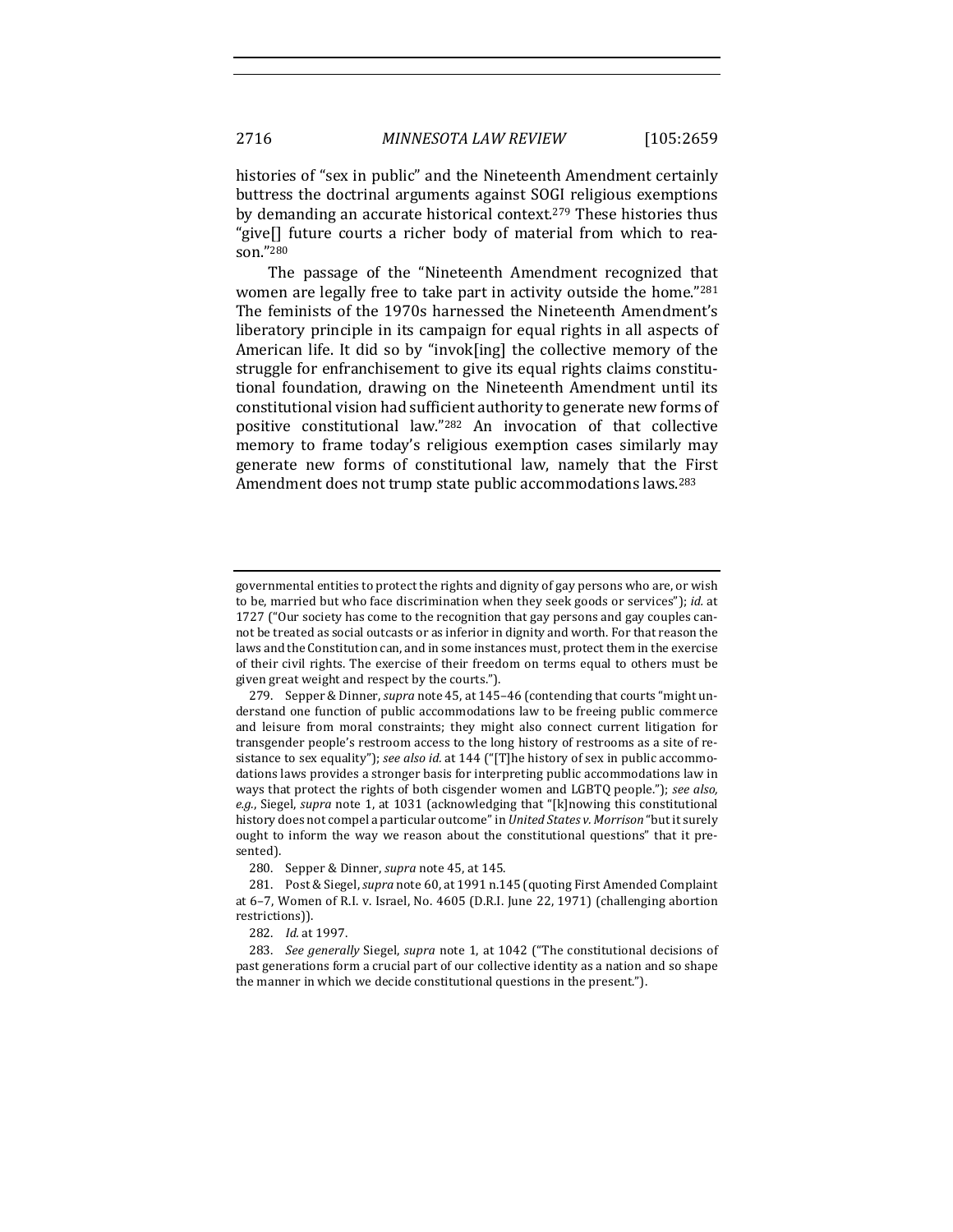More specifically, *Bostock* teaches that SOGI discrimination in public accommodations is discrimination because of sex.<sup>284</sup> The result of this conclusion is the incorporation of the history and legacy of the sex equality movement, including women's suffrage and the push for sex-inclusive public accommodations laws. Thus, regardless of one's sex, whether the traditional notion of gender or the understanding of SOGI discrimination as sex discrimination, the right to engage equally in the marketplace is a basic right of citizenship. Public accommodations laws recognize and protect this "basic principle of human decency that every person, regardless of their sexual orientation, has the freedom to fully participate in society. [That freedom includes t]he ability to enter public places, to shop, to dine, to move about unfettered by bigotry."285 Thus, just as the Nineteenth Amendment's history may be generative of an antisubordination approach to sex equality in the constitutional arena and to the enactment of public accommodations laws prohibiting sex discrimination,<sup>286</sup> so too may it be generative of a similar antisubordination approach to SOGI discrimination in today's religious exemption cases.<sup>287</sup> The connected histories of sex discrimination and SOGI discrimination,<sup>288</sup> together with *Bostock's* holding that SOGI discrimination is discrimination

<sup>284.</sup> *See* Bostock v. Clayton Cnty., 140 S. Ct. 1731, 1737 (2020) ("An employer who fires an individual for being homosexual or transgender fires that person for traits or actions it would not have questioned in members of a different sex. Sex plays a necessary and undisguisable role in the decision  $\dots$ .").

<sup>285.</sup> Klein, 34 BOLI Orders 102 (Or. Bureau of Lab. & Indus. 2015), 2015 WL 4868796.

<sup>286.</sup> Siegel refers to this approach as a "synthetic" reading of the Fourteenth and Nineteenth Amendments. See Siegel, supra note 1, at 949; see also Calabresi & Begley, *supra* note 267, at 652–53 ("We recognize, of course, that the Fourteenth Amendment did not clearly bar sex discrimination—or its cousin sexual orientation discrimination—as a form of caste until the passage of the Nineteenth Amendment in 1920. That Amendment made clear that for political rights, sex discrimination was just as unconstitutional as race discrimination. . . . [W]e believe that under the Fourteenth Amendment—which bans systems of caste or of class-based lawmaking—women are guaranteed equal civil rights as well as political rights. Otherwise, they would be second-class citizens. We thus think that the Nineteenth Amendment changed the way in which American legal scholars and judges ought to think about the Fourteenth Amendment. The Constitution is a holistic document and the Nineteenth Amendment altered everything that went before it including the meaning of the 'no discrimination' guarantee in the Fourteenth Amendment.").

<sup>287.</sup> *See, e.g.,* Siegel, *supra* note 1, at 1039 ("[I]f we read the Nineteenth Amendment in light of the normative concerns that prompted its passage  $-$  for example, as the Court now reads the Eleventh Amendment  $-$  we would recognize that the Nineteenth Amendment has implications for practices other than voting." (footnote omitted)).

<sup>288.</sup> *See generally* Sepper & Dinner, *supra* note 45; Kreis, *supra* note 188.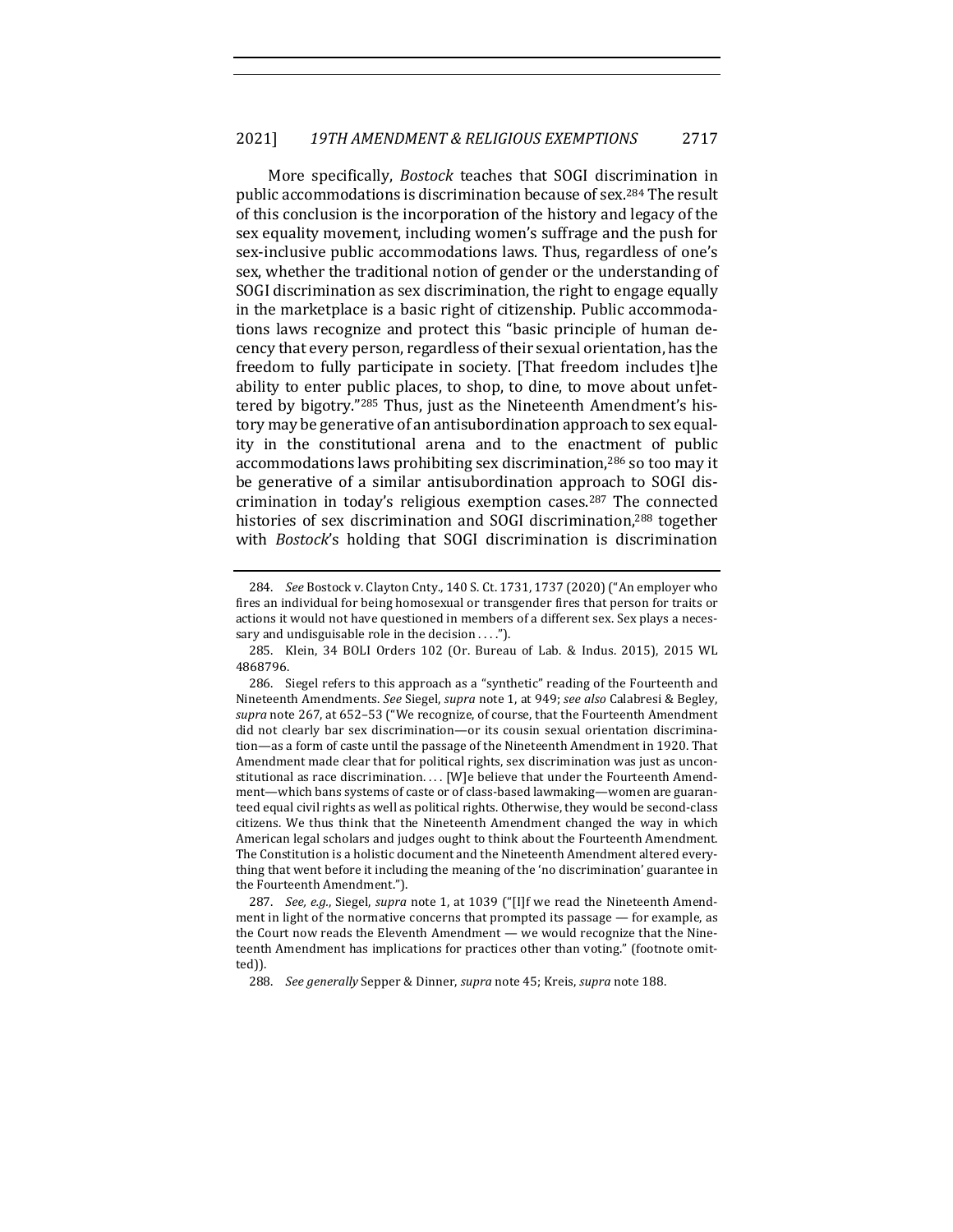because of sex<sup>289</sup> and *Jaycees*'s holding that states have a compelling interest in prohibiting sex discrimination in public accommodations<sup>290</sup>—create this through-line.<sup>291</sup>

Harnessing the radical history of the Nineteenth Amendment to frame today's battles over religious exemptions has positive, generative potential; by attending to this history, connecting it to today's contests, LGBT rights advocates may ensure that courts do not approach the religious exemption questions through an ahistorical lens. Rather, this history generates a powerful and consistent analytical frame that may, in turn, lead courts to reach outcomes that produce a cohesive body of antidiscrimination law. In other words, without this historical context, courts may be unaware of the through-line from the suffragists of the late 1800s and early 1900s, to the feminists of the 1970s, to the LGBT-rights activists during the marriage equality campaign, to the claims made by today's exemption seekers. *Bostock* brings these connections between the past and present into sharp relief. Making these connections legible to courts may thus generate doctrinal coherence, which is necessary to avoid LGBT exceptionalism.<sup>292</sup>

In sum, understanding the fight for women's suffrage as "part of a struggle to democratize the institutions of our constitutional republic"<sup>293</sup> allows us to see the connections between the antisubordination

293. Siegel, *supra* note 267, at 457.

<sup>289.</sup> *See Bostock*, 140 S. Ct. at 1743.

<sup>290.</sup> *See supra* text accompanying note 244.

<sup>291.</sup> *See* Siegel, *supra* note 1, at 948 ("The debates over woman suffrage that began with the drafting of the Fourteenth Amendment and concluded with the ratification of the Nineteenth Amendment are plainly relevant to understanding how the guarantee of equal citizenship applies to women."). Even President Nixon recognized the generative character of the Nineteenth Amendment's antisubordination ethic. See Post & Siegel, *supra* note 60, at 1993 n.148 (citing Proclamation No. 4147, 8 WEEKLY COMP. PRES. DOC. 1286, 1286-87 (Aug. 28, 1972)). He issued a presidential proclamation on August 26, 1972—the fifty-second anniversary of the declaration by the Secretary of State proclaiming the addition of the Nineteenth Amendment to the U.S. Constitutionwhich noted, in pertinent part: "As significant as the ratification of the Nineteenth Amendment was, it was not cause for ending women's efforts to achieve their full rights in our society. Rather, it brought an increased awareness of other rights not yet realized." *Id.*

<sup>292.</sup> *See* Velte, *supra* note 157, at 56 (arguing that one risk of the Masterpiece *Cakeshop*'s failure to address the merits of the religious exemptions claim "sends the message that the Court might one day bless such discrimination as a matter of constitutional law, either by upending decades of well-settled frameworks to resolve claims for religious exemptions from antidiscrimination law or by adopting an exceptionalism frame—one that deems LGBT discrimination 'special' or 'different' from gender and race discrimination, such that those well-worn frameworks simply will not be applied in the LGBT context").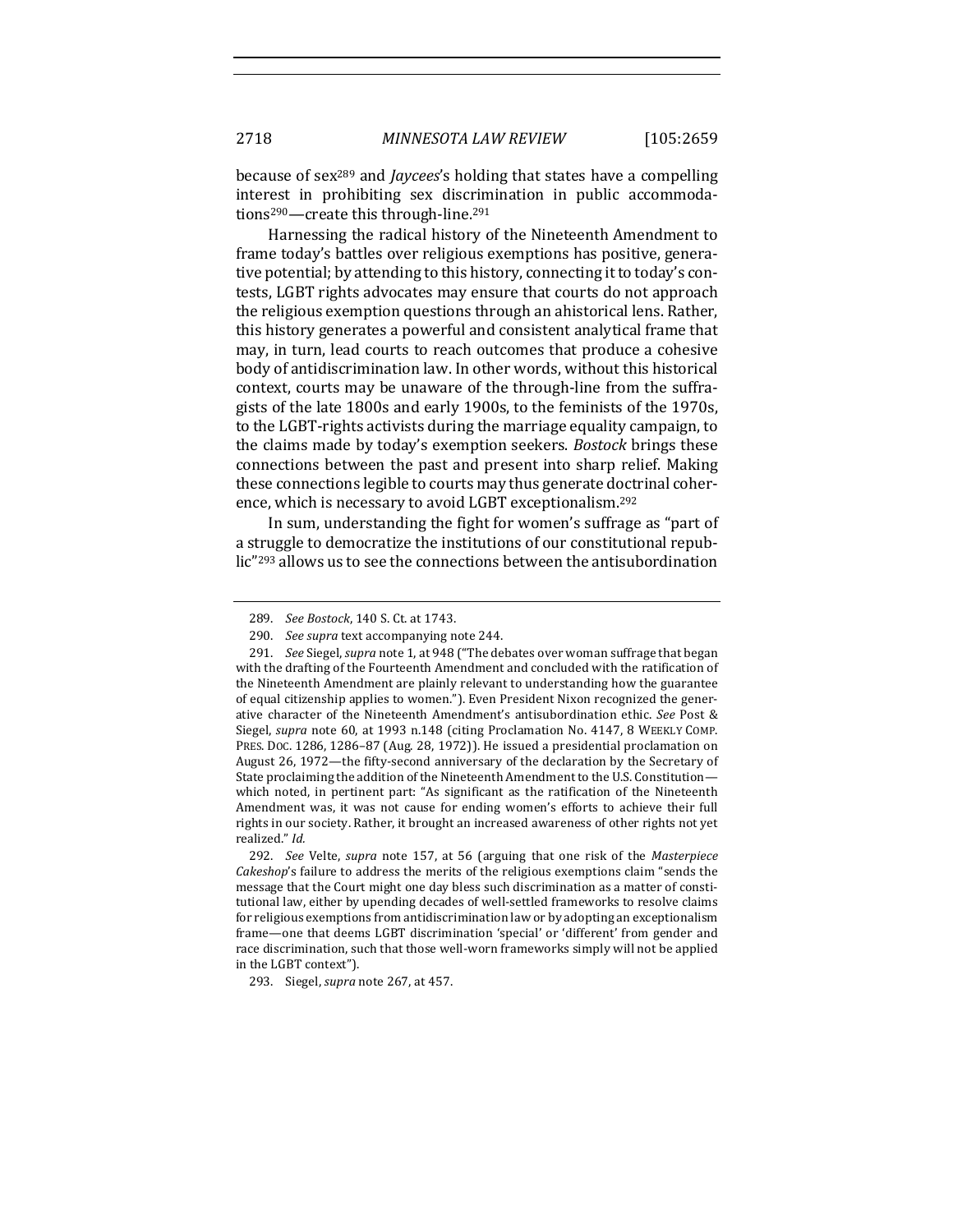ethic of the Nineteenth Amendment and what is at stake in the current-day fight over religious exemptions. The marketplace *is* one of the institutions of our constitutional republic. For generations, it was an institution open only to men. In granting women the franchise, the Nineteenth Amendment broke down that gender barrier in a practical way—it would require them to physically leave the domestic sphere and enter the public sphere in order to cast a vote—but also broke that barrier on an ideological level through its message of equal citizenship regardless of sex. The feminists of the 1970s added to this history of antisubordination in their fight to add sex to public accommodations laws. Full and equal access to the marketplace regardless of sex and, after *Bostock*, sexual orientation<sup>294</sup>—a promise of public accommodations laws—is thus a legacy of the Nineteenth Amendment and the campaign to add sex to public accommodations laws that followed.295

#### CONCLUSION

The ways in which we conceptualize and "understand sex discrimination in turn shape[] judgments about its gravity and about our collective commitment to its eradication."<sup>296</sup> The *Bostock* Court transformed the law's understanding of sex discrimination in holding that SOGI discrimination is discrimination because of sex.<sup>297</sup> In so doing, it added a contemporary understanding of sex discrimination tethered to and informed by the radical antisubordination history of the Nineteenth Amendment. As a result, framing the current disputes over religious exemptions from SOGI antidiscrimination laws with a thick understanding of the antisubordination history of the suffrage Amendment provides a normative argument that bolsters the legal argument that such exemptions ought to be denied; it does so by re-centering, with "sociohistorical particularity,"<sup>298</sup> the "master concept of 'equal citizenship"<sup>299</sup> regardless of one's sex.

<sup>294.</sup> *See supra* Part IV.A.

<sup>295.</sup> *See, e.g.*, Thomas, *supra* note 11, at 352 (arguing that "women's rights activists utilized the demand for the vote as a proxy for a greater comprehensive agenda of both equality and emancipation from oppression" and that the radical faction of the suffrage movement "came to represent full citizenship rights, defined as full equality in civil rights and emancipation from oppressive social and religious norms").

<sup>296.</sup> Siegel, *supra* note 1, at 959.

<sup>297.</sup> *See* Bostock v. Clayton Cnty., 140 S. Ct. 1731, 1743 (2020).

<sup>298.</sup> Siegel, *supra* note 1, at 949.

<sup>299.</sup> *Id.*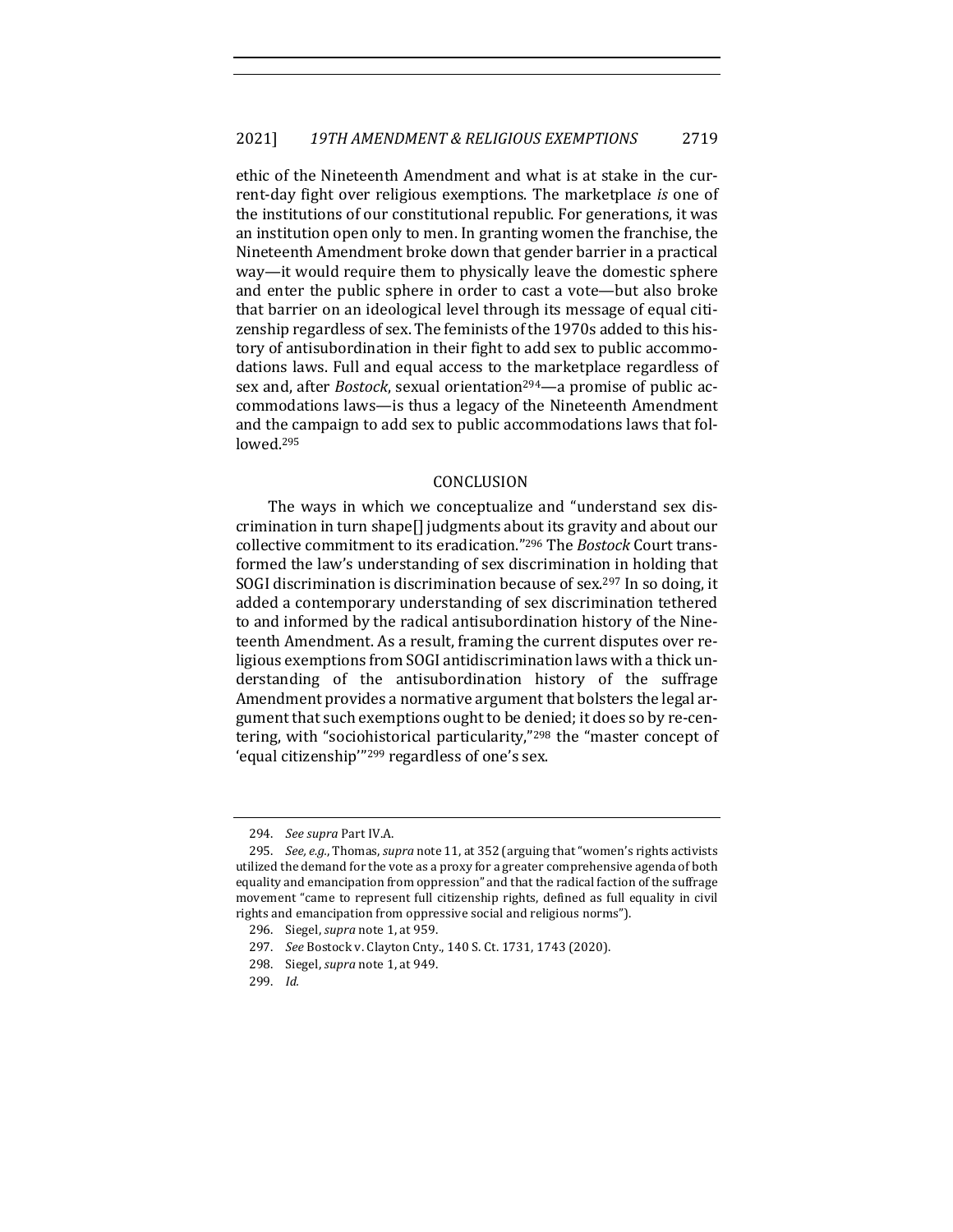2720 *MINNESOTA LAW REVIEW* [105:2659

Denial of the franchise to women, exclusion of women from the marketplace, and the Religious Right's quest for SOGI religious exemptions from public accommodations laws share at least one important characteristic: all reflect attempts to impose "regulations of social status"<sup>300</sup>—the social status built around sex. Viewing these three legal and normative battles—spanning over 150 years—as attempts to enforce sex-based status hierarchies unifies them in our collective conscious, allows us to identify a through-line from the Nineteenth Amendment to today's battle over SOGI religious exemptions; this, in turn, allows us to understand the contemporary debate about SOGI religious exemptions for what it is: exceptionalism.

Viewing the campaign for SOGI religious exemption as the latest in a generations-long attempt to subordinate some citizens based on their sex leads us to analyze these claims consistent with—rather than seeing them as exceptions to—the ways in which *Jaycees* rejected the request for a First Amendment exemption<sup>301</sup> and the way in which ratification of the Nineteenth Amendment was a "crucial means of combatting the social subordination of women to men in the family and in public life."<sup>302</sup> Viewing the campaign by today's exemption seekers as "like" the campaign to exclude women from the public marketplace in the  $1960s$  and  $1970s^{303}$  and as "like" the campaign to deny women the franchise<sup>304</sup> will result in doctrinal coherence and normative consistency. Simply put, this through-line from suffrage to today's battle over SOGI religious exemptions both supports and reflects the capacious reading of the Nineteenth Amendment proposed by Siegel and others—a "non-stingy"<sup>305</sup> reading of the suffrage Amendment in which the reference to the vote is "understood to illustrate, but not to exhaust, the meaning and implications of the Amendment."306 This "structural"<sup>307</sup> reading considers the intrinsic and fundamental purpose of the Amendment—freeing women from subordination in both private and public spheres. It transcends the narrow right contained in that Amendment (the vote) and thus serves as a meaningful lens through which to consider, evaluate, and resolve contemporary legal

301. See supra notes 102-06 and accompanying text.

<sup>300.</sup> Siegel, *supra* note 33, at 251.

<sup>302.</sup> Siegel, *supra* note 33, at 252.

<sup>303.</sup> See supra Part II.A.

<sup>304.</sup> *See supra* Part I.A.

<sup>305.</sup> Siegel, *supra* note 33, at 252.

<sup>306.</sup> *Id.*

<sup>307.</sup> *See id.* at 254–55; *see also id.* at 258 ("[I]t does not make much historical sense to read the Constitution as protecting women's political equality but not their civil equality  $\dots$ ").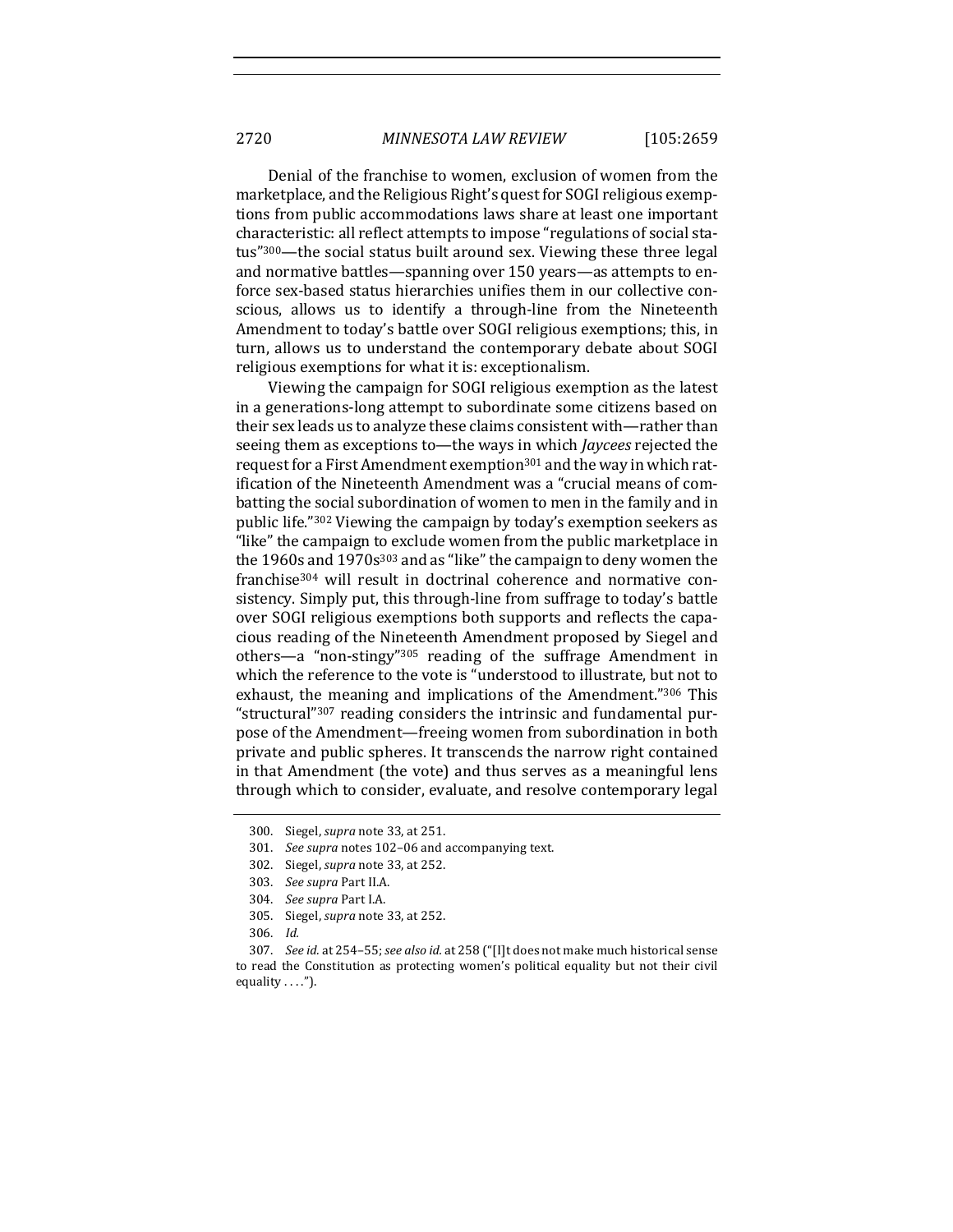and normative debates about sex-based hierarchies, including SOGI religious exemptions.

Since the ratification of the Nineteenth Amendment, advocates of sex equality have built upon and harnessed the intent of those suffragists who viewed the Amendment as much more than securing the right to vote and rather as a wide-reaching commitment to reveal and then dismantle sex-based status hierarchies. From contraception<sup>308</sup> and abortion, $309$  to work $310$  and family life, $311$  to public accommodations laws,  $312$  to marriage,  $313$  to equal pay,  $314$  to the #MeToo

310. *See, e.g.*, Siegel, *supra* note 60, at 1375 (noting that the 1970 Strike for Equality "sought three reforms that would realize the Nineteenth Amendment's promise of equal citizenship: equal opportunity in jobs and education, free abortion on demand, and free twenty-four-hour childcare centers" in addition to demanding the ratification of the Equal Rights Amendment).

311. *See, e.g.*, Siegel & Siegel, *supra* note 60, at 356; Post & Siegel, *supra* note 60, at 1991.

- 312. *See supra* notes 180-86 and accompanying text.
- 313. *See* Hunter, *supra* note 47, at 104.

314. *See* Siegel, *supra* note 267, at 478 ("Few know that the chants of 'Equal Pay!' that broke out at the World Cup championship can be traced to the dawn of the suffrage movement, where they began as a critique of laws enforcing women's economic dependency on men in marriage.").

<sup>308.</sup> *See, e.g.*, Siegel & Siegel, *supra* note 60, at 355-56 ("[E]ffective means of contraception rank equally with the Nineteenth Amendment in enhancing the opportunities of women who wish to work in industry, business, the arts, and the professions. Thus, the equal protection clause protects the class of women who wish to delay or regulate child-bearing effectively." (quoting Brief for the American Civil Liberties Union & the Connecticut Civil Liberties Union as Amici Curiae at 16, Griswold v. Connecticut, 381 U.S. 479 (1964) (No. 496))).

<sup>309.</sup> *See, e.g.*, Post & Siegel, *supra* note 60, at 1991 n.145 (describing a 1971 lawsuit challenging abortion restrictions, in which the complaint alleged: "[T]he Nineteenth Amendment sought to reverse the previous inferior social and political position of women: denial of the vote represented maintenance of the dividing line between women as part of the family organization only and women as independent and equal citizens in American life. The Nineteenth Amendment recognized that women are legally free to take part in activity outside the home. But the abortion laws imprison women in the home without free individual choice. The abortion laws, in their real practical effects, deny the liberty, and equality of women to participate in the wider world, an equality which is demanded by the Nineteenth Amendment." (quoting First Amended Complaint at 6-7, Women of R.I. v. Israel, No. 4605 (D.R.I. June 22, 1971))); Siegel, *supra* note 33, at 266 (tying the Nineteenth Amendment to the contemporary issue of employers' religious or moral objections to providing contraceptives).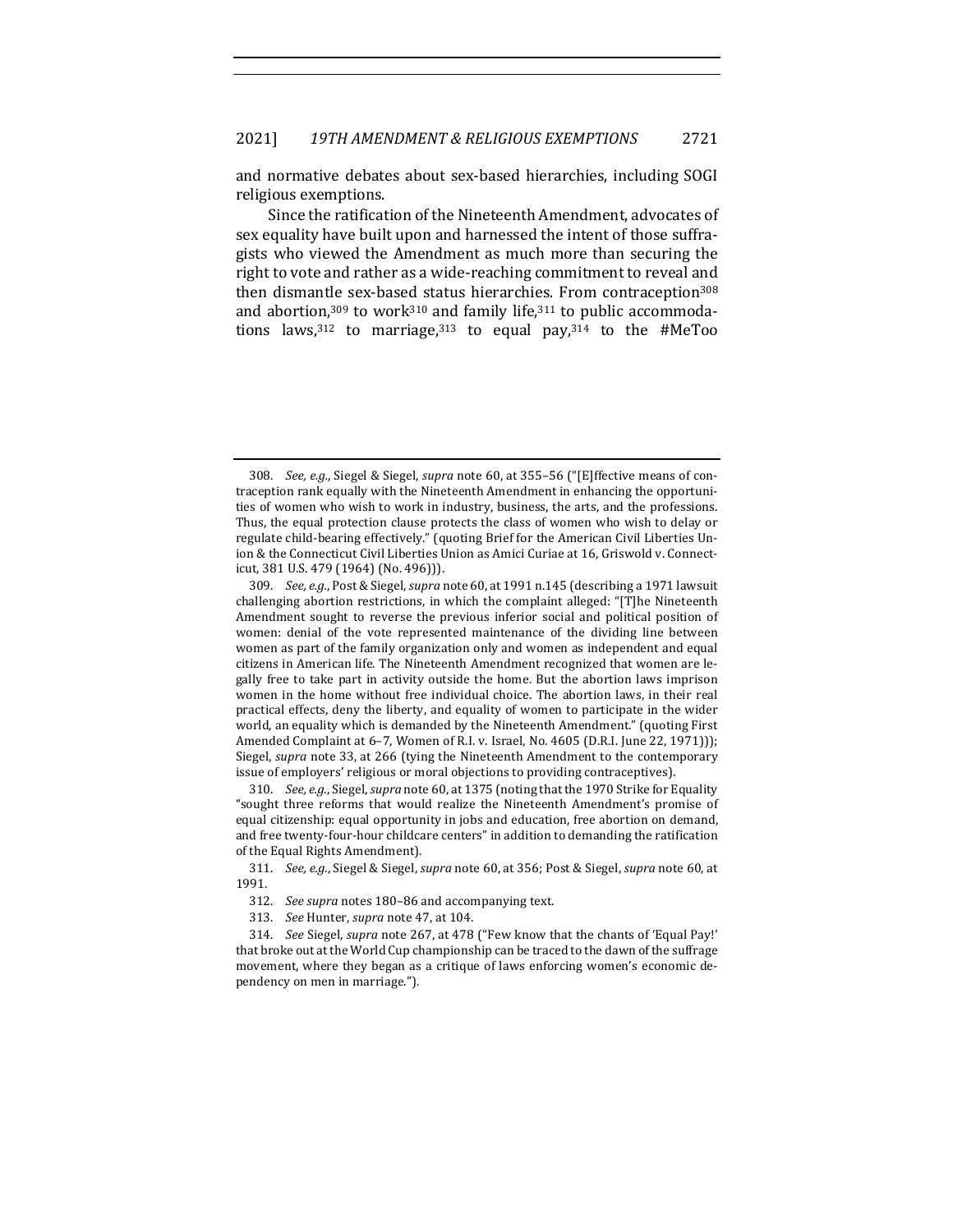#### movement, $315$  to the place of women in contemporary politics, $316$  to voter ID laws that disenfranchise transgender and other voters, 317 to

315. *See id.* at 488 ("The history of the Nineteenth Amendment offers a rich account of the ways in which the national government has intervened in state regulation of the household to secure the citizenship rights of women, as I have argued in criticizing *United States v. Morrison*. This decision demands renewed attention in light of #MeToo. *Morrison's* claim that Congress lacks power under the Commerce Clause and the Reconstruction Amendments to address gender-motivated violence preserves in amber the Constitution of Coverture that Justice Bradley celebrated in *Bradwell*. Morrison aligns the Constitution with the beliefs about family that men held at the Founding making no mention of the freedom and equality claims of generations of Americans who challenged state laws empowering men over women through the family  $-$  or of the role that federal constitutional law played in recognizing their claims. In so doing, the *Morrison* decision perpetuates the legacy of women's disenfranchisement as it denies Congress its power to legislate under many sources of law: the Commerce Clause, and the Thirteenth, Fourteenth, and Nineteenth Amendments." (footnotes omitted)).

316. *See, e.g.*, Paula A. Monopoli, *The Constitutional Development of the Nineteenth Amendment in the Decade Following Ratification*, 11 CONLAWNOW 61, 63 (2019); Paula A. Monopoli, *Women, Democracy, and the Nineteenth Amendment*, 100 B.U. L. REV. 1727, 1736–37 (2020).

317. See, e.g., Adam P. Romero, *The Nineteenth Amendment and Gender Identity Discrimination*, 46 LITIGATION 48, 52 (2020) ("When transgender people are obstructed in voting, the Nineteenth Amendment could possibly provide a remedy. And application of the Nineteenth Amendment to support the voting rights and equality more broadly of transgender people would build on the amendment's roots in emancipating women—and men—from traditional gender and family roles, norms that are often used today to justify mistreatment of transgender people."); *id.* at 49 ("If the Court holds that gender identity discrimination is a form of sex discrimination under Title VII, it would reflect an array of decisions under the Equal Protection Clause that discrimination against transgender people should be reviewed under heightened judicial scrutiny as a form of, or akin to, sex discrimination. Taken together, these decisions would support reading the Nineteenth Amendment to protect transgender voters."); Steve Kolbert, *The Nineteenth Amendment Enforcement Power (but First, Which One Is the Nineteenth Amendment, Again?),* 43 FLA. ST. U. L. REV. 507, 514, 528-29, 564-67 (2016) (describing "a host of legislative and administrative matters present barriers to the ballot," some of which affect transgender voters and many of which "may impact women significantly more than men" and arguing that the Nineteenth Amendment's enforcement clause may be used to counter them); Hasen & Litman, *supra* note 1, at 33, 50 (explaining that a "thick reading" of the Nineteenth Amendment "protects voting rights holistically rather than in a piecemeal fashion" and arguing that such a thick reading "could justify broad federal voting rights legislation as well as more generally applicable legislation promoting political equality regardless of gender"); Michael Gentithes, *Felony Disenfranchisement & the Nineteenth Amendment*, 53 AKRON L. REV. 431, 434 (2019) ("Today's arguments in support of felony disenfranchisement laws bear striking similarities to the arguments of anti-suffragists more than a century earlier. Both suggest that a traditionally subordinated class of citizens is inherently incapable of bearing the responsibility that the right to vote entails. Both argue that some potential votes are somehow less worthy than others, and thus the authors of those votes ought to be excluded from the marketplace of political ideas. And both assert a distinction between the votes of some citizens thought to be of higher political value, and those thought unworthy of having their voices counted in the political arena.").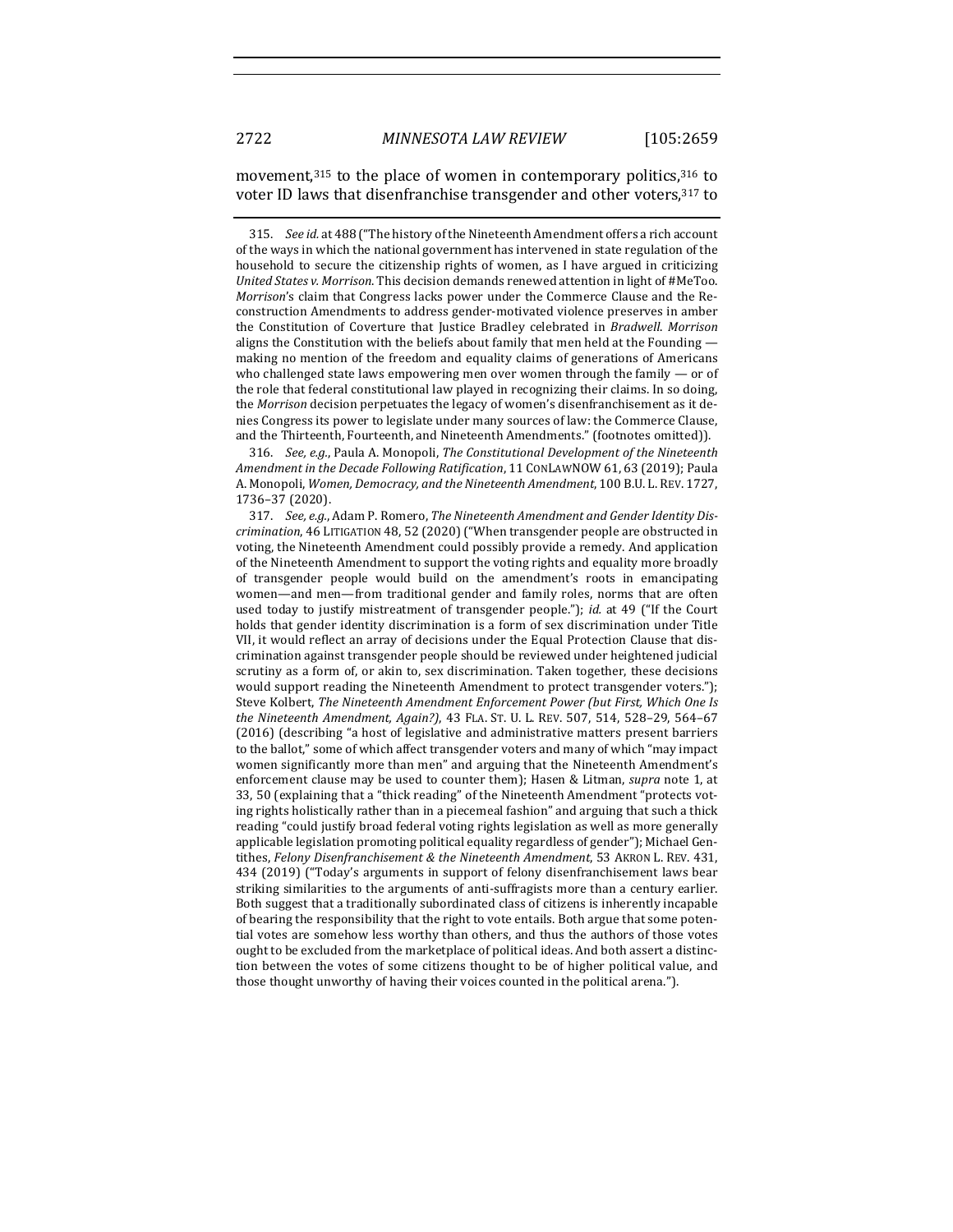military service and jury service, $318$  the radical antisubordination legacy of the Nineteenth Amendment is a thread that connects the many issues of the contemporary campaign for sex equality.<sup>319</sup> Allowing the "erasure" of the antisubordination history of the suffrage Amendment risks "weaken[ing] guarantees of equal citizenship for women."320

Invoking history in this way is "a familiar part of our ordinary interpretive practice." $321$  Appealing to the "experience and concerns of past generations ... shapes the claims we make on each other about the Constitution's meaning in the present. It is through the past that we make pragmatic judgments about the ways we can best realize constitutional commitments and values in the present  $\dots$ ."322 This Article has argued that the radical antisubordination legacy of the Nineteenth Amendment can, and should, be harnessed as a normative framework in which to consider and resolve the current debates over SOGI religious exemptions. A capacious reading of the history of the Nineteenth Amendment holds generative potential to provide a normative frame to analyze demands for religious exemptions—as antithetical to the promise that all within it are a "community of equals."323 The fact that the Nineteenth Amendment "remains up for grabs in important respects"324 even a century after its ratification empowers advocates and courts alike to embrace the through-line framework

319. *See* Siegel, *supra* note 267, at 455 (arguing that "an intersectional understanding of suffrage struggle could change the way courts approach cases concerning the regulation of pregnancy, contraception, sexual violence, and federalism").

320. Siegel, *supra* note 1, at 953.

321. *Id.* at 1032.

322. *Id.*; see also Siegel, supra note 267, at 494 ("The long quest for suffrage features audacious dreamers who dared to claim new, more egalitarian forms of citizenship, family, and constitutional community that we are still struggling to realize today. Whether or not these constitutional architects of our present could vote in their day, we surely can recognize and honor them in our own.").

323. Jennifer K. Brown, *The Nineteenth Amendment and Women's Equality*, 102 YALE L.J. 2175, 2175 (1993); see also id. at 2177 ("The durable vitality of this broad vision argues for continued recourse to it as we seek a deeper understanding of what the Nineteenth Amendment means for women's equality.").

324. Hasen & Litman, *supra* note 1, at 33 (supporting this assertion in light of "the paucity of judicial interpretations and scholarly writings on the scope of the Nineteenth Amendment").

<sup>318.</sup> *See, e.g.*, Akhil Reed Amar, *The Bill of Rights as a Constitution*, 100 YALE L.J. 1131, 1202-03 (1991) (contending the Nineteenth Amendment's sex-equality principle might apply to political rights and thus implicate military and jury service); Akhil Reed Amar, *Women and the Constitution*, 18 HARV. J.L. & PUB. POL'Y 465, 471-72 (1995) (arguing that the Nineteenth Amendment supports "full rights of political participation" for women, not merely voting rights); Lawsky, *supra* note 18, at 786 (arguing that the Violence Against Women Act was valid legislation under the Nineteenth Amendment).